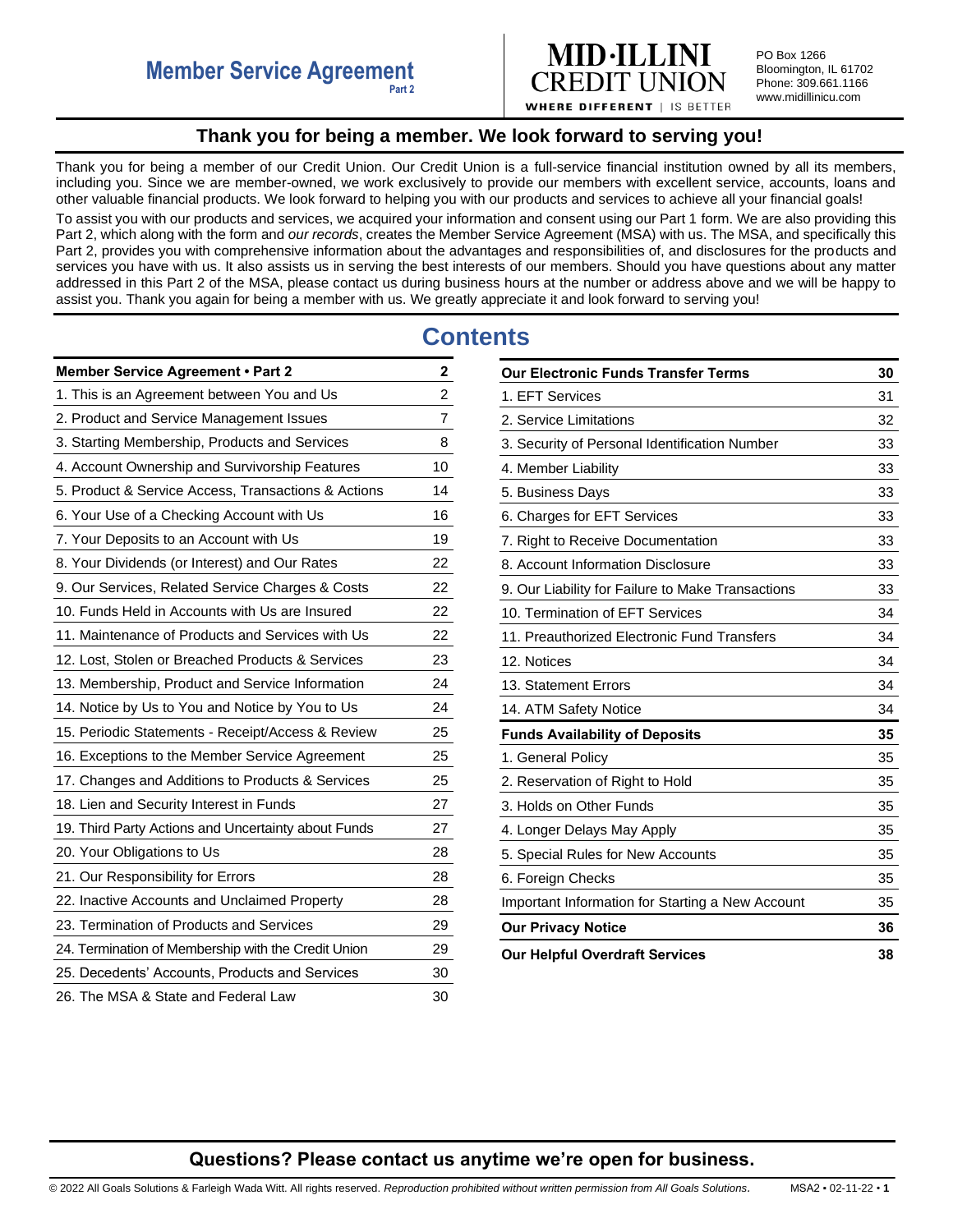# **Member Service Agreement • Part 2**

## <span id="page-1-1"></span><span id="page-1-0"></span>**1. This is an Agreement between You and Us**

**a. The Purpose of this Part 2 of the Member Service Agreement**  This Member Service Agreement (MSA) Part 2 provides you with comprehensive information about the privileges and responsibilities of the products and services you have with us. It also assists us in serving the best interests of the members of our Credit Union. Please read and keep a copy of this MSA Part 2 *document*, and all contracts you have with us, for future reference.

### **b. Agreement to Membership, Products and Services**

When you join our Credit Union and start accounts, loans, products and services with us, you may sign a Part 1 service form, and will be provided or be able to access this Part 2 *document*. The Parts 1 and 2, along with the related information and *documents* in *our records*, create the Member Service Agreement with us.

We refer to our Member Service Agreement form as a "Part 1 form" or "service form." We (or you) may complete the form, which you review and sign or authorize to use our products and services. The form may include information about you, the ownership and survivorship features of accounts, and the products and services you have requested. This information is entered in our *documents* or *computer system*. In fact, the service form may consist entirely of information in our *computer system*. The forms, *documents* and information are retained in *our records* and are used to start, maintain and *manage* the products and services you have with us. They are the first part of our Member Service Agreement - the "Part 1."

We refer to this *document* as the "Part 2" of our Member Service Agreement. The Part 2 explains the *terms* of membership, products and services with us. It also includes "Our Electronic Funds Transfer Terms," "Funds Availability of Deposits," "Our Rates & Service Charges" and "Our Privacy Notice." Most of these disclosures are found at the end of this Part 2, and are also accessible separately from the Part 2 on our website or on request from us. The Part 2 is the second part of our Member Service Agreement.

You understand that Parts 1 and 2, along with the information and *documents* in *our records*, create a legally binding contract with us. This contract is the Member Service Agreement, which we refer to as the "MSA." The MSA addresses how membership, products and services are started, confirmed, maintained, reviewed, changed, added or terminated (please see the word "*action*" in Provision 1.e.). The MSA applies when you *take actions, conduct transactions on* or use our products and services. It also addresses how we *manage* and communicate with you about our products and services. The *terms* of the MSA apply to all products and services unless those *terms* are superseded (controlled) by specific provisions in the contracts for those products and services. The MSA also applies to any person or organization that wants to *take action*, *conduct a transaction* or requests us to act on any matter concerning the business of our Credit Union. You consent to the *terms* of the MSA when you apply for membership, share your information with us, sign or authorize a *document*, use a product or service, receive or have access to a periodic statement, or request to do, or do, business with us *by any method we allow*. When you perform any of the preceding activities, you also affirm all the information you provide to us is complete and true, and any *document* has been completed and the information has been entered accurately in a *document* or our *computer system* and according to your instructions**,** as reflected in *our records*. You agree we may rely exclusively on the *terms* of the MSA and have no obligation to rely on any non-Credit Union documentation unless otherwise required by law. You understand you may contact us and request to review or access a paper or *electronically managed* copy of your information or *document* in *our records*, the current version of this Part 2, and all disclosures or other contracts, any time we are open for business. You may also access a current version of this Part 2 and all disclosures on our website at www.midillinicu.com.

**1) Your Planning Needs & Legal and Other Advice**. Please make sure the ownership and survivorship features of the account(s) you have with us match your financial and estate planning needs. This is particularly important if you have requested to have more than one account with us, or have designated a beneficiary/POD payee or beneficiaries/POD payees on the account(s) with us (please see Provision 4.). Your affirmation that the account(s) you have with us match your financial and estate planning needs helps us provide you with excellent service and manage the account(s) according to your wishes. We cannot and do not provide legal, financial, tax or other professional advice. Should you need such advice, please consult your own professional. We can however help you and your professional with any questions about our credit union and its products and services, which we are pleased to do anytime during business hours.

#### **c. Organization of this Part 2 of the MSA**

The twenty-six (26) Provisions of the Part 2 are organized chronologically, starting with important information, definitions and *management* matters you should know about the MSA. The Part 2 then addresses membership and starting new products and services. The Part 2 thereafter explains how you may *conduct transactions on* and use our products and services, and how we maintain and *manage*  them. It also describes how you or we may make changes and additions to products, services and the contracts that govern them. Finally, the Part 2 addresses product and service termination issues. The Part 2 concludes with four (4) important disclosures that also affect our accounts, products and services: "Our Electronic Funds Transfer Terms," "Funds Availability of Deposits," "Our Rates & Service Charges" and "Our Privacy Notice." You may see the general organization of the Part 2 by reviewing the left side of the Table of Contents, which contains the twenty-six (26) Provisions , and then the right side of the Table of Contents, which contains the disclosures. You may access any Provision or disclosure by page number, or by clicking on the title of the Provision or disclosure in the PDF of the Part 2. You may return to the Table of Contents in the PDF of the Part 2 by clicking on the acronym "TOC" located in the right lower corner of the PDF. Should you have questions about the organization of the Part 2, please contact us during business hours and we will be happy to assist you.

## **d. Questions? Please Contact Us at Your Earliest Convenience**

You may visit our branch or contact us at 309.661.1166 or toll free at 800.527.2205 during business hours for assistance with questions or concerns about the accounts, loans, products or services you have with us. It is important you read and follow the *terms* of the MSA so 1) we meet your product and service needs, 2) you fully benefit from the advantages of membership with us, and 3) you fulfill all your responsibilities and avoid service charges, costs, losses or liability. The MSA is written in English. It is your responsibility to get help from someone you choose if you have any difficulties in reading or understanding the MSA. Also, if you attempt to initiate an *action* or *transaction on* a product or service by communicating with us in a language other than in English, we have no obligation to permit or conduct the *action* or *transaction* unless we communicate about the *action or transaction* with you in that language. If you need help with any matter addressed in the MSA, contract, product or service, please contact us at your earliest convenience.

#### **e. Important Definitions for the Member Service Agreement**

A number of important words and phrases used throughout the MSA are identified below by bolded capitalized words and phrases, and defined in alphabetical order (with the exception of "You" and "Us," which are defined first). To assure you are aware of specific important definitions, several key and frequently used words and phrases that follow are *italicized* throughout this Part 2. They include *action*, *by any method we allow*, *computer system*, *document*, *electronically manage, manage, our records, terms* and *transaction*. Please contact us during business hours with any questions you may have about the definitions of the MSA.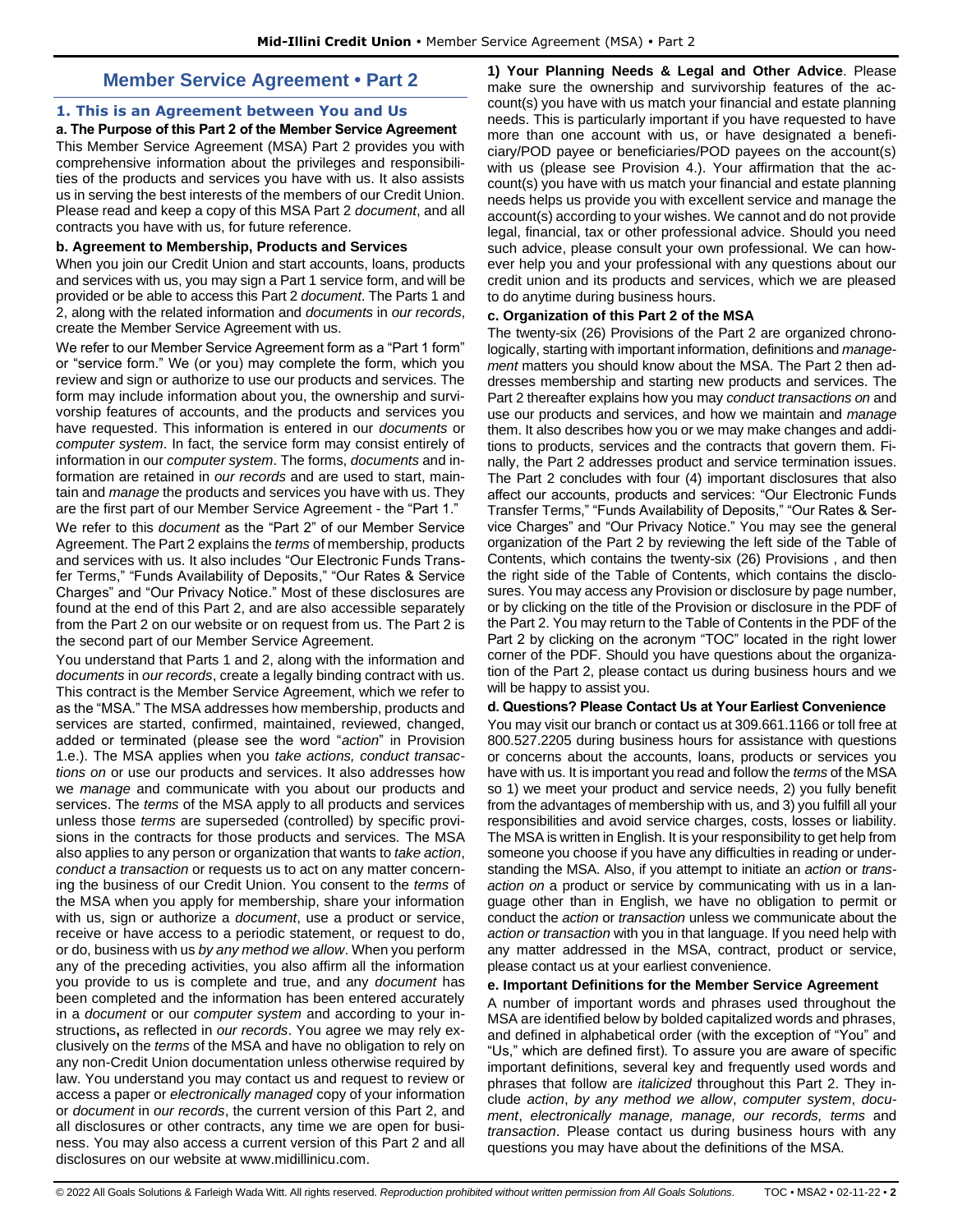**You and Us.** The words "you" and "your" mean 1) a member, owner, trustee, fiduciary, transactor, information user or person who requests to *take action* or *conduct a transaction on* membership, accounts, loans, products or services with us, and 2) any person or organization that requests us to act on any matter concerning the business of our Credit Union. The words "we," "our" and "us" mean the Credit Union and our associates.

**Accessible.** We use the words "accessible," "access" and "accessibility" to explain how 1) we may provide, and you may review and obtain, paper or *electronically managed documents* and the information that pertains to products and services with us, and 2) you may start and use a product or service *as we allow.* 

**Account.** The words "account" and "subaccount" mean one of three (3) types of savings products you may start and use to hold your funds with us: a savings (share) account, a checking (share draft) account or a term account (commonly referred to as a certificate or share certificate account). Accounts, along with membership and loans, are one of the three primary categories of products at our Credit Union. For further information, please see Provisions 2.k., 4., 6., 7. and 25.

**ACH.** Is an abbreviation for an automated clearing house *transaction*, which is an electronic credit to or debit from an account with us processed through an automated clearing house network. An ACH is an electronic fund transfer (EFT).

**Action.** The word "*action*" and the phrases "*action on*," "*take action*" and "*take action on*" mean to start, confirm, maintain, review, change, add or terminate membership, accounts, loans, products or services with us *by any method we allow*.

**Add.** The words "add," "adding," "addition" and "additional" mean to *take action* to start and add a new account, product or service to the current products and services you have with us *by any method we allow*. We may note an addition by placing an "A" (for added) in a box on our form. For further information, please see Provision 17.

**AIF.** Is an abbreviation for an attorney-in-fact of a power of attorney.

**As We Offer.** The phrases "as we offer" and "we offer" mean the products and services we may provide, and the methods (ways) you may access them. For further information, please see Provision 1.f.2).

**Associate.** The word "associate" and the phrases "associated person" and "associated organization" mean any person or organization employed or approved by us to assist us in any way with the business of our Credit Union.

**ATM.** Is an abbreviation for an Automated Teller Machine.

**Attorney-in-Fact.** The phrase "attorney-in-fact" means an attorney-in-fact under a power of attorney. An attorney-in-fact may be named as an attorney-in-fact on a service form or in *our records* and *managed* as *we allow*. For further information, please see Provision 4.g.

**Beneficiary.** The word "beneficiary" and the phrase "payable on death (POD) payee" mean a person or organization designated to receive the funds on the death of the owner (or the last owner) on an account. For further information, please see Provisions 4.a., b. and 25.b.

**By Any Method We Allow.** The phrases "*by any method we allow*," "*as we allow*" and "*we allow*," and the word "method" mean the ways you may start, consent to, access, *take actions, conduct transactions on* or use membership, accounts, loans, products and services with us in-person, online or by phone, mail or ATM as we offer. For further information, please see Provision 2.i.

**Change.** The words "change," "changed," "changing," "revise," "revised," "revising," "update," "updated" and "updating" mean to *take action* to amend or modify any information, contract or matter pertaining to a person, account, product or service, or add a person to or remove a person from an account, product or service *as we allow*. We may note a change by placing a "C" (for changed) in a box on our form. For further information, please see Provision 17.

**Check.** The word "check" means a check, share draft or draft issued, negotiated, deposited, collected, presented, paid or dishonored in any physical or *electronic* format we recognize. For further information, please see Provisions 6., 7., 15. and 22.b.

**Close.** The words "close," "closed" and "closing" mean to "terminate" an account, product, service or contract *as we allow*. Please see the definition of "Terminate."

**Computer System.** The phrase "*computer system*" means, but is not limited to, all hardware, software and technology we use to *electronically manage* any aspect of our Credit Union's business, including your *actions* and *transactions on* membership, accounts, loans, products, services, information and *documents*. Our data processing system is part of our *computer system*, and our *computer system* is part of *our records*. For further information, please see Provision 2.e.

**Conduct.** The words "conduct," "conducts" and "conducting" mean your consent and 1) performance of a *transaction* to deposit or withdraw funds from, 2) access to information about, or 3) use of, a product or service *by any method we allow*. For further information, please see Provisions 2.i. and 5.

**Consent.** The words "consent," "agree," "authorize," "authorization" and "authorizing" mean your assent to (approval of) 1) the MSA and any contract, as applicable, 2) any product or service, and 3) any *actions, transactions on* and use of membership, accounts, loans, products or services *by any method we allow*. For further information, please see Provision 2.b.

**Contents.** The word "Contents" and the phrase "Table of Contents" refer to the first page of this Part 2 *document* that lists the twentysix (26) Provisions (in the left column) and the Disclosures (in the right column) that are contained in this Part 2. You may access a specific Provision or disclosure by clicking on the title in the Table of Contents in the PDF of the Part 2. You may also go to the Table of Contents from anywhere in the Part 2 by clicking on the acronym "TOC" located in the right lower corner in the PDF of the Part 2.

**Contract.** The words "contract" and "agreement" mean the MSA, any other contract or agreement that addresses membership, accounts, loans, products and services you have with us, and any changes or additions we make to the MSA, contract or agreement from time to time. For further information, please see Provision 1.f.2). **Costs.** The words "cost" and "costs" mean all expenses, employee time, fees, charges, reimbursements, penalties, attorney or other professional fees, collection costs, losses, liabilities, physical damages, travel and related expenditures or litigation we incur addressing any matter involving you or the products and services you have with us.

**Disclosures.** The words "disclosure" and "disclosures" generally mean the explanatory information that addresses your rights under specific federal or state laws that we provide (or you may access) along with or separately from this Part 2, and are part of the MSA. Please review the right column of the Table of Contents to see the disclosures included at the end of this Part 2.

**Document.** The words "*document*" or "*documents*" mean, but are not limited to, anything on paper or any *electronically managed* copy, image, text, information, data, record and file we create or use to *manage* any aspect of our Credit Union's business, including your *actions* and *transactions on* our products and services. An example of a typical *document* is a contract you authorize to start a product or service with us. Our *documents* are retained *in our records*. For further information, please see Provision 2.d.

**Documentation.** The word "documentation" means anything on paper or any *electronically managed* copy, image, text, information, data, record and file you offer to us (or we request) to perform due diligence or verify your authority to allow you to *take action* or *conduct a transaction on* a product or service. For further information, please see Provision 2.d.1).

**EIN.** Is an abbreviation for Employer Identification Number.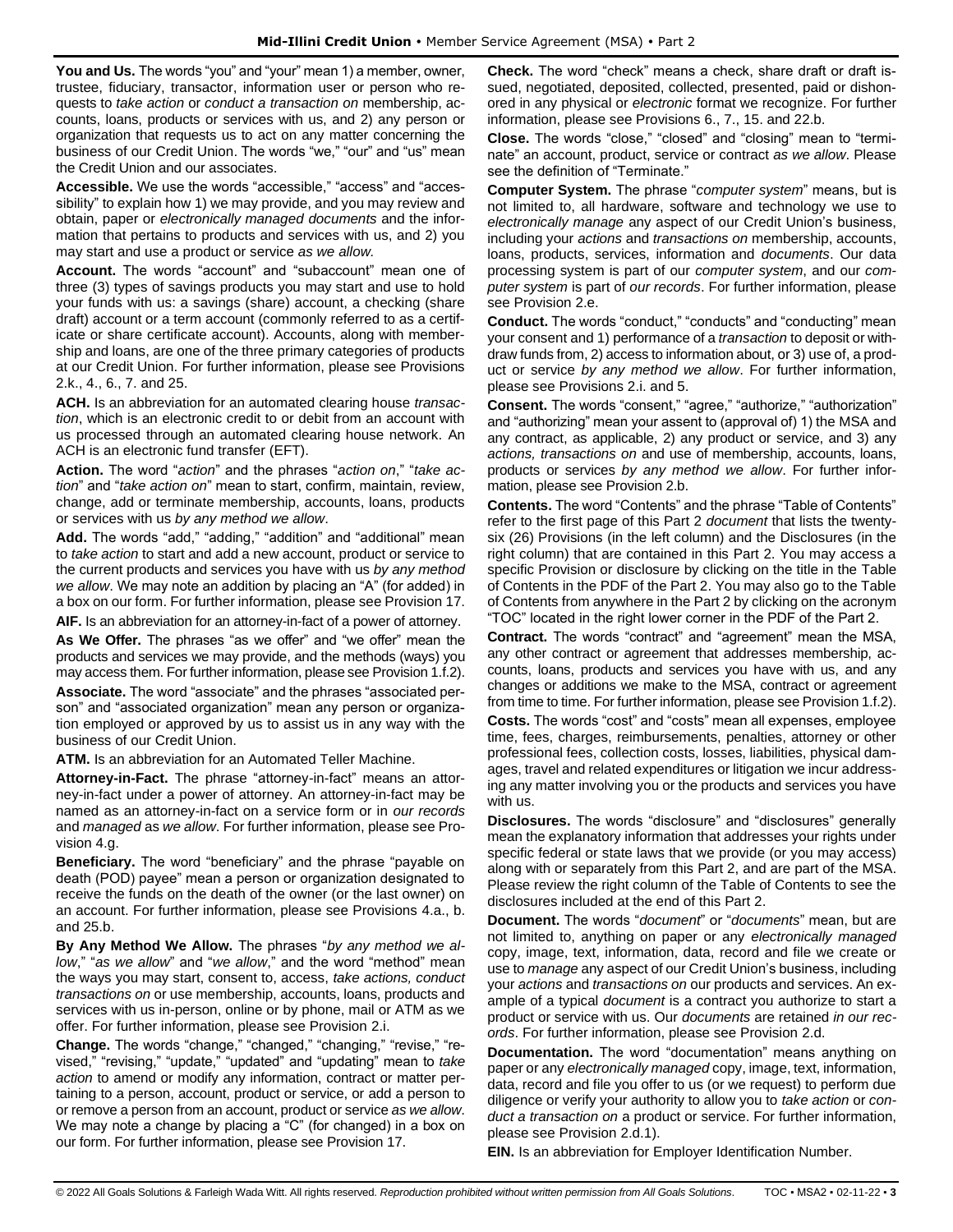**EFT.** Is an abbreviation for electronic fund transfer, which is an electronic credit to or debit from an account with us. For further information, please see "Our Electronic Funds Transfer Terms" at the end of this Part 2 of the MSA.

**Electronically Manage.** The phrases "*electronically manage*," "*electronically managed*," "*electronic management*" and the words "*electronically"* and *"electronic"* mean the use of our *computer system* and technology to create, start, enter, obtain consent to, copy, image, retain, provide, operate, conduct, execute, facilitate, secure, administer, maintain, support, service, assist with, change, add, update, collect on, terminate and protect any aspect of our Credit Union's business. This definition includes the *electronic management of* all your information, *documents*, *actions* and *transactions on* our products and services. For further information, please see Provision 2.e.1).

**Enter.** The words "enter," "entered," "entering," "note," "noted," "noting," "reflect," "reflected" and "reflecting" mean that we (or you**,** *as we allow*) type, input or write your information in *documents* or our *computer system* that pertains to your *actions* and *transactions on* our products and services, which becomes part of and is retained in *our records*.

**Fiduciary.** The word "fiduciary" refers to a relationship in which a person or organization has a responsibility to act for the benefit of another person, organization or purpose. A fiduciary may be named as a fiduciary on a service form or in our *computer system* and *managed* as *we allow*. For further information, please see Provisions 4.d. through i.

**Funds Availability of Deposits.** Is the explanatory information we provide about your rights concerning the availability of funds from deposits to an account with us. Please see "Funds Availability of Deposits" at the end of this Part 2 of the MSA.

**ID.** Means current government-issued photo identification.

**Information User.** The phrase "information user" means a person in *our records* designated by an owner to access information about the accounts, products and services used by the owner. For further information, please see Provision 4.k.

**Initiate.** The words "initiate," "initiated" and "initiating" mean to "start" products or services *as we allow*. Please see the definition of "Start."

**Internet Service**. The phrases "internet service," "internet services," "e-commerce services" and "online services" mean our products and services that can be accessed and used through the internet as we offer, which are part of our *computer system*.

**IRS.** Is an abbreviation for the Internal Revenue Service.

**Item.** The word "item" means a promise or order to pay money in any form or medium we recognize.

**Loan.** The word "loan" means one of our lending products. Loans, along with membership and accounts, are one of the three primary categories of products at our Credit Union.

**Maintain.** The words "maintain," "maintaining" and "maintenance" mean your and our activities to keep the accounts, loans, products, services, *actions*, *transactions*, information and *documents* you have with us active, operational and current. For further information, please see Provision 11.

**Manage.** The words "*manage*," "*management*" and "*managing*" mean all our work-related activities to create, start, enter, obtain consent to, copy, image, retain, organize, provide, operate, conduct, execute, facilitate, secure, administer, maintain, support, service, assist with, change, add, update, collect on, terminate and protect any aspect of our Credit Union's business. The definition of "*manage*" includes the *management* of all your information, *documents*, *actions* and *transactions on* our products and services. *Electronic management* (as defined in this Part 2) is one way we *manage* our business and the accounts, products and services you have with us. For further information, please see Provisions 2. and 11.

**Member.** The word "member" means a person who has met the requirements of membership and has joined our Credit Union. The privilege of membership, along with accounts and loans, is one of the three primary categories of products at our Credit Union. For further information, please see Provision 3.

**Member Service Agreement.** The Member Service Agreement (the MSA) is a contract composed of our Part 1 service form, the *documents* and information in *our records* and this Part 2.

**Membership Share.** The phrase "membership share" means a specific amount of your money in an account that represents the required deposit to be a member and owner of our Credit Union.

**Mobile Device.** The phrase "mobile device" means any transportable equipment or technology (typically a phone or tablet) that allows you to access the internet to *take actions*, *conduct transactions* or use the products and services as we offer.

**MSA.** Is an abbreviation for the Member Service Agreement, which is a contract composed of our Part 1 service form, the *documents* and information in *our records* and this Part 2.

**NACHA.** Is an abbreviation for the National Automated Clearing House Association, which operates the Automated Clearing House (ACH) *transactions system*. For further information, please see Provision 5.c.

**Open.** The words "open," "opened" and "opening" mean to "start" membership, accounts, products or services with us *as we allow*. Please see the definition of "Start."

**Organization.** The word "organization" means a business, association or other private or government entity, whether formally organized and/or recognized under the law or not.

**Original.** The word "original" refers to the first *document* (such as a Part 1 or other form) we use to start new products and services. We may note the original use of a form by placing an "O" (for original) in a box on the form.

**Our Check.** The phrase "our check" means our cashier's or teller's check that we write (issue) to people, organizations or you. For further information, please see Provisions 5.a., 6.e.,g.,n. and 22 b.

**Our Electronic Funds Transfer Terms.** Is the explanatory information we provide about your rights concerning EFT debits and credits to an account with us. Please see "Our Electronic Funds Transfer Terms" at the end of this Part 2 of the MSA.

**Our Privacy Notice.** Is the explanatory information we provide about your information we collect and retain in the ordinary course of business of our Credit Union. Please see "Our Privacy Notice" at the end of this Part 2 of the MSA.

**Our Rates & Service Charges.** Is the explanatory information we provide about the rates we pay on accounts and charges we may require for services we offer. This disclosure may also be referred to as the "Rate and Fee Disclosure" in the MSA. Please see "Our Rates & Service Charges," which is part of the MSA. You may access this disclosure on our website or by contacting us during business hours. **Our Records.** The phrases "*our records*," "on file," "in our files" and the word "files" mean all *documents* and information we create, retain and use to *manage* any aspect of our Credit Union's business, including your information, *documents*, *actions* and *transactions on* our products and services. *Our records* are primarily contained in and composed of our physical paper files and *computer system*. For further information, please see Provision 2.h.

**Owner.** The word "owner" means a person designated in *our records* as an "owner," who may *take actions*, *conduct transactions*  and use our accounts, products and services. An owner typically owns the funds in an account. For further information, please see Provisions 2.g., 3., 4., 11., 17., 23. and 25.

**Ownership and Survivorship Feature Information.** The phrase "ownership and survivorship feature information" means the number and identity of owners on an account, and whether the funds in the account will ultimately go to a surviving owner, an owner's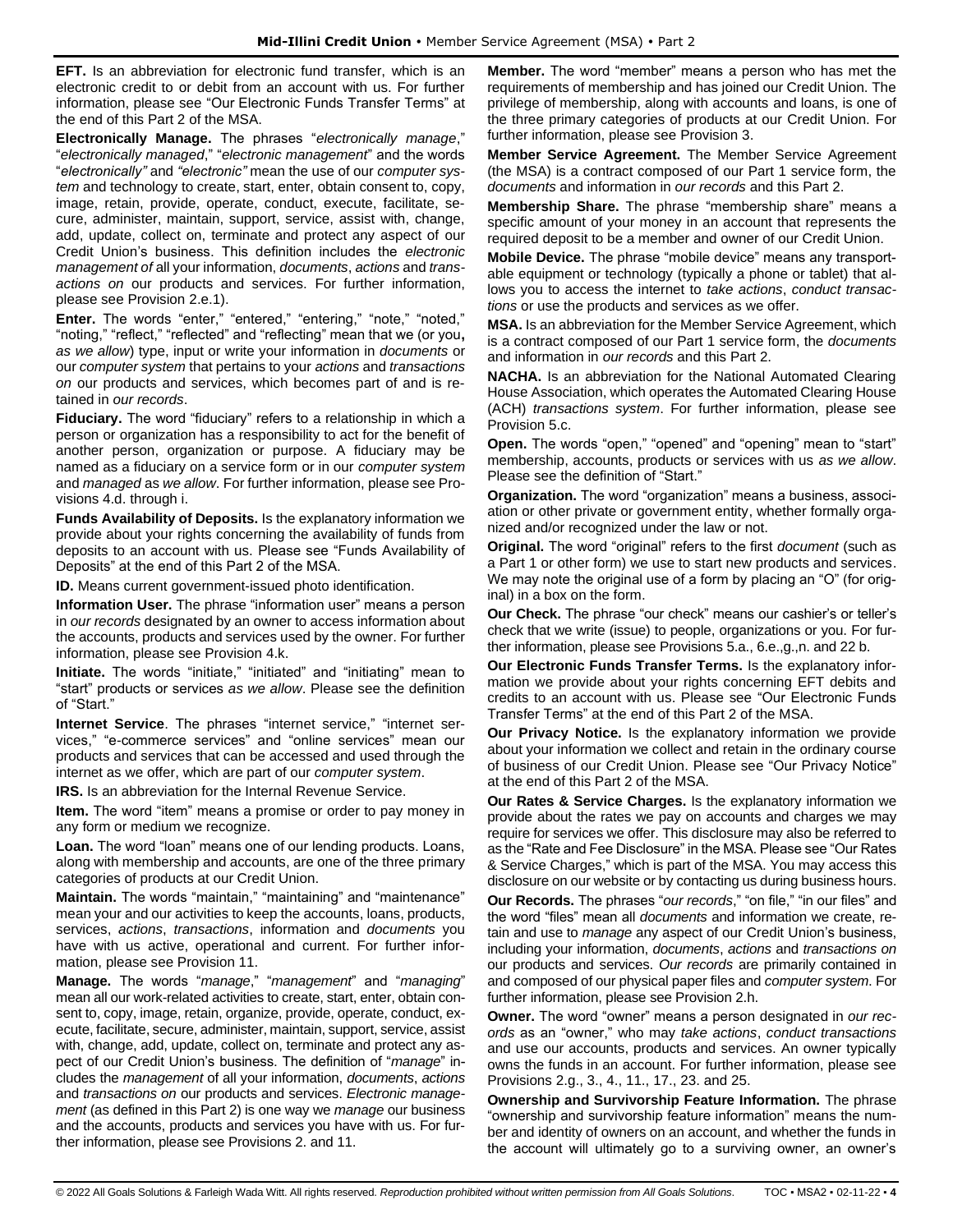estate or a designated beneficiary(s)/POD payee(s), according to *our records*. For further information, please see Provisions 4., 13.a. and 25.

**Part 1.** The phrase "Part 1" means any service form, *document* and/or the information on paper or *electronically managed* in our *computer system*, used for any *action* or *transaction on* our products and services. For further information, please see Provision 2.d.

**Part 2.** The phrase "Part 2" means this *document*, which along with service forms, the information and *documents* in *our records* and other contracts, as applicable, comprises the Member Service Agreement (MSA). This Part 2 contains a majority of the *terms* of the MSA. For further information, please see Provision 2.

**Payable on Death Payee.** The phrase "payable on death (POD) payee" and the word "beneficiary" mean a person or organization designated to receive the funds on the death of the owner (or the last owner) on an account. For further information, please see Provisions 4.a., b. and 25.b.

**PDF.** The acronym "PDF" is an abbreviation for Portable Document Format file. It is a format we may use to *electronically manage* information and *documents* to address any aspect of our Credit Union's business, including your *actions* and *transactions on* our products and services. For further information, please see Provision 2.e.2).

**People and Person.** The words "people" and "person" mean human beings.

**Personal Identification Number.** The phrase "personal identification number (PIN)" means a confidential number you use to conduct *transactions* with EFT products and services (such as a debit card) to access an account with us. For further information, please see "Our Electronic Funds Transfer Terms" at the end of this Part 2 of the MSA.

**PIN.** Is an abbreviation for personal identification number (please see the definition of "personal identification number" above). For further information, also please see "Our Electronic Funds Transfer Terms" at the end of this Part 2 of the MSA.

**POD payee.** Is an abbreviation for a Payable on Death payee.

**Products and Services.** The words "products" and "services" and the phrases "our products and services" and "the products and services" mean, but are not limited to, 1) our membership, savings and lending products, 2) our services we offer to access the products, and 3) our services we offer independent of the products. Accounts, loans and membership are the three primary categories of products at our Credit Union. For further information, please see Provision 2.k.

**Provision.** The word "Provision" means the twenty-six (26) Provisions of this Part 2 , which are listed in the left column of the Table of Contents. The Provisions of this Part 2 contain a majority of the *terms* of the MSA. For further information, please see Provision 1.c.

**Reported SSN or EIN Name.** The phrase "Reported SSN or EIN name" means the name that matches the SSN or EIN that dividends/interest are/is reported under on a service form or *as we allow*. For further information, please see Provisions 4.d. through i.

**Revised.** The words "revise," "revised" and "revising" mean to "change" an account, product, service or contract *as we allow*. Please see the definition of "Change."

**Section.** The word "Section" refers to the six to ten Sections of the Part 1 service forms. Each Section has a number that is located at the far-right side of each Section on the Part 1s. If a Section number is missing on Page 1 of a form it is because that Section appears on Page 2 of the form. If a Section number is missing on Page 2 of a form it is because that Section appears on Page 1 of that form.

**Service Charge.** The phrases "service charge" and the words "charge" and "fee" mean an amount of money we require you to pay to partially cover the expense of a service you use with us. When the words "service charge" or "charge" are used in the MSA,

they will typically be addressed in "Our Rates & Service Charges." For further information, please see Provision 9.

**Service Form.** The phrases "service form" and "Part 1" and the word "form" mean a *document* or the information on paper or *electronically managed* in our *computer system*, used for any *action* or *transaction on* our products and services. For further information, please see Provision 2.d.

**SSN.** Is an abbreviation for Social Security Number.

**Start.** The words "start," "starting," "open," "opened," "opening," "initiate" and "initiating" mean to *take action* to begin membership**,** accounts, loans, products or services *as we allow*. For further information, please see Provisions 2.i., 3. and 17.

**Successor Trustee.** The phrase "successor trustee" means a person named as a successor trustee of a trust who may act if the trustee(s) can no longer act on behalf of the trust. For further information, please see Provision 4.h.

**Technology.** The word "technology" means any hardware, software, equipment, instrumentation, system and solution (such as our *computer system*) that enables us to maintain and *manage* any aspect of our Credit Union's business, including your information, *documents*, *actions* and *transactions on* our products and services.

**Terminate.** The words "terminate" and "close" mean to *take action* to end and no longer use an account, product, service, contract or membership with us *as we allow*. We may note a termination by placing a "T" (for terminate) in a box on our form. For further information, please see Provisions 23. and 24.

**Terms**. The word "*terms*" means all the explanatory language of the MSA (which includes any service form, this Part 2 and the information and *documents* in *our records*), and any contract you have with us, as applicable. A majority of the *terms* of the MSA are found in this Part 2. The *terms* of the MSA, like all our contracts, are designed to serve the best interests of the members of our Credit Union.

**Through the Internet.** The phrase "through the internet" and the word "online" mean the use of the internet to *take actions*, *conduct transactions* or use our products and services (which will typically be with the internet services we offer).

**Transaction.** The word "*transaction*" and the phrases "*transaction on*," "*conduct a transaction*," "*conduct a transaction on*" and "*conduct transactions on*" mean 1) any act, instruction, order or request to increase or decrease the balance of, or impose a lien or security interest on, the funds in an account *by any method we allow*, and 2) any request for or use of a product, service or information *by any method we allow*. The word "*transaction*" in this Part 2 may apply to a "loan" or obligation addressed in the MSA and other contract, as applicable. The word "*transaction*" does not include any *action* to change, add or terminate an account, product or service. For further information, please see Provisions 2.i. and 5.

**Transactor.** The word "transactor" means a person designated in *our records* by an owner to *conduct transactions on* the accounts, products and services used by the owner. A transactor may be referred to as an "Authorized Signer" in our data processing system, which is part of our *computer system*. For further information, please see Provision 4.j.

**Trustee.** The word "trustee" means a fiduciary of a revocable or irrevocable trust, who, like an owner, may *take actions*, *conduct transactions* and use accounts, products and services on behalf of the trust. A trustee may be named as a trustee on a service form or in our *computer system* and *managed* as *we allow*. For further information, please see Provision 4.h.

**Use.** The word "use," as applied to you, means to *take action*, *conduct a transaction on* or in any way access or utilize our products and services. The word "use," as applied to us, means anything we employ to *manage* the business of our Credit Union, which includes *managing* your *actions* and *transactions on* our products and services.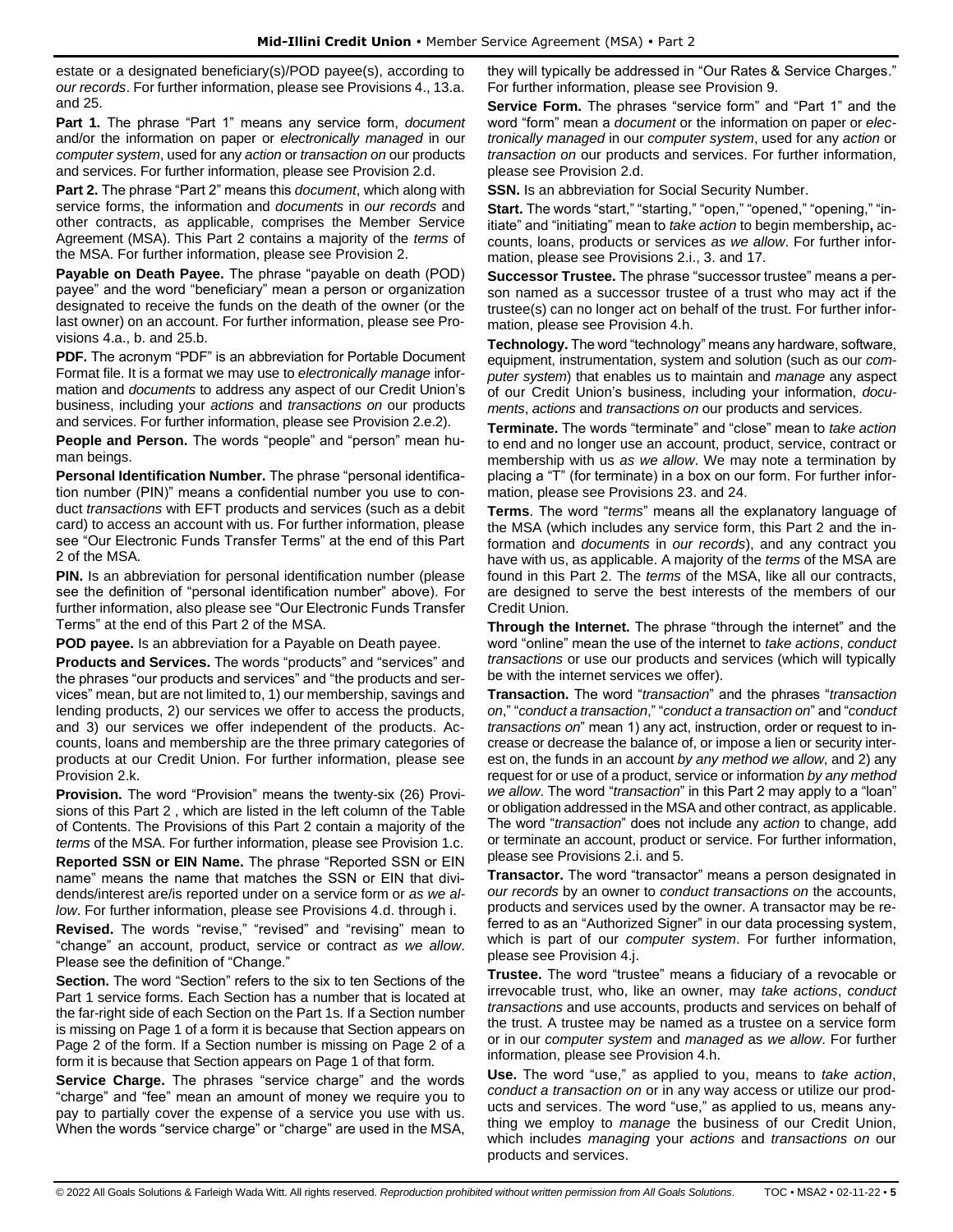**Your Check.** The phrase "your check" generally means a check you write to a payee drawn on an account with us. It also means a check drawn on another institution payable to you that you wish to deposit in an account with us or negotiate to us. For further information, please see Provisions 6., 7. and 15.

**Your Information.** The phrases "your information," "related information," "the information," "any information" and "all information" mean the information you provide to us that we use to *manage* any aspect of your *actions* and *transactions on* our products and services, along with *documents* we retain in *our records*. The definition of "your information" includes all data, ID, pictures, photographs, images, film, voice and image recordings, fingerprints and other biometrics you share and we retain in *our records*. The definition does not include information you do not communicate or deliver to us, but we obtain elsewhere. For further information, please see Provisions 2.c. and 13.

**Your Number.** The phrase "your number" means any number we create and assign to an account, loan, product, service, membership or you, to *manage* any aspect of your information, *documents*, *actions* and *transactions on* our products and services. For further information, please see Provision 2.f.

## **f. Right to Rely on the Member Service Agreement (MSA)**

When you join our Credit Union, attempt to *take action* or *conduct a transaction,* or ask us to act on any matter concerning the business of our Credit Union, you consent to the *terms* of the MSA. You acknowledge we offered you a paper copy of the Part 2 in-person, and emailed it to your address (if provided) in *our records*. If we assisted you by phone, mail or through the internet, your consent acknowledges the Part 2 was accessible to you, and we offered to mail you a paper copy of the Part 2 (please see Provision 3.g.).

You agree we may *electronically manage* (e.g., image or otherwise enter in our *computer system*) your information, *documents*, consent and all accounts, loans, products or services you have with us. This allows us to protect all information, *documents,* products and services, achieve significant savings and provide excellent service to our members. For these same reasons, you understand and agree once we have *electronically managed* any paper *document* along with your information*,* we may also destroy the paper *document* and the information, unless otherwise required by law. You agree that along with all paper *documents* and any information*,* all *electronically managed documents* and your information, in *our records* are binding on you and us. You understand while we own all information and *documents* in *our records* that pertain to membership, accounts, loans, products and services you have with us, you may request to review and obtain a paper or *electronic* copy of a *document* or the information in *our records* any time we are open for business or as we offer. You also understand you may *take action* to start, confirm, maintain, review, change, add or terminate membership, accounts, loans, products or services with us at any time *as we allow*.

You agree we may rely exclusively on the MSA, other contracts, as applicable, and *our records* (and any changes and additions we make to these contracts from time to time) to start, maintain and *manage* your *actions* and *transactions on* all the accounts, loans, products and services you have with us. Further, you understand any changes and additions you make to the accounts, loans, products or services you have with us will also be governed by the MSA, other contracts, as applicable, *our records* and any changes and additions we make to them from time to time.

**1) Your Actions and Transactions Entered in Our Records.** On your request and for your convenience, we may agree to assist you with any product, service, *action* and *transaction* by phone, mail, inperson or online. To accomplish your request, we may enter the information in a *document* or our *computer system* without having you sign a paper *document as we allow*. This means your consent and membership, accounts, loans, products, services, *actions* and *transactions* will be *managed* with the assistance of our employees or the use of our *computer system by any method we allow* and will be confirmed by your use of the account, loan, product or service. You understand and agree if we honor your request to assist you with any *action* or *transaction* by phone, mail, in-person or online without a signed *document*, we will maintain and *manage* the requested membership, accounts, loans, products, services, *actions* and *transactions* as reflected in *our records*.

You also agree the *action* or *transaction* is governed by the MSA and any other contracts, as applicable. For an account and its related services, this means you agree that the ownership and survivorship features of the account are governed by the ownership and survivorship features in *our records* (please see Provision 4.). You understand if we *manage* your request without having you sign a paper *document*, we do so to provide you with excellent service and for your convenience to expedite the product, service, *action*  or *transaction* you have requested. Should you have second thoughts and prefer we *manage* your request on paper or by another method *we allow*, please let us know at your earliest opportunity. On your notification, we will be happy to provide you with a *document* for your signature or authorization, or find an alternative method for you to *take actions* or *conduct transactions on* accounts, loans, products or services with us. Finally, you understand you may request to review, confirm, obtain, change, add or terminate any product, service, *action* or *transaction*, any time we are open for business or *by any method we allow*. You may also request a paper or *electronically managed* copy of your information or a *document* in *our records* from us any time during business hours or *as we allow*.

**2) Products and Services Addressed by the MSA.** In addition to our products and services addressed in the MSA, we may offer products and services not mentioned in the MSA that are covered by its *terms* and any other contract, as applicable. If a contract for another product or service does not address a matter covered by the MSA, the *terms* of the MSA may apply to the matter. For example, if a contract for a product or service does not address whether that contract can be imaged (which is one method we may *electronically manage*  a *document*) and that the image is binding on you and us, then we may *electronically manage* (image) and rely on that contract for the product or service as addressed in the *terms* of the MSA (please see Provisions 1.e. and f.). To provide members with excellent service and plan for future products and services, the MSA may address products and services currently not offered, which may be offered at a future date. Should you have any questions about the applicability of the MSA to a product or service, please contact us any time we are open for business.

## **g. Obligation for Advice on Matters Involving You**

To protect our Credit Union's interests, we may seek legal or other professional advice to address any matter concerning you or the products and services you have with us. We may seek advice to assist you with any products and/or services you request (for example, to review and advise us on any documentation you present, such as trusts, powers of attorney, estate documents, court orders, agreements, business and organization formation or request affirmation documents, etc.). We may also seek advice in connection with a person's, organization's or your claims or disputes regarding you or your information, funds, *actions* and *transactions on* products and services (for example, to review and advise us on any subpoenas, summons, levies, garnishments, claims, court orders, etc., that we receive). If we obtain legal or other professional advice to address any matter concerning you or the products and services you have with us, you agree to pay all costs, including reasonable attorney fees, incurred for that assistance. You further agree we may deduct all costs for the assistance from the account(s) you have with us, and you will be obligated for any additional amount owed. You understand and agree since these costs are incurred because of you or the products and services you have with us, fairness dictates that you are responsible for these costs, rather than imposing the costs on the members of our Credit Union.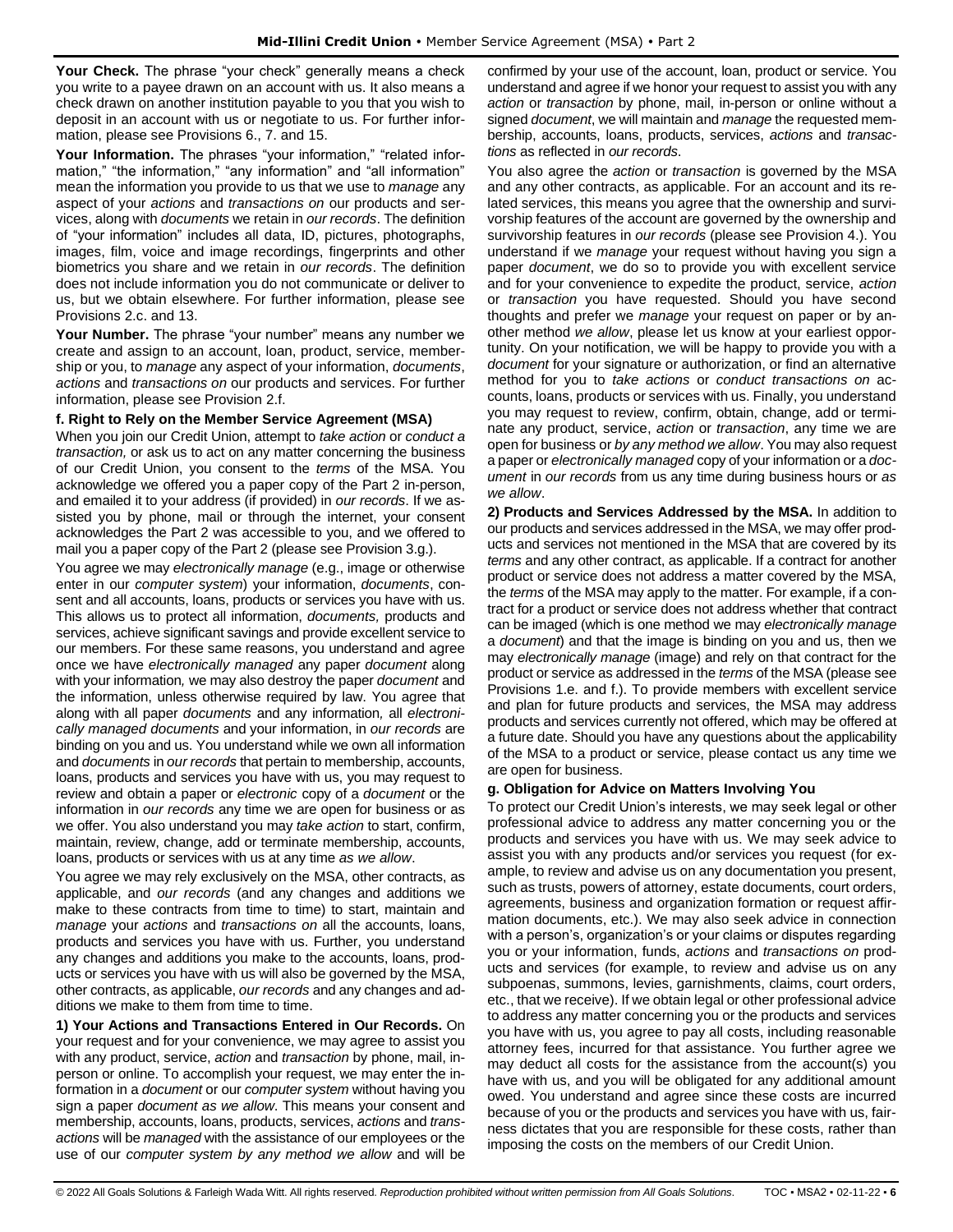### **h. Prohibition on Photography, Filming and Recording**

To protect and assure the privacy of members', employees' and visitors' information, we prohibit photography, filming and recording of any type with any device or technology on our Credit Union's premises without prior **express written** consent from us. This prohibition extends to outdoor areas near any ATM, Kiosk, or any other facility or device that may display, broadcast or provide any information. Any violation of this prohibition may result in the termination of products and services with us, or the exercising of our rights under the MSA or the law.

#### **i. Remove all Hats & Sunglasses Before Entering a Branch**

To provide you with the best service possible and for your and our safety and protection, we respectfully require all hats, helmets, and sunglasses to be removed before entering our branch. This helps us identify all members and you, and safeguards all members and your valuable information and funds. Alternatively, and for your convenience, you may *take actions* or *conduct transactions* by phone, online, mail or by any other method *we allow*.

#### **j. Prohibition on Use of Phones when Conducting Business**

To provide all members and you with the best service possible and out of courtesy to other members and our employees, we respectfully request that you do not talk on your phone in the branch or at the drive-up when you are conducting business with us. Alternatively and for your convenience, you may *take actions* or *conduct transactions* online, by mail or any other method *we allow*. We thank you and appreciate your help with this important service matter!

### <span id="page-6-0"></span>**2. Product and Service Management Issues**

#### **a. Overview of this Provision**

This Provision addresses a number of important matters that affect how we *manage* our products and services. The Provision begins with an explanation of how you may start and consent to products and services. It then explains how we maintain and *manage* your information, *documents*, *actions* and *transactions on* our products and services, and retain them in *our records*. The Provision concludes by describing the methods you may use to *take actions* or *conduct transactions on* our products and services, along with an explanation of the products and services we may offer. These important *management* issues assist us in serving the best interests of our members.

**b. Consent to Membership, Products, Services and Contracts** You may consent to membership, a contract, an account, loan, product, service, *action* or *transaction by any method we allow*. You may also consent to another person *taking actions* or *conducting transactions on* the products and services you have with us, as addressed in the MSA. Your consent may be demonstrated by, but is not limited to: 1) a signature, thumbprint, fingerprint, stamp, mark, facsimile signature or email, 2) verbal confirmation in-person, by phone, voice command, recorded message or conversation, 3) signing or using a signature pad, tablet, computer, device or mobile device, 4) using a debit card, credit card, ATM card, code, password, PIN, ATM, kiosk or shared branch, 5) a notation by our employee in *our records* as *we allow*, 6) entering the information in *our records* as we offer, 7) the receipt or accessibility of a statement, 8) *electronic* and/or digital signature or agreeing to an internet service we offer, and 9) the maintenance or use of, or allowing another person to use, a product or service. Please see the definition of "consent" in Provision 1.e.

#### **c. Information Management for Products and Services**

The information you communicate or deliver to us is crucial for us to provide you with excellent service and maintain and *manage* all products and services. We may specifically use your information to *manage* your *actions and transactions on* our products and services you have with us. You understand your information may be *managed* on paper or *electronically*. In either case, you may request to review or access your information any time during business hours. Please see the definition of "your information" in Provision 1.e., and Provision 13.

#### **d. Document Management for Products and Services**

We use our *documents* to *manage* the business of our Credit Union in general, and your *actions and transactions on* the products and services you have with us in specific. Examples of our *documents* include any paper or *electronically managed* service form (Part 1), form, application, loan form, note, contract, this Part 2, record, file, letter, disclosure, schedule, periodic statement, statement, check, item, receipt, information return, notice, warning, advisory, explanatory material, newsletter or anything else we create or use to *manage* the business of our Credit Union. You understand and agree the *documents* we create and/or use to *manage* our products and services and retain in *our records,* are binding on you and us. You also understand you may request to review or access a *document*  any time during business hours. Please see the definition of "*documents*" in Provision 1.e.

**1) Documentation You Offer for Us to Perform Due Diligence.** You may offer or we may request documentation to perform due diligence or to verify your authority to *take action* or *conduct a transaction on* a product or service. Examples of documentation may include, but are not limited to, any paper or *electronically managed* letters, trusts, powers of attorney, wills, estate papers, business or organization formation or operational papers, licenses, claims, court orders, legal instruments or anything you deliver or share with us concerning you or your *actions* or *transactions on* products and services. You understand and agree when you provide documentation, which we may retain in *our records* for due diligence purposes, it is not binding on us unless otherwise required by law. Please see the definition of "documentation" in Provision 1.e.

#### **e. Our Computer System to Manage Credit Union Business**

Our *computer system* is vital to providing you with excellent service and maintaining and *managing* all the products and services with us. Our *computer system* may include, but is not limited to, our data processing system, our employees' computers, tablets and mobile devices, our phone system, website, internet services, kiosks, ATMs, networks, backup data storage systems, offsite data archival systems, all data, software and applications retained and utilized in the cloud, and any other software, equipment, instrumentation, solution or technology we use now or in the future. If offered, our *computer system* also includes any Credit Union "member use only" computers, tablets and mobile devices. The information and *documents managed* in our *computer system* are part of *our records*. Please see the definition of "*computer system*" in Provision 1.e.

**1) Electronic Management of Credit Union Business.** We may use our *computer system* to *electronically manage* any aspect of the business of our Credit Union, which includes all your information, *documents*, *actions and transactions on* our products and services. You understand you may request to review or have a copy of *electronically managed* information or *documents* in *our records* any time we are open for business. Please see the definition of "*electronic management*" in Provision 1.e.

**2) Information and Documents may be Accessible in PDF.** For your convenience, to assure accuracy and security, and to reduce costs for our members, we may *electronically manage* any information or *documents* as a Portable Document Format (PDF) file. PDFs may be accessible on our website, in the internet services we offer and as attachments to emails. To open, review, print, download, save and read a PDF *document*, you will need to download a PDF display application, such as Adobe Reader, to your computer, mobile device or other technology. As of the date of the MSA, Adobe Reader is accessible at no charge at Adobe.com. You understand you may also request to access any information or *documents* on paper during business hours. Please contact us and we will be happy to assist you. Please see the definition of "PDF" in Provision 1.e.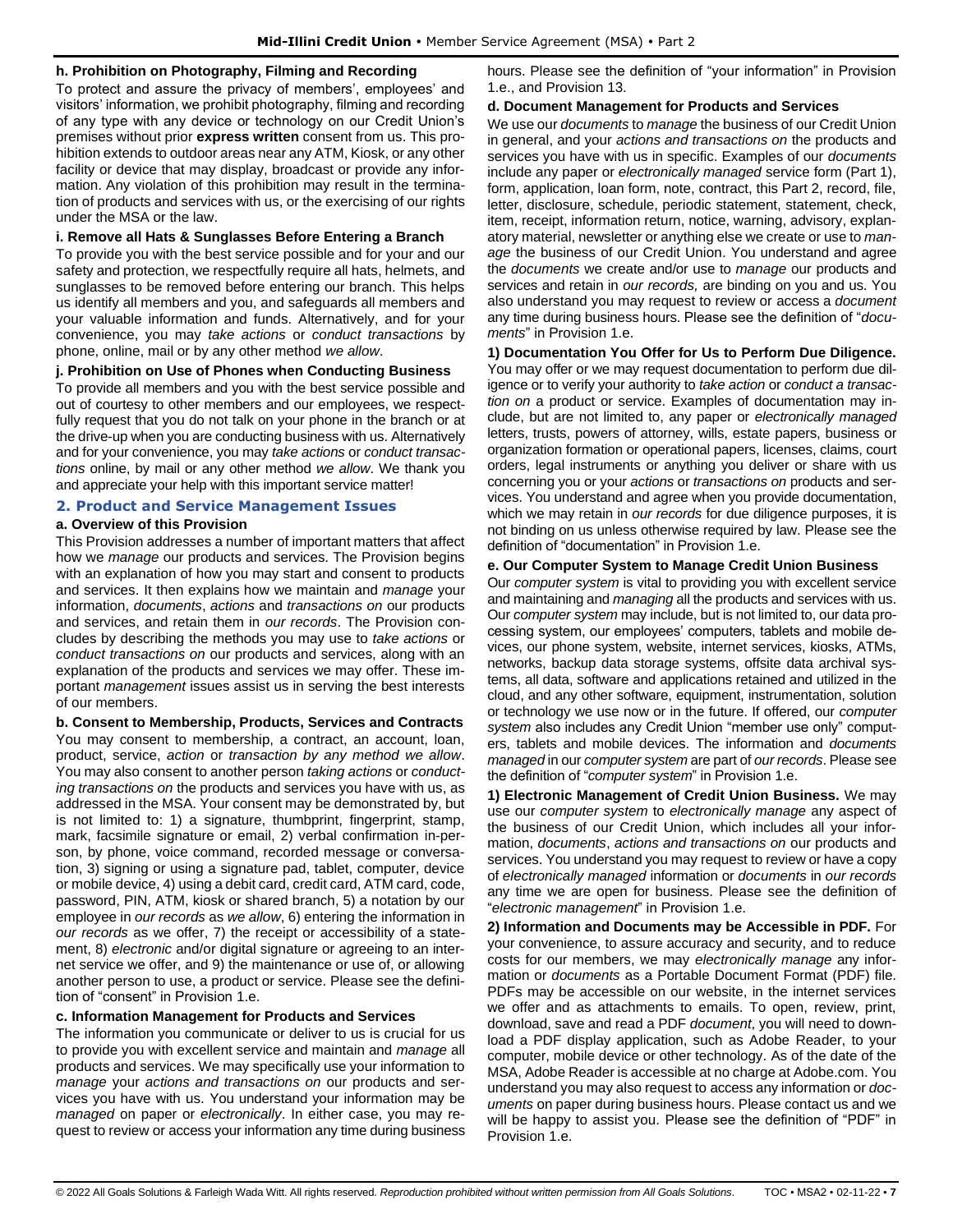## **f. Your Number for Membership, Products and Services**

Your number is extremely important to provide you with excellent service and maintain and *manage* all the products and services you have with us. We may create your number on paper and/or *electronically* with our *computer system*. We may refer to your number as an "account number," "member number" or "membership number" in communications or when referencing *our records*. The phrase "your number" may also refer to a "subaccount number," which is a secondary number we assign that is organized under your number ("your subaccount number"). We may use a subaccount number to manage your *actions and transactions on* our products and services. Should you have any questions about your number, please contact us at your earliest convenience. Please see the definition of "your number" in Provision 1.e.

## **g. Management of Accounts, Products, Services & Numbers**

You understand while you have the privilege to start, use and maintain an account we offer, we *manage* the privilege to have an account at our Credit Union. You also understand and agree for business, compliance and risk management purposes, we may change, suspend or terminate an account (and if applicable subaccounts), and reimburse the funds to you as needed. We may decline to restart an account (or subaccount) at our discretion. You further agree we *manage* the privilege to use our products and services and may change, suspend or terminate this privilege, as needed and at our discretion, as addressed in the MSA and other contracts, as applicable, unless otherwise required by law. Finally, you agree we *manage* your number(s) for business and compliance purposes, and may change or terminate your number(s) (or subaccount numbers) as needed and at our discretion.

## **h. Our Records are Used for All Business Purposes**

We create and use *our records* to *manage* the business of our Credit Union in general, and your *actions and transactions on* the products and services you have with us in specific. *Our records* are composed of all information and *documents* retained 1) on paper in physical files, 2) *electronically* in our *computer system,* or 3) in any other solution or technology we use to *manage our records* (such as offsite data archival systems). To protect all information and *documents*, achieve cost-savings and for the convenience of our members, we may *electronically manage* most of *our records*. For these same reasons, ultimately all *our records* may be *electronically managed*, unless otherwise required by law. You may request to review or obtain your information or a *document* in *our records* any time we are open for business. Please see the definition of "*our records*" in Provision 1.e.

## **i. Methods to Take Actions and Conduct Transactions**

You may *take actions*, *conduct transactions on* and use our products and services *by any method we allow*. Specifically, the ways you may access, *take actions*, *conduct transactions on* and use our products and services may include, but are not limited to, 1) inperson, by phone, mail, facsimile, email, drive-through window, night deposit or drop box (or lock box), 2) through the use of a debit card, credit card, ATM card, code, password, PIN, check, signature pad or device, ATM, kiosk, shared branch or any product or service, and 3) through the internet with a computer, tablet, phone, device, mobile device or other technology. An *action* or *transaction* conducted *by any method we allow* is valid no matter what method *we allow* you to use. Please see the definitions of "*action*," "*by any method we allow*" and "conduct" in Provision 1.e.

## **j. The Title of Products and Services You Have with Us**

The products and services you have with us are generally titled on our *documents* and in our *computer system* so the name used on the product or service (typically your name) matches the SSN and EIN certified. This allows us to maintain and *manage* the product or service in *our records* for you and satisfy reporting requirements. Due to the maintenance, *management* and reporting requirements, the information and *documents* accessible to you may not contain the full or exact title you prefer. However, on your request, we often can include a description or legal title on a *document* or in *our records* that explains the purpose of and/or person(s) who may use a product or service.

#### **k. Our Exclusive and Beneficial Products and Services**

To be entitled to use and enjoy all our financial products and services, a person must first be eligible for the privilege of being a member of our Credit Union (our first product). As a member, you may request the exclusive products and services we offer that generally come under one of two categories: our savings products and services, and our lending products and services. Both are valued by our members for their rates and our excellent service. However, we may offer other beneficial financial products and services in addition to our traditional savings and lending solutions. Examples of products include membership, accounts and loans as we offer. Examples of services include teller assistance, phone assistance, *transactions* and safe deposit boxes, which typically require use of our premises, employees or *computer system* to provide the service to you. Please see the definition of "products and services" in Provision 1.e.

#### **1) The Products and Services We Offer.** *Please see "Our Products and Services" for a comprehensive summary of our beneficial products and services.*

**2) The Business Products and Services We Offer.** The business and organization products and services you have with us are governed by the Business Service Agreement (BSA). The BSA Part 2 can be accessed on our website or on request from us any time we are open for business.

#### **l. The Length of this Part 2 of the MSA**

To assure excellent service, comprehensive information, and to proactively answer your questions about our products, services and Credit Union, we provide this Part 2. It is lengthy 1) because of the numerous legal, operational and practical matters that affect membership, accounts, loans, products and services, and 2) because it is important to explain why everything we do at our Credit Union is in the best interests of the members. Should you have questions about any matter addressed in the MSA, please contact us during business hours and we will be happy to assist you.

## <span id="page-7-0"></span>**3. Starting Membership, Products and Services**

All our members together own our Credit Union. The Provisions of the MSA are intended to serve the best interests of our members.

## **a. Requirements to Start Membership with Us**

To become a member of our Credit Union, you must be in our field of membership and meet all the requirements for eligibility. Please understand that membership is a privilege and not a right, and is granted to you by our Credit Union on the condition you observe all applicable laws, regulations, the MSA and all other contracts, obligations and responsibilities with us.

## **b. Your Identification, SSN or EIN and Backup Withholding**

To join our Credit Union, we may require your full current name, the physical address of your residence or business (and, if different, your mailing address), and your phone number, birthdate, employer and occupation. We may also require your current government-issued photo identification and a Social Security Number (SSN) or Employer Identification Number (EIN). We require all this information to both provide you with excellent service and to protect your valuable information and funds (and without it, we may not be able to start membership, products and services). For IRS reporting purposes, you may need to certify that the SSN or EIN matches the name and address provided, and indicate if you are subject to backup withholding. Your delivery, review and certification of this information may be required for membership, products or services. For your and our protection and to fulfill our due diligence responsibilities, you may need to obtain an EIN for an account, product or service relationship you wish to start that is not for your personal use. For your convenience and protection we may also request your mother's maiden name, your email address, other identification and information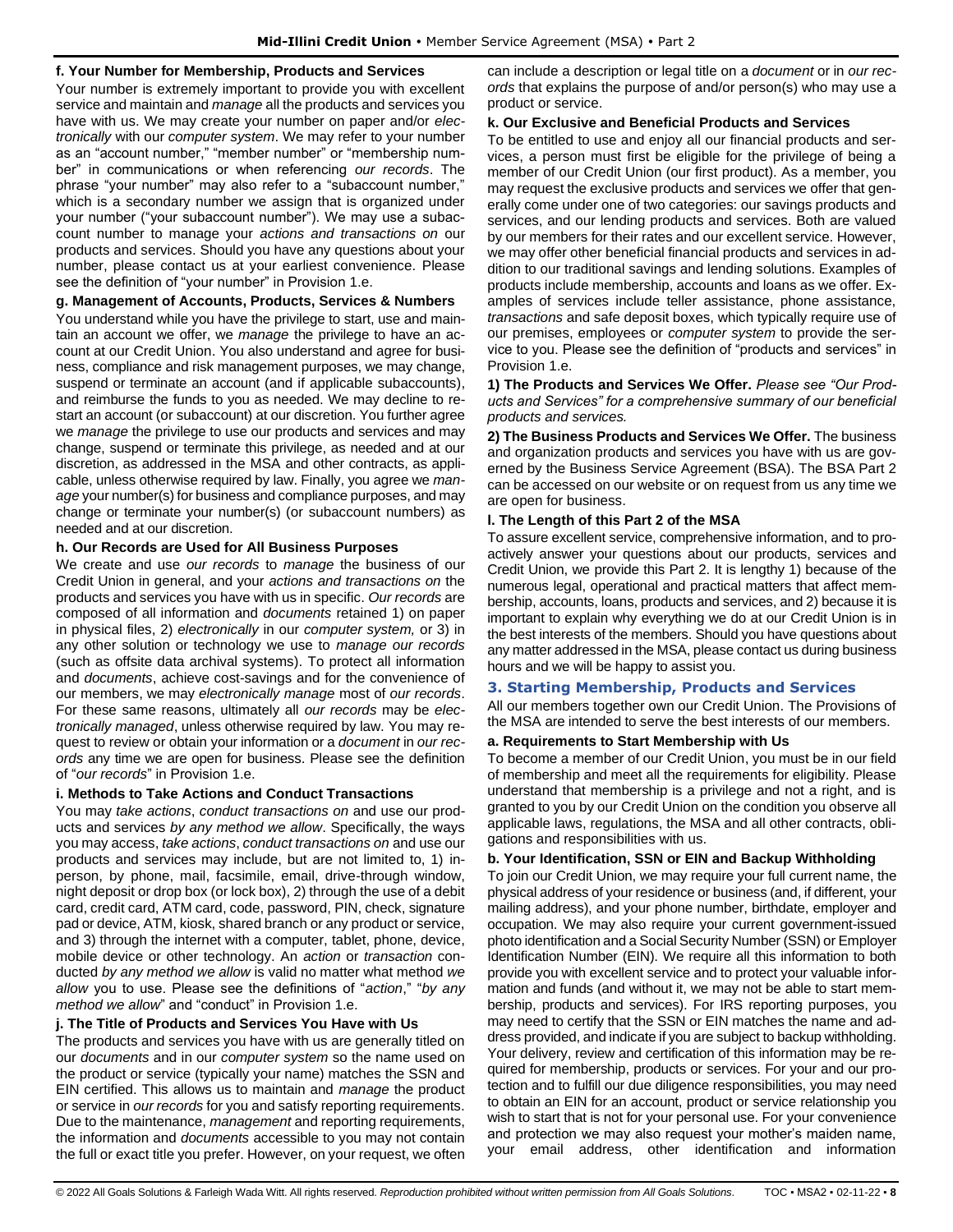requirements and other undiscoverable confidential information (such as your most or least favorite subject in school, artist, fruit or vegetable, etc.) and require you to create a password in order to *take actions* or *conduct transactions on* our products and services (please see Provision 5.a.).

To provide you with excellent service, for your convenience and for your and our protection, you agree we may photograph you and retain a copy or image of your current government-issued photo identification (hereafter referred to as ID) to identify you for the products and services you have with us. We may request to see your current government-issued military photo identification, and though we will not image or copy it, we may enter the information in *our records*. We may also require other current government ID (such as your driver's license or passport) that can be copied or imaged along with entering the information from your military ID. At our discretion, we may only ask for your non-government ID (employer-created ID) and information to start products and services with us, though we may later require current government ID and information to start additional products and services. We may also permit people under the age of sixteen to be identified by family members or legal guardians in order to use our products and services. If our copy or image of your ID (or other identification) is expired, to continue to serve you, for your convenience and for your and our protection, you agree we may request, review and retain a copy or image of your current ID. If the IRS notifies us of a discrepancy with the name, SSN, EIN or information in *our records*, you may be subject to backup withholding, requiring us to withhold and pay a portion of dividends, interest or other payments to the IRS.

When you join our Credit Union and start products and services, we may require you to sign or authorize a service form to assist us in *managing* the products and services you have with us. We may note the original use of the form by placing an "O" (for original) in a box on the form. Alternatively, on your request we may agree to start, obtain your consent to and *manage* membership, products and services with the assistance of our employees or the use of our *computer system* (please see Provision 1.f.1)). You agree for purposes of accuracy, we may subsequently verify and correct, complete or update your information in *our records*. You understand and agree that to provide you with excellent service and for your and our protection, we may photograph, film and retain all pictures, photographs, film, likenesses or images of any person (including you) who enters or uses our (or an associate's) premises, facility, location or service solution. Additionally, to provide excellent service, for training and quality assurance purposes and for your and our protection, you agree we may record and retain all conversations with you and anyone who contacts, calls and/or leaves us messages *by any method we allow*. You agree we may obtain, retain and use all ID, pictures, photographs, images, film, voice and image recordings, fingerprints and other biometrics of you with our *computer system* or other technology to identify you and *manage* any product, service, *action* or *transaction* addressed by the MSA or other contract, as applicable. Finally, you agree we may obtain, retain, maintain and *manage* all ID, photographs, images, film, voice and image recordings, fingerprints and other biometrics of you in *our records*.

#### **c. Your Authorization for Us to Obtain Information**

You agree we may review your account, employment and credit history, which includes obtaining reports from third parties and credit reporting agencies, to confirm your eligibility for membership, accounts, loans, products and services we may offer. We obtain reports for two important reasons. The first is to provide you with excellent service by pre-qualifying you for products and services with us: that way we can make a product or service available to you as soon as possible. The second is for loss prevention purposes, which is required to fulfill our due diligence responsibilities to our members. Additionally, to provide you with excellent service, for your convenience and your and our protection, we may request additional information to assist you with any currency needs for the accounts, loans, products and services you may request.

#### **d. Your Family Can be Members with Us Too!**

Since you are a member of our Credit Union, generally, your immediate family can become members too, and enjoy the privileges of our products and services. Please see our website or contact us during business hours to learn how your family members, friends and co-workers can join our Credit Union.

#### **e. Starting Membership, Products and Services Online**

We may offer an internet service that allows you to join our Credit Union and start products and services with us online. This internet service is governed by any contract you agree to online, the MSA, all other contracts, as applicable, and *our records*. Should you have any questions about this service, please contact us at your earliest convenience.

### **f. Starting Membership, Products and Services by Mail**

On your request and for your convenience, we may at our sole discretion mail *documents* with your information to you to join our Credit Union and start products and services with us. We do not advise mailing your confidential information since it exposes you to numerous problems (ID theft, fraudulent *transactions*, etc.). We recommend you come to our Credit Union at your convenience (or use an internet service we offer) to start membership, products and services with us. In fairness to the members, if you request us to mail your information, you agree to take responsibility for all problems and losses that result from theft and/or unauthorized use of your information. Please contact us during business hours for information about starting membership by mail.

#### **g. Starting Membership, Products & Providing the Part 2**

When you join our Credit Union we will first review a number of important matters about membership, products, services and the MSA (please see Provision 3.h.). Thereafter we (or you) may complete a service form (which we may require to be notarized) and/or enter your information in *our records* according to your instructions to start the products and services you have requested. Once you have reviewed your information, you will consent to the *terms* of the MSA and to the use of our products and services. If we assist you in-person we will offer you a paper Part 2 of the MSA, and email it to your address (if provided) in *our records*. If we assist you by phone, mail or through the internet, we will make the Part 2 of the MSA accessible to you *by any method we allow*, or offer to mail you a paper Part 2 of the MSA. We will ask (or advise you to ask) if you have questions about any matter addressed in the MSA, and encourage you to contact us during business hours for help with any product or service. Finally, we will remind you that you can always access a current Part 2 of the MSA and disclosures on our website, and may contact us about the information or *documents* in *our records* any time we are open for business.

#### **h. Matters We Address when You become a Member**

When you join our Credit Union we: 1) verify your ID and eligibility for membership, 2) may obtain relevant account, employment and credit reports, as needed, 3) review important information about membership, products, services, privileges and responsibilities with you, 4) enter the information (including the ownership and survivorship features of any account, if applicable) in a form or our *computer system* and review that information with you, 5) offer you a paper Part 2 of the MSA (or offer to mail it to you), email you the Part 2 of the MSA (if we have an address on file), and make the Part 2 of the MSA accessible to you on our website or in an internet service we offer, 6) run all required verifications and reviews, and address all applicable compliance requirements, 7) review and have you consent to membership, products, services and the MSA, *as we allow*, 8) start the accounts, products and services requested by you, 9) ask you (or advise you to ask) if you have any questions and encourage you to contact us during business hours about any matter pertaining to our products and services, *and* 10) remind you that you may always access a current Part 2 of the MSA and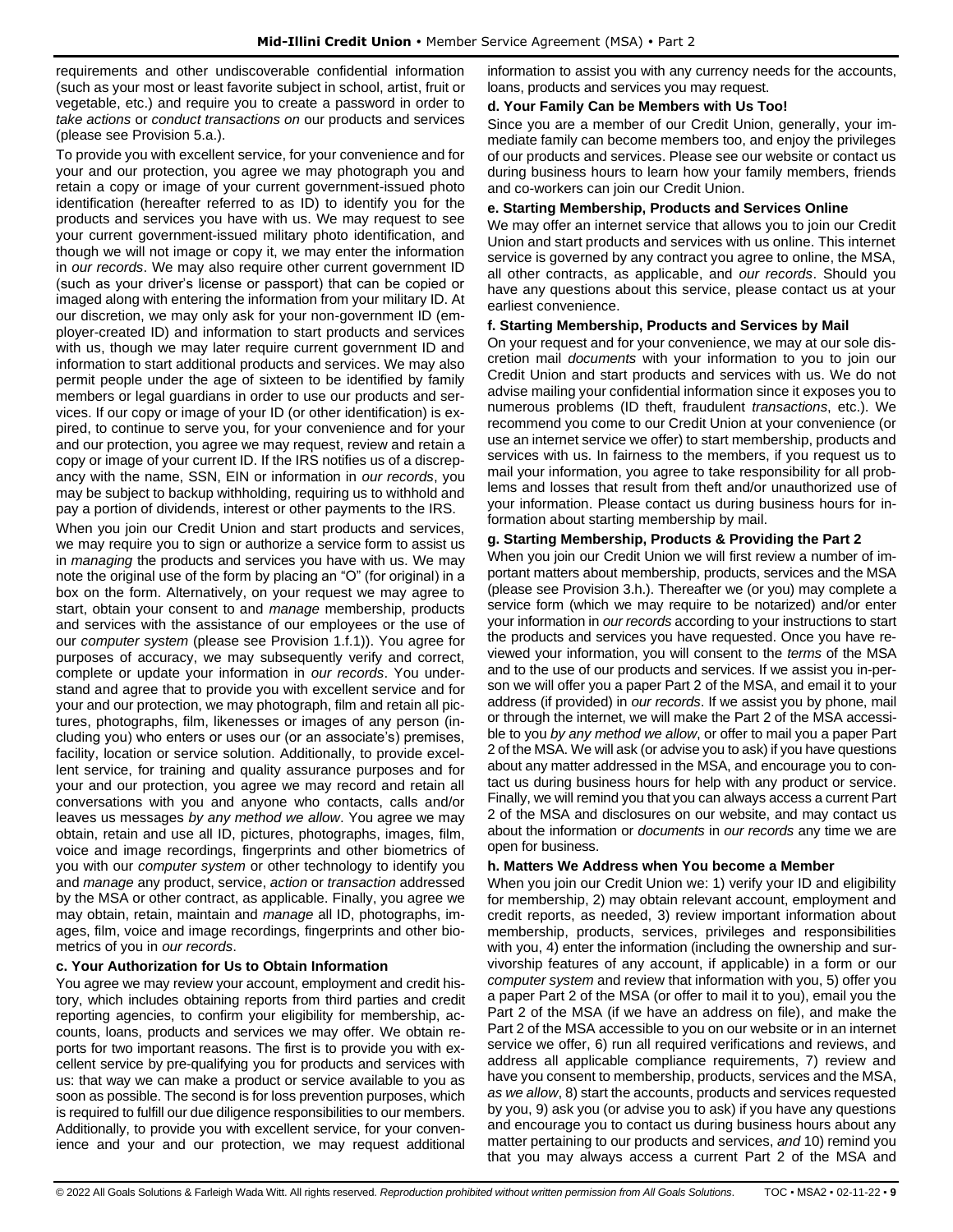disclosures on our website, and contact us about the information or *documents* in *our records* any time we are open for business.

### **i. Denial of the Privilege of Membership**

We may deny the privilege of membership to a person for any reason not prohibited by law, including but not limited to, 1) ineligibility for membership, 2) failure to provide required documentation, information or ID, 3) information from a third-party report, 4) any lost or stolen check, card or access device, 5) overuse of *actions* on our products or services, 6) a breach of or unauthorized access to a product or service, 7) business or compliance purposes, 8) to stop or prevent a loss, 9) potential lack of capacity or victim of undue influence, 10) failure to comply with any *term* of a contract, 11) failure to use products or services to justify membership, 12) inactive or abandoned products or services, 13) chronic dissatisfaction with us, 14) disparaging our reputation, 15) default on any obligation, 16) causing us a loss, 17) not voluntarily repaying a loss, 18) previous expulsion, 19) anything unethical or unlawful concerning you or your or our business, 20) any alteration, forgery or fraud concerning you or your or our business, 21) any falsification or misrepresentation concerning you or your or our business, 22) any alleged crime concerning you or your or our business, 23) abuse of or threats to anyone associated with us, or 24) any other reason we believe is appropriate to *manage* the business of our Credit Union.

## **j. Also Please Review the Four Important Disclosures**

We recommend you also review "Our Electronic Funds Transfer Terms," "Funds Availability of Deposits," "Our Rates & Service Charges" and "Our Privacy Notice." These disclosures have specific application to this Provision as well as a number of other matters throughout the MSA. Most of these disclosures are found at the end of this Part 2, and are accessible to you separately from the Part 2 on our website or upon request from us.

## <span id="page-9-0"></span>**4. Account Ownership and Survivorship Features**

When you start an account, you acknowledge that we have explained and you have selected the ownership and survivorship features for that account as reflected in *our records*. You may start an account by yourself, referred to as a "one owner account," or with another person or persons, referred to as a "multiple owner account." You may also start an account as a trustee, custodian, representative payee, VA fiduciary, attorney-in-fact, estate representative, guardian, conservator or other fiduciary, as addressed in Provisions 4.d. through 4.i. You understand that it is your responsibility, and not our responsibility, to assure that the ownership and survivorship features of the account(s) you have with us coincide with your financial and estate planning needs. Because you are in control of the ownership and survivorship features of the account(s) with us, you irrevocably waive the right to dispose of the funds in the account(s) with us by will (please see Provision 4.l.).

**Important Note:** The ownership and survivorship features of each account you have with us are governed first by any service form created for that account, and second, if no form is used, by the ownership and survivorship features for the account entered into our *computer system* and *our records*. In the event there is a dispute or uncertainty about the ownership or survivorship features of any account, we may place a hold on the account and the funds in the account or deposit the funds with a court as explained in Provision 19.b.

## **a. One Owner Accounts with Us**

A one owner account is a savings, checking or term (certificate) account started and used by you alone, where typically you maintain and own the funds in the account. As an owner you may *conduct transactions on* and *take actions* to start, confirm, maintain, review, change, add and terminate the account, products and services. On your death, the funds in the account will go to your estate and may be claimed by a representative of your estate or other claimant authorized by law. You understand that it is your responsibility (and not our responsibility) to inform a representative of your estate about any account with us. Alternatively, you may designate

a person or organization as a beneficiary/Payable on Death payee (POD payee) on an account with us, as reflected in *our records*. If you designate a beneficiary/POD payee on an account, on your death the beneficiary/POD payee may claim the funds in the account upon presenting proof of death and ID.

If the sole beneficiary/POD payee on an account dies before you, on your death the funds in the account will go to your estate and may be claimed by a representative of your estate or other claimant authorized by law.

If the beneficiary/POD payee dies after you but before receiving funds in the account, the deceased beneficiary's/POD payee's estate may claim the funds in the account.

If you designate more than one beneficiary/POD payee on the account, on your death each beneficiary/POD payee may claim her or his (or its) equal share of the funds in the account by presenting proof of death of the owner and the beneficiary's/POD payee's ID. Each beneficiary's/POD payee's share of the funds in the account will be determined by dividing the amount of the funds in the account by the number of beneficiaries/POD payees designated on the account.

If a beneficiary/POD payee on an account with multiple beneficiaries/POD payees dies before you, on your death all of the funds in the account will go to and be evenly divided among the remaining living beneficiaries/POD payees on account (upon providing proof of death of any deceased beneficiary/POD payee). If all the beneficiaries/POD payees on an account die before you, on your death the funds in the account will go to your estate and may be claimed by a representative of your estate or other claimant authorized by law.

If a beneficiary/POD payee dies after you but before receiving the deceased beneficiary's/POD payee's share of the funds in the account, the deceased beneficiary's/POD payee's estate may claim the deceased beneficiary's/POD payee's share of the funds in the account.

You understand that it is your responsibility (and not our responsibility) to inform a person or organization that she, he or it is a beneficiary/POD payee on any account with us. If a beneficiary/POD payee on an account dies before you, it is also your responsibility to notify us and change the account if you desire to do so. Please be aware your beneficiary/POD payee designations in our records do not apply to any retirement account, which has separate beneficiary designations.

As an owner you may maintain and *take actions* and *conduct transactions on* the account, products and services *as we allow*. You may also add an additional owner (or owners) to a one owner account. However, once you add an additional owner (or owners) to an account, that account becomes a multiple owner account (please see Provision 4.b.). Finally, for any obligation owed to us, our rights take priority over all other claims to the funds in an account unless otherwise required by law (please see Provisions 18. and 22.).

## **b. Multiple Owner Accounts with Us**

A multiple owner account is a savings, checking or term (certificate) account started, maintained and used by two or more owners who together own the funds in the account. Multiple owners have equal rights to *take actions* and *conduct transactions on* the account, products or services. These rights allow each owner alone to start, confirm, maintain, review, change, add, terminate and *conduct transactions on* the multiple owner accounts, products or services on behalf of all owners for any purpose. This includes an owner withdrawing funds, terminating and adding new accounts, products or services on behalf of all other owners. While any owner may *take actions* and *conduct transactions* alone, we may require all owners to consent in writing to the addition or removal of any owner to or from the account. Each owner owns the funds in a multiple owner account with right of survivorship. This means that when one owner dies, her or his interest in the account and the funds in the account are owned by the surviving owner or owners on the account. On the death of the final owner on the account, the funds in the account belong to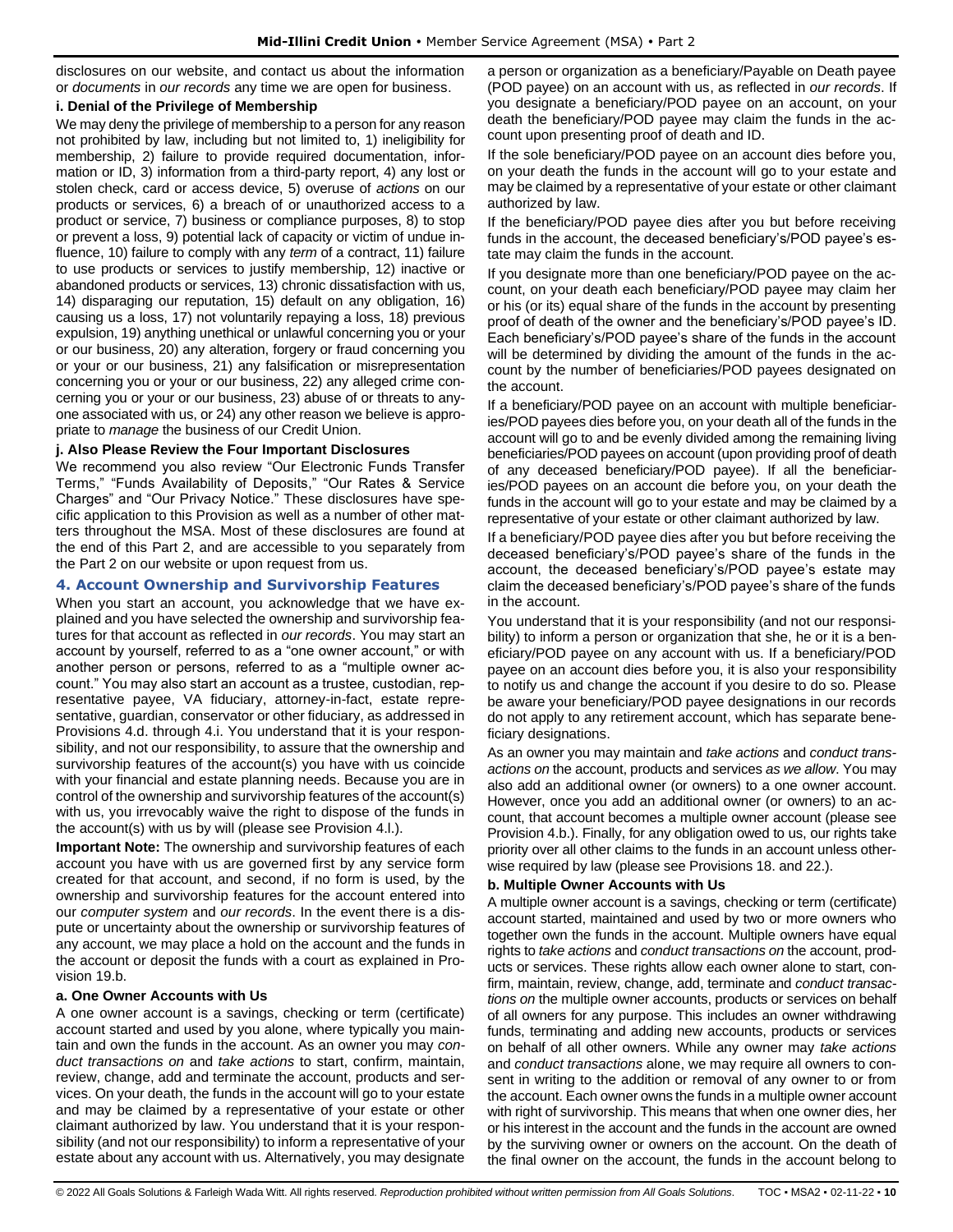that owner's estate and may be claimed by the representative of that owner's estate or other claimant authorized by law. You understand that it is your responsibility (and not our responsibility) to inform a representative of your estate about any account with us. If an owner on the account dies before you, it is also your responsibility to notify us and change the account. Alternatively, you may designate a person or organization as a beneficiary/Payable on Death payee (POD payee) on a multiple owner account as reflected in *our records*. On the final owner's death, the beneficiary/POD payee may claim the funds in the account on presenting proof of death of all owners and the beneficiary's/POD payee's ID.

If the beneficiary/POD payee on an account dies before the last owner is deceased, on the last owner's death the funds in the account belong to that owner's estate and may be claimed by a representative of that owner's estate or other claimant authorized by law. If the beneficiary/POD payee dies after the last owner on the multiple owner account dies but before receiving funds in the account, the deceased beneficiary's/POD payee's estate may claim the funds in the account.

If you as multiple owners designate more than one beneficiary/POD payee on the account (i.e., a multiple owner account with multiple beneficiaries/POD payees), on the death of the final owner on the account each beneficiary/POD payee may claim her or his (or its) equal share of the funds in the account by presenting proof of death of all the owners and the beneficiary's/POD payee's ID. Each beneficiary's/POD payee's share of the funds in the account will be determined by dividing the amount of the funds in the account by the number of beneficiaries/POD payees designated on the account.

If a beneficiary/POD payee on an account with multiple beneficiaries/POD payees dies before the last owner is deceased, the deceased beneficiary's/POD payee's share of the funds in the account will go to and be evenly divided among the remaining living beneficiaries/POD payees on account (upon providing proof of death of any deceased beneficiary/POD payee). If all the beneficiaries/POD payees on an account die before the last owner is deceased, on the death of the final owner the funds in the account will go to the final owner's estate and may be claimed by a representative of the final owner's estate or other claimant authorized by law.

If a beneficiary/POD payee dies after the last owner on the account is deceased but before receiving the deceased beneficiary's/POD payee's share of the funds in the account, the deceased beneficiary's/POD payee's estate may claim the deceased beneficiary's/POD payee's share of the funds in the account.

You understand that it is your responsibility (and not our responsibility) to inform a person or organization that he, she or it is a beneficiary/POD payee on any account with us. If a beneficiary/POD payee on an account dies before you, it is also your responsibility to notify us and change the account if you desire to do so. Please be aware your beneficiary/POD payee designations do not apply to any retirement account, which has separate beneficiary designations.

You understand and agree that any owner may sign the signature of any other owner on the account and guarantees the signature or authorization of any or all other owners for all *actions* and *transactions on* the account, products or services. You also agree we may permit an owner to deposit checks payable to any other owner in the account, with or without the endorsement of the other owner. Furthermore, by maintaining the multiple owner account, you consent to any *actions* or *transactions on* accounts, products and services by any other owner. All owners agree we have no duty to notify the owners of any *actions* or *transactions* by an owner acting alone. If you request us to designate a person as an owner by entering the owner's information in *our records* without signing or authorizing a form, you agree this person is an owner. You further agree this person may subsequently sign or authorize a form as an owner. All owners, alone and together, are responsible for any service charges, costs, losses or liabilities incurred for any *action* or *transaction on* an account, product or service, regardless of which owner conducted or

benefited from the *action* or *transaction*. If any owner owes us money for any reason, we may enforce our rights against all funds in any account on which that person is an owner, regardless of which owner deposited the funds in the account. You agree that a security interest granted by one owner, trustee or fiduciary of an account will continue to secure that owner's, trust's or fiduciary's obligation to us even after that person dies. Finally, for any obligation owed to us, our rights take priority over all other claims to the funds in an account unless otherwise required by law (please see Provisions 18. and 20.).

## **c. Accounts for or with People under 18 Years of Age**

A person under eighteen (18) years of age may be an owner and start, use and maintain accounts, products and services with us *as we allow*. The owner may *take actions* and *conduct transactions on*  the accounts, products and services, and agrees to the *terms* of the MSA. We may require an owner under eighteen years of age to have another owner on the accounts, products or services who is at least eighteen years of age or older. All owners on a multiple owner account agree to be responsible to us, alone and together, for any *actions* and *transactions on* the accounts, products and services (please see Provision 4.b.).

## **d. Accounts by Custodians under the UTTMA**

You may start, use and maintain an account and related products and services to hold the funds of a minor (a person less than twentyone (21) years of age) under a state's Uniform Transfers to Minors Act. The account is a one custodian account used by you alone (unless multiple custodians are allowed by state law). You as the custodian are the owner on the account, in which you hold the funds for the exclusive benefit of the minor. Though dividends/interest are reported under the minor's name and SSN, you are the only person who may *take actions* and *conduct transactions on* the account, products and services. If you wish to designate a successor custodian on the account, you may ask us to include that person's name in *our records*. The successor custodian may claim the funds in the account in the event of your death or inability to serve upon delivering proof satisfactory to us of her or his authority to act as a custodian. When the minor reaches twenty-one (21) years of age, it is your responsibility (and not our responsibility) to pay the funds in the account to the minor. You, as custodian, will still be the only owner on the account.

## **e. Accounts by Representative Payees for SS Beneficiaries**

You may start, use and maintain an account and related products and services as a "representative payee" for a "Social Security beneficiary." We may require you to provide ID and documentation confirming your authority to act as a representative payee before starting the account. We may keep a copy of the documentation designating you as a representative payee for initial due diligence purposes. However, you agree that once you start and consent to the account, products and services, we may thereafter rely exclusively on the MSA.

You as a representative payee are the owner on the account in which you hold the funds for the sole benefit of the Social Security beneficiary. Though dividends/interest are reported under the beneficiary's name and SSN, you are the only person who may *take actions* and *conduct transactions on* the account, products and services. If we receive notice of a replacement representative payee (which we may require in writing) and decide to rely on the notice, you agree we may change the account for the replacement representative payee according to the notice, as reflected in *our records*. Alternatively, if we decide to rely on the notice, you agree we may terminate the account and issue a check to the representative payee in the name of the Social Security beneficiary. Finally, you agree to be responsible for legal advice we require to assist with or that results from any matter concerning the accounts, products or services for a representative payee (please see Provision 1.g.).

## **f. Accounts by VA Fiduciaries for VA Beneficiaries**

You may start, use and maintain an account and related products and services as a Veteran's Administration fiduciary (VA fiduciary)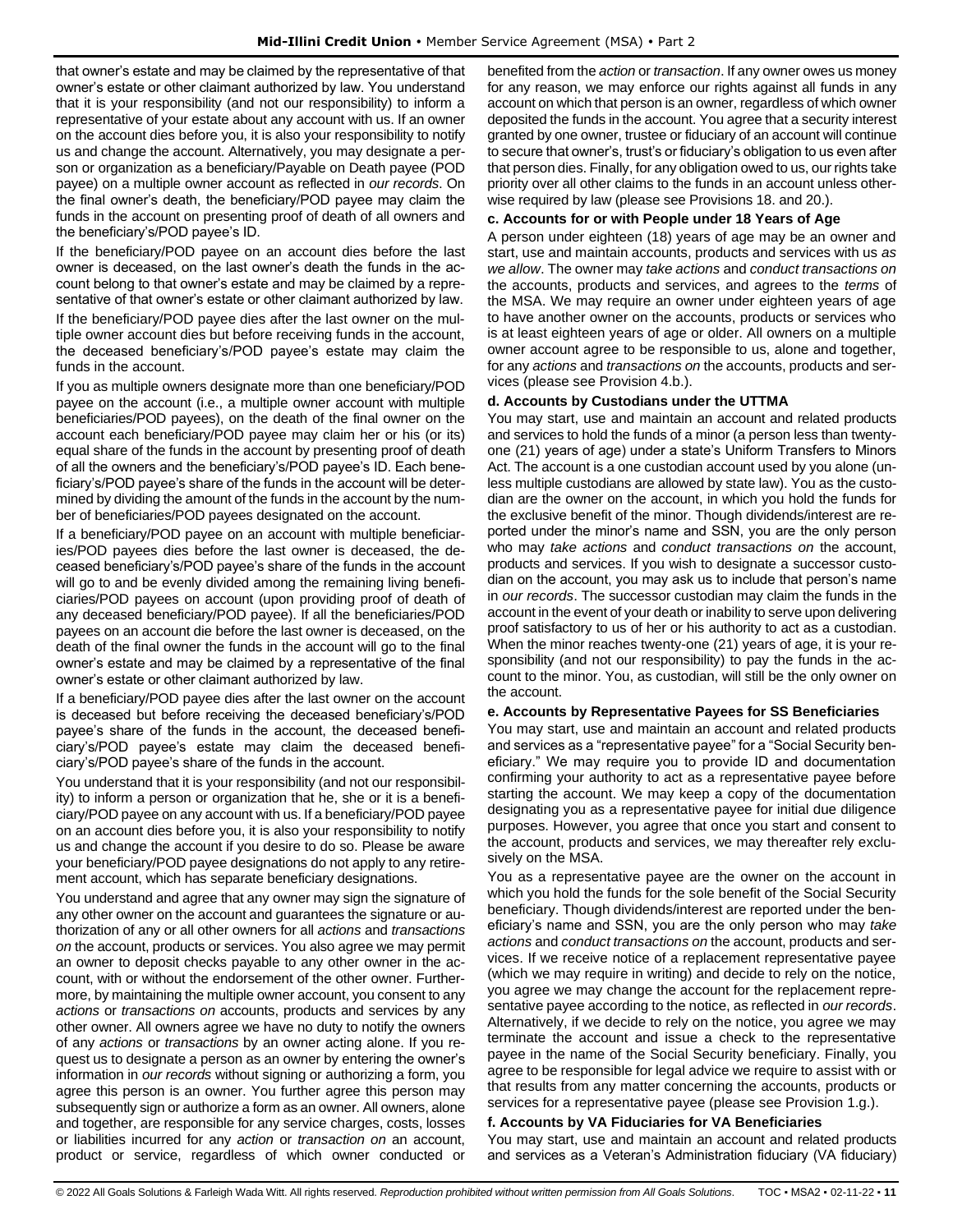for a Veteran's Administration beneficiary (VA beneficiary). We may require you to provide ID and documentation confirming your authority to act as a VA fiduciary before starting the account. We may keep a copy of the documentation designating you as a VA fiduciary for initial due diligence purposes. However, you agree that once you start and consent to the account, products and services, we may thereafter rely exclusively on the MSA.

You as a VA fiduciary are the owner on the account in which you hold the funds for the sole benefit of the VA beneficiary. While dividends/interest are reported under the VA beneficiary's name and SSN, you are the only person who may *take actions* and *conduct transactions on* the account, products and services. If we receive notice of a replacement VA fiduciary (which we may require in writing) and decide to rely on the notice, you agree we may change the account for the replacement VA fiduciary according to the notice, as reflected in *our records*. Alternatively, if we decide to rely on the notice, you agree we may terminate the account and issue a check to the VA fiduciary in the name of the VA beneficiary. Finally, you agree to be responsible for legal advice we require to assist with or that results from any matter concerning the accounts, products or services for a VA fiduciary (please see Provision 1.g.).

## **g. Powers of Attorney & Accounts, Products and Services**

If you give a person power of attorney to act as your attorney-infact, we may require that person to prove her or his ID and the validity and applicability of the power of attorney, before allowing the attorney-in-fact (hereafter referred to as the AIF) to *take actions* or *conduct transactions on* the accounts, products or services you have with us. You agree that we may *manage* the relationship with your AIF by placing her or him (or them) on the accounts, products and services you have with us as an AIF with a service form or in *our records.* We may also *manage* the relationship with your AIF *by any method we allow* in a manner we deem appropriate.

Your AIF and you agree that your AIF and you (and not us) are solely responsible for monitoring and fulfilling the duties and responsibilities of the power of attorney. We may keep a copy of the power of attorney documentation for initial due diligence purposes. However, you agree that once your AIF or you start and consent to the MSA, we may thereafter refer to and rely exclusively on the MSA. By using any product or service both your AIF and you agree to indemnify, defend, and hold us harmless from any loss, damage, claim or liability that occurs as a result of our reliance on the power of attorney. Your AIF and you further agree we may require your AIF to sign or authorize a *document* reconfirming this obligation. Because your AIF legally acts for you, we may require your AIF to sign or authorize a form as an AIF or authorize the AIF relationship by entering the information in *our records***.** This gives your AIF the right to act on your behalf with respect to the accounts, products and services you have with us. You understand that your AIF's authority to *take actions* and *conduct transactions* for you will continue until we receive notice of your death or that you terminated your AIF's authority, and we have a reasonable opportunity to act on that notice. Therefore, once we elect to honor your power of attorney, it is your AIF's and/or your responsibility to notify us if you terminate the AIF's authority to *take actions* and *conduct transactions on* the accounts, products or services, and your AIF's responsibility to notify us of your death.

If we receive notice that you have died or terminated your AIF's authority to *take actions* and *conduct transactions* (which we may require in writing), you agree we may terminate your AIF's authority on the accounts, products and services, and may continue to rely on *our records* thereafter. If we allow your AIF to *take actions* or *conduct transactions* as an AIF, the ownership and survivorship features of the accounts you have with us will not apply to your AIF personally (since she or he is, or they are, legally acting on behalf of you). If your AIF or you request us to allow your AIF to *take actions* or *conduct transactions* by entering the information in *our records* or *as we allow* without signing or authorizing a form or indemnification and hold harmless agreement, your AIF consents to the MSA and may

*take actions* or *conduct transactions on* the accounts, products or services. Additionally, you agree that your AIF may subsequently sign or authorize a form or indemnification and hold harmless agreement, as we require.

You understand that your AIF may remove her or himself from the accounts, products and services you have with us, and that we have no duty to notify you of that removal. If an AIF decides to remove her or himself from the accounts, products and services, we may require her or him to notify us in writing or sign or authorize a form. An AIF's removal from the accounts, products and services, does not relieve the AIF from any responsibilities, obligations or liabilities for *actions* taken and *transactions* conducted as an AIF. Finally, you agree to be responsible for legal advice we require to assist with, or that results from, any matter concerning your power of attorney (please see Provision 1.g.). Alternatively, we may refuse to recognize the authority of a person with a power of attorney, if we determine that we cannot reasonably rely on the power of attorney, unless otherwise required by law.

#### **h. Accounts that Hold the Funds of a Trust**

You may start, use and maintain accounts, products and services to hold the funds of a trust. If you do so, you may be named as a trustee on a service form or in *our records*. You agree it is your responsibility as a trustee (and not our responsibility) to administer the accounts, products, services and funds according to the terms of the trust. You further agree that we are only providing you with accounts, products and services and are not assisting you with or advising you about the trust. For IRS reporting purposes, the name that appears first on a form or that is entered in *our records* generally must match the SSN or EIN that you certify on behalf of the trust. However, on your request, we may be able to write the full name of the trust on a form or in *our records* to explain the purpose and/or the ownership of an account, loan, product or service.

If you are the only trustee on an account, you have the same rights and responsibilities as an owner to *take actions* and *conduct transactions on* the account, products and services (please see Provision 4.a.). If two or more trustees are on an account, you have the same rights and responsibilities as an owner on a multiple owner account to *take actions* and *conduct transactions on* the account, products and services (please see Provision 4.b.). For all trustees' convenience, each trustee on a multiple trustee account agrees that any trustee acting alone may *take actions* and *conduct transactions on* accounts, products and services for all trustees on the accounts, products and services. By maintaining the multiple trustee account, you consent to any later *actions* or *transactions on* accounts, products and services by any other trustee. While any trustee may take actions and *conduct transactions* alone, we may require all trustees to agree to any additions or removals of any other trustee to or from the accounts, products and services. All trustees agree we have no duty to notify the trustees of any *actions* or *transactions* by a trustee acting alone. If you request us to designate a person as a trustee by entering the trustee's information in *our records* or *as we allow* without signing or authorizing a form, you agree this person is a trustee. You further agree this person may subsequently sign or authorize a form as a trustee. If you wish to name a successor trustee we can note that information in *our records* as well. A successor trustee may *take actions* and *conduct transactions* upon delivering proof satisfactory to us of her or his succession and authority to act as the current trustee of the trust. Until such proof is delivered and verified by us, a successor trustee has no rights to the account or to the funds held in the account.

We may keep a copy of the trust documentation for initial due diligence purposes. However, you agree that once you start and consent to the account, products, services and the MSA, we may thereafter refer to and rely exclusively on the MSA. By starting an account, loan, product or service for the trust, all persons or organizations associated in any way with the trust (i.e., all grantors, trustees, successor trustees, and beneficiaries), agree to indemnify,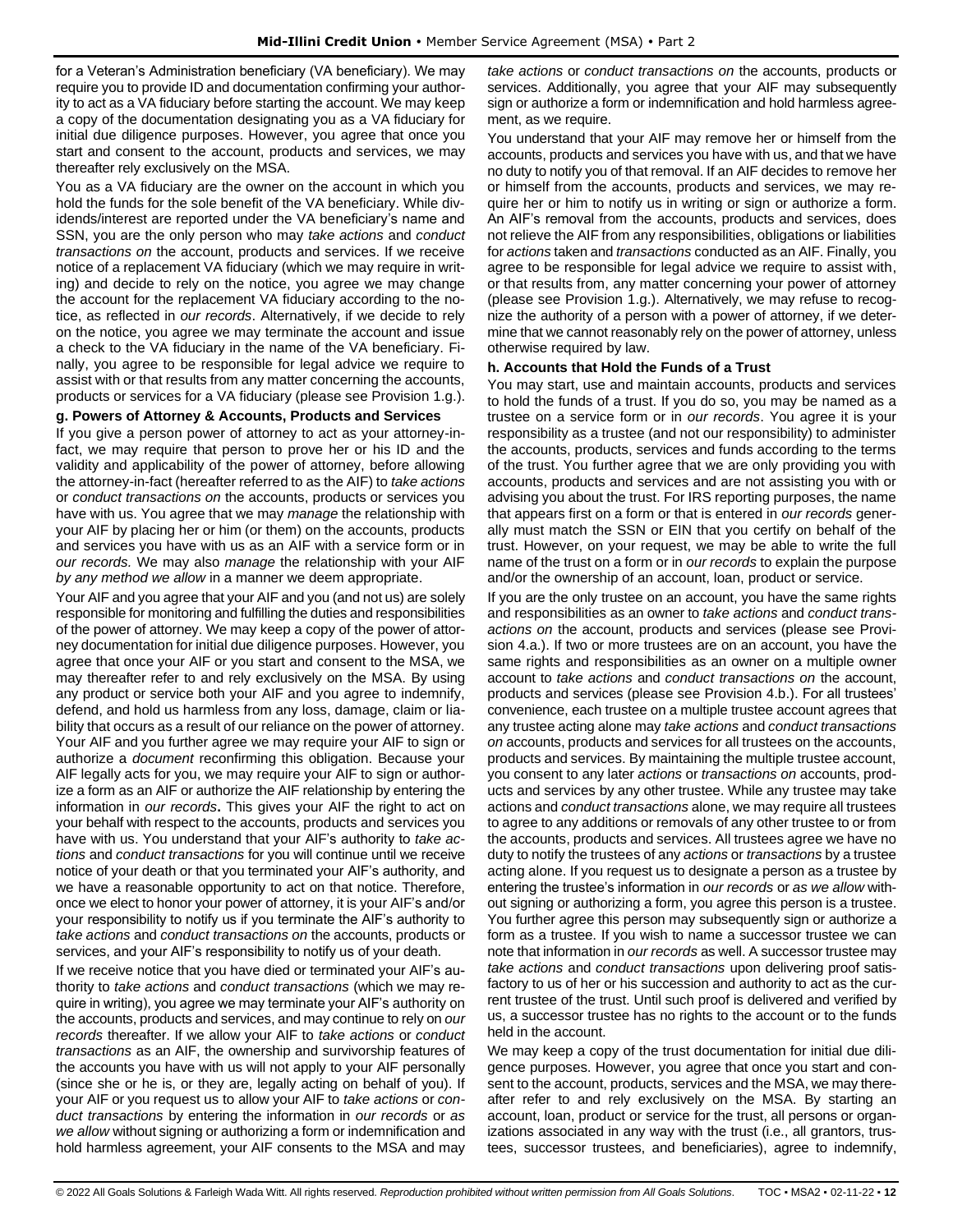defend us against and hold us harmless from any loss, damage, claim or liability that results from any *actions* or *transactions on* the accounts, loans, products or services for the trust. You understand we may require any person or organization associated with the trust to sign or authorize an indemnification and hold harmless agreement along with her, his or its consent to the MSA. We may require you to prove your authority to negotiate a check payable to a trust before taking it for deposit, and may require you to deposit the check into an account for the trust. Finally, you agree to be responsible for legal advice we require to assist with or that results from any matter concerning the trust (please see Provision 1.g.).

## **i. Accounts for Fiduciary Purposes**

You may start, use and maintain accounts, products and services to hold the funds of an estate, memorial, guardianship, conservatorship, fund or other fiduciary, legal or court ordered purpose with us (referred to in this Provision as the "fiduciary purpose"). You may be named as a fiduciary on the accounts, products and services on a service form or in *our records*. You agree that it is your responsibility as the fiduciary (and not our responsibility) to administer the accounts, products and services and funds for the fiduciary purpose. You further agree that we are only providing you with accounts, products and services for and are not assisting you with or advising you about the fiduciary purpose. For IRS reporting purposes, the name that appears first on a form or that is entered in *our records* generally must match the SSN or EIN that you certify on behalf of the fiduciary purpose. However, on your request, we may be able to write the full name of the fiduciary purpose on a form or in *our records* to explain the purpose and/or the ownership of an account, loan, product or service. To start the accounts, products and services, we may require and review a copy of the documentation addressing the fiduciary purpose, and your ID and authority to act as a fiduciary for that purpose. You agree that you, as the fiduciary on the accounts, products and services, are fully responsible for fulfilling the duties and responsibilities of the fiduciary purpose. We may keep a copy of the documentation designating you as a fiduciary for initial due diligence purposes. However, you agree that once you start and consent to the account, products, services and the MSA, we may thereafter refer to and rely exclusively on the MSA. If you are the only fiduciary on an account, you have the same rights and responsibilities as an owner to *take actions* and *conduct transactions on* the account, products and services (please see Provision 4.a.). If two or more fiduciaries are on an account, you have the same rights and responsibilities as an owner on a multiple owner account to *take actions* and *conduct transactions on* the account, products and services (please see Provision 4.b.).Your authority to conduct business with us as the fiduciary will remain in full force until we receive lawful notice otherwise. You, as the fiduciary, must notify us of any change to the fiduciary purpose that affects the accounts, loans, products and services. You warrant that all your *actions* and *transactions on* an account, loan, product or service will be for the sole benefit of the person or purpose for which you are acting. You agree we may rely on these representations and have no duty to examine subsequent authorizing documentation for compliance or inquire as to the powers and duties of you or any fiduciary. We also have no notice of any violation of fiduciary duties by you or any other fiduciary unless we observe the actual wrongdoing.

You acknowledge that we will not be liable for any losses due to your failure to notify us of unauthorized acts by a fiduciary or changes to the relationship between a fiduciary and the person or purpose for whom the fiduciary acts. By starting an account, product or service you and any fiduciary agree to indemnify, defend us against and hold us harmless from any loss, damage, claim or liability that results from 1) any *actions* or *transactions on* the accounts, loans, products or services, and 2) the unauthorized acts of a fiduciary on which we rely prior to any actual notice of any change in the fiduciary's authority. We may require any person associated with the fiduciary purpose to sign or authorize an indemnification and hold harmless agreement along with his, her or its consent to the MSA.

Finally, you agree to be responsible for legal advice we require to assist with or that results from any matter concerning the fiduciary purpose (please see Provision 1.g.).

#### **j. Transactors & Accounts, Products and Services**

You as an owner may designate a person (or persons) to be a transactor on the accounts, products and services you have with us. A transactor is authorized by you to *conduct transactions on* (i.e., deposit and withdraw funds, and obtain information about) the accounts, products and services on your behalf. We will require your transactor to provide her or his ID and information and to consent to the MSA. A transactor only has the right to *conduct transactions on* the accounts, products and services, and has no ownership or survivorship rights to the funds in the accounts, or other rights to the accounts, products and services. Further, a transactor cannot *take action* to start, change, add or terminate an account, product or service, except to remove her or himself from the accounts, products and services as explained in this Provision. You also agree a transactor may conduct any *transaction* by cash, check, EFT, wire, etc., *by any method we allow* on your behalf, acting alone, with or without the knowledge, signature, endorsement or authorization of any other owner or transactor on the account(s), product(s) or service(s). If you request us to designate a person as a transactor by entering the transactor's information in *our records* or *as we allow*  without signing or authorizing a form, you agree this person is a transactor. You further agree this person may subsequently sign or authorize a form as a transactor.

Once you have designated a transactor, it is your sole responsibility (and not our responsibility) to monitor the transactor's *transactions on* the accounts, products and services. You agree we have no duty or responsibility to monitor, inquire about or notify you of the use and purpose of any *transaction* conducted by your transactor, or assure that any *transaction* is for your benefit. You also agree you take full responsibility for any transactor, and for all *transactions on* the accounts, products and services by your transactor. The transactor's authority to *conduct transactions* will continue until we receive notice (which we may require in writing) that you have terminated the transactor's authority or of your death, and we have a reasonable opportunity to act on that notice. Any owner may remove a transactor from the accounts, products and services, which we may require to be confirmed in writing. We may also suspend any further *actions* and *transactions* on the account until you sign or authorize an updated form (or remove the transactor *as we allow*) or terminate the accounts, products and services. A transactor may remove her or himself from the accounts, products and services you have with us, and we have no duty to notify an owner of the removal. If a transactor decides to remove her or himself, we may require her or him to notify us in writing and/or sign or authorize a form (or be removed *as we allow*). A transactor's removal from the accounts, products and services, does not relieve the transactor from any responsibilities, obligations or liabilities for *transactions* conducted as a transactor under the MSA. In the event of your death on a one owner account, or the death of the final surviving owner on a multiple owner account, any funds in the account will be disbursed as explained in the MSA.

#### **k. Information Users & Accounts, Products and Services**

You as an owner may designate a person or persons to be an information user on the accounts, products and services you have with us. An information user is authorized by you to request and access all information about the accounts, loans, products and services with us on your behalf *by any method we allow*. Your information user and you (and not us) are responsible for how your information user utilizes your information. We will require your information user to provide her or his ID and information and to consent to the MSA. An information user only has the right to access all information about the accounts, loans, products and services you have with us, and has no ownership or survivorship rights to the funds in the accounts, or other rights to the accounts, products and services. Further, other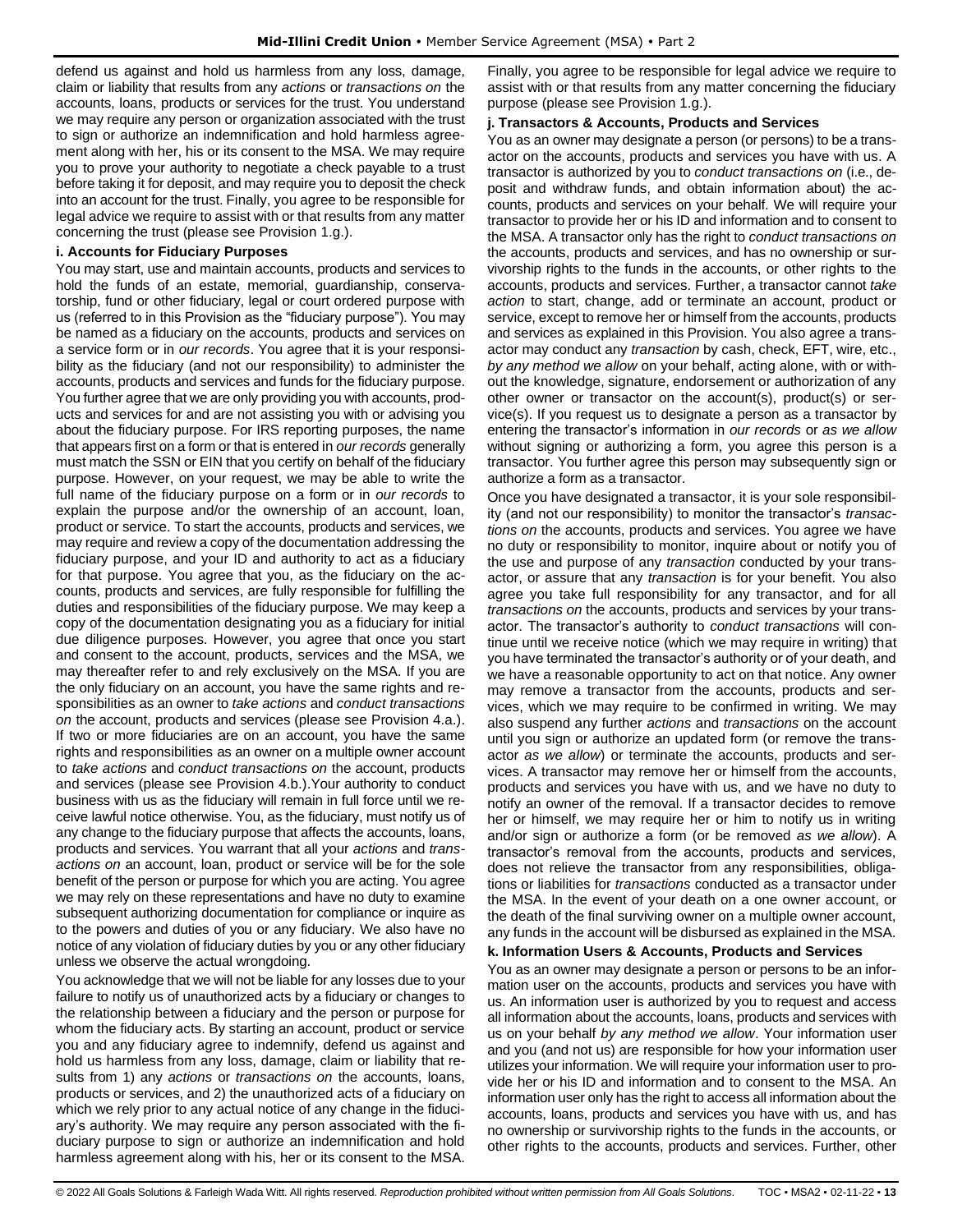than accessing information, an information user cannot *take actions* or *conduct transactions on* accounts, loans, products or services, except to remove her or himself as an information user as explained in this Provision. If you request us to designate a person as an information user by entering the information user's information in *our records* or *as we allow* without signing or authorizing a form, you agree this person is an information user. You further agree this person may subsequently sign or authorize a form as an information user.

You agree we have no duty or responsibility to monitor, inquire about or notify you of the information user's access to or use of the information about the accounts, loans, products and services, or assure that the access or use of that information is for your benefit. You agree you take full responsibility for any information user on accounts, products or services with us, and for anything your information user does with your information. The information user's authority will continue until we receive notice (which we may require in writing) you have terminated the information user's authority or of your death, and we have a reasonable opportunity to act on that notice. Any owner may remove an information user from the accounts, loans, products and services, which we may require to be confirmed in writing. We may also suspend any further *actions* and *transactions* on the account until you sign or authorize an updated form (or remove the information user *as we allow*) or terminate the accounts, products and services. An information user may remove her or himself from the accounts, loans, products and services you have with us, and we have no duty to notify an owner of the removal. If an information user decides to remove her or himself, we may require her or him to notify us in writing. We may also suspend any further *actions* and *transactions* on the account until you sign or authorize an updated form (or remove the information user *as we allow*) or terminate the accounts, products and services. An information user's removal from the accounts, loans, products and services, does not relieve the information user from any responsibilities, obligations or liabilities undertaken or incurred as an information user under the MSA.

## **l. Waiver of Testamentary Account Distributions**

You understand and agree that it is your sole responsibility (and not our responsibility) to assure that the ownership and survivorship features of the accounts, products and services you have with us, as designated by you in *our records*, accurately reflect your personal, domestic, financial, business and estate planning needs. Matters you may want to consider include, but are not limited to, those created, changed or terminated by marriage, children, grandchildren, adoption, separation, divorce, remarriage, disability, retirement, death or as a result of any agency, power-of-attorney, guardianship, conservatorship, trusts, wills, businesses, corporations, partnership agreements, contracts, indebtedness, etc.

If permitted by applicable state law, you irrevocably waive your rights to make testamentary dispositions from any account, and do so with the understanding that the ownership and survivorship features of an account (such as "multiple ownership of an account with right of survivorship" and "beneficiary/POD payee" designations) control and supersede any inconsistent testamentary disposition. It is your responsibility to assure that the ownership and survivorship features of the accounts, products and services you have with us accurately reflect and take into consideration your personal, domestic, financial, business and estate planning needs. In addition, you can take action to start, confirm, maintain, review, change, add or terminate an account, product or service at any time as we allow. Therefore, you irrevocably waive your right to make a testamentary disposition of any account at our Credit Union, both now and in the future. You agree that since you are in complete control of the ownership and survivorship features of the accounts with us, and can take action to start, change, add or terminate the accounts at any time as we allow, on your death we may rely exclusively on the MSA and *our records* concerning all matters that affect the accounts, products and services you have with us.

## **m. See "Our Rates & Service Charges"**

We recommend you also review "Our Rates & Service Charges," which has specific application to this Provision as well as a number of other matters throughout the MSA.

#### <span id="page-13-0"></span>**5. Product & Service Access, Transactions & Actions a. Authorization of Transactions and Actions**

Your signature on a form, *document* or *as we allow* (when required) is important for identifying you and allowing you to start, consent to, *take actions* and *conduct transactions on* our accounts, loans, products and services. On your request, we may agree to obtain your consent to *take actions* and *conduct transactions* on products and services with the assistance of our employees or the use of our *computer system* (please see Provision 1.f.1)). You understand and agree that all ID, photographs, images, film, voice and image recordings, fingerprints and other biometrics obtained when you take any *action* or conduct any *transaction* are *managed* by us as explained in Provision 3.b. To provide you with excellent service and for your and our protection we may require your physical signature or reconfirm your signature in-person or before a notary public prior to any *action* or *transaction on* an account, loan, product or service. We may also require your ID, a second form of ID and other (or updated) information (such as your physical address, SSN, birthdate, password, mother's maiden name, thumbprint or fingerprint, date and type of last *transaction*, other historical factual and confidential information, etc.) before you may *take action* or *conduct a transaction on* an account, loan, product or service.

You may deposit and withdraw funds by cash, check, EFT, wire or by any other method *we allow*. You may also authorize the payment of checks, other *transactions* or *actions by any method we allow*. You agree we may pay checks and honor *actions* or *transactions on*  an account, loan, product or service that contain your signature or authorization, even if you later claim the method of consent or the *action* or *transaction* was not authorized. On your request, we may allow you to include a legend on or notation in *our records* and on checks requiring two or more signatures or authorizations on your checks, *actions*, *transactions* or any other matter pertaining to the accounts, loans, products or services you have with us. You understand this legend or notation requiring two or more signatures or authorizations may only be entered in *our records* or as *we allow*. You agree any such legend or requirement is for your convenience only, and it is your sole responsibility (and not our responsibility) to supervise your internal control affairs with all persons you authorize. You also agree we may pay a check, or honor any *action*, *transaction* or other matter pertaining to the accounts, loans, products or services with us, with only one signature or authorization by any person you authorize. You understand we have only allowed you to add a legend or requirement for two or more signatures or authorizations because you 1) are in the best position to address your own internal control affairs with the persons authorized, and 2) have agreed to take responsibility for and recover any loss that occurs from a violation of your requirement.

If we contact you about an *action* or *transaction on* an account, loan, product or service that you confirm is authorized (which our employee may note in *our records* or *as we allow*), you agree we may rely on your confirmation. If you share your information, password, code or PIN (or any other method of authorization *we allow*) with any person or organization, you agree you authorize *actions* or *transactions on* the account, loan, product or service conducted by this person or organization. You further understand that until you notify us and revoke your authorization, all *actions* or *transactions on* the account, loan, product or service conducted by this person or organization are authorized and genuine, even if they are not conducted for your benefit or according to your instructions. If you request and we agree to provide you with cash for any *action* or *transaction*, you understand once you are in possession of the cash, you (and not us) are completely responsible for its care and safekeeping from any loss, theft, damage or destruction. Should you have any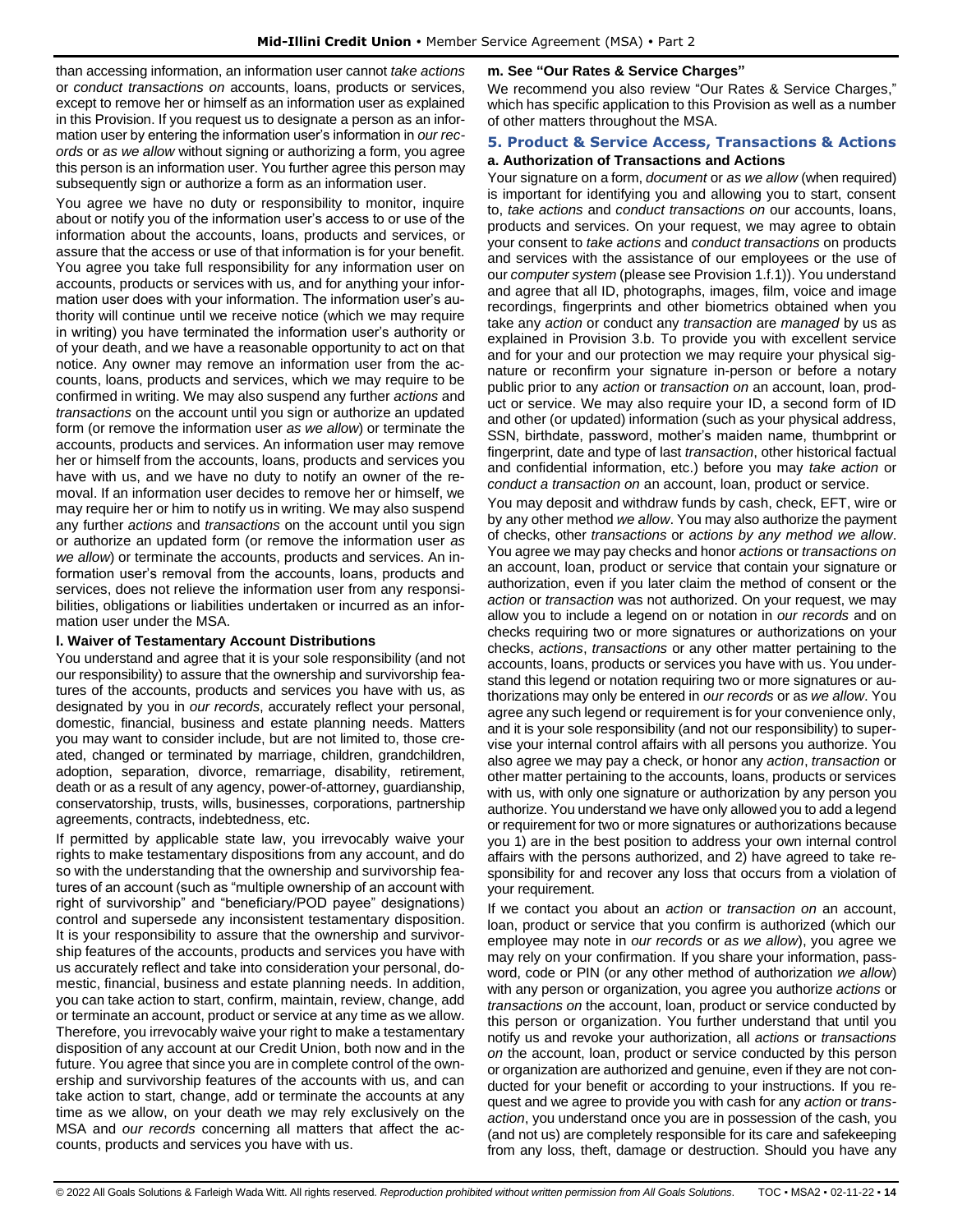concerns about the loss or theft of cash, please let us know and we may be able to provide you with one of our checks (for which there may be a service charge). Additionally, for your and our protection and security purposes, you agree we may pay any person (including you) requesting a withdrawal in cash with a limited amount of cash, our check, an EFT or wire. You understand and agree these cash withdrawal options are appropriate since a person can obtain cash by depositing the check at her or his own financial institution, and we can schedule the delivery of cash for you on your request, for which there may be a service charge.

## **b. Transaction and Action Options & Required Forms**

When you *take action* or conduct a *transaction on* accounts, loans, products or services, we may require you to use a specific form or *document* to conduct or complete the *action* or *transaction*. If you do not use that form or *document*, for your and our protection we may refuse to honor, perform or complete the *action* or *transaction*. Whether an *action* or *transaction* is honored, completed or not, you are responsible for any loss or liability we incur as a result of your failure to use a required form or *document* or follow the *terms* of the MSA.

## **c. Account Transfers by Wire or ACH**

We may offer wire transfers or ACH transfers that allow you to send or receive debits or credits to an account with us. We may require all wire transfers to be authorized in writing. When you initiate a wire or ACH transfer you may identify either the recipient or any financial institution by name and account or identifying number. We (and other institutions) may rely on the account or other identifying number you give us as the proper identification number, even if it identifies a different person or institution. You understand we may confirm the information on all wire requests before sending the wire. Once we have sent an outgoing wire, the transfer is final and cannot be stopped, so please make sure all the information about the wire is correct and that you want the wire sent according to that information. If you provide incomplete or inaccurate written or verbal transfer instructions to us, we will not be responsible for any resulting wire transfer losses, delays or failed *transactions*. You understand international wire transfers may not be completed for several weeks, or at all.

Wire transfers are governed by Federal Reserve Regulation J if the transfer is cleared through the Federal Reserve. ACH *transactions* are governed by the rules of the National Automated Clearing House Association (NACHA). You acknowledge that our processing of international *transactions* may be delayed if necessary to complete screening required by federal law. You must ensure that all international entries you initiate are designated with the appropriate international entry code, as required by NACHA rules. All entries will be credited to or debited from the account you have with us in U.S. dollars. Currency conversion will be at rates determined by, or available to, us or the Automated Clearing House. You bear all currency conversion risk as well as all gains or losses associated with currency conversion for international entries. All wires and ACH transfers must comply with applicable U.S. law. If you use these services and receive funds by wire or ACH transfer, you agree to confirm the transfers by reviewing your periodic statement (or online service we offer), since we are not obligated to notify you when funds are received. While we may conditionally and provisionally credit the account you have with us with an ACH transfer, if we are not finally and ultimately paid for the transfer, we may reverse the credit to the account and the sender will be deemed not to have paid you. If we cannot reverse the credit or you do not have sufficient funds in an account, you agree to reimburse us for the amount of the reversed transfer.

## **d. Limitations on Account Transactions**

**1) Account Withdrawal Limitations.** You understand we have no obligation to honor a request to withdraw funds if you do not have 1) sufficient available funds in an account or 2) one of our overdraft services (please see "available balance" in Provision 6.i.). If a check or other transfer or payment order is presented against insufficient available funds in an account, we will require a service charge. If there are sufficient available funds to pay some but not all checks or items drawn or presented against the account, we may pay or allow withdrawals for those checks, transfer or payment orders for which there are sufficient funds in any order we choose, according to applicable law and the *terms* of the MSA. There are a number of circumstances where you may not be able to withdraw funds from an account, including but not limited to: 1) our methods are inoperative due to emergencies or problems, 2) the product or service has been terminated, 3) we are unable to contact you, 4) failure to provide required documentation, information or ID, 5) failure to use a required method or *document*, 6) exceeding a limit or an amount set by us, 7) failure to meet a minimum balance for thirty (30) days, 8) deposited check funds are not available, 9) funds are collateral for an obligation, 10) any lost or stolen check, card or access device, 11) a breach of or unauthorized access to a product or service, 12) business or compliance purposes, 13) to stop or prevent a loss, 14) potential lack of capacity or victim of undue influence, 15) failure to comply with any *term* of a contract, 16) funds held or offset per a security interest or lien, 17) account and/or funds held for a dispute or uncertainty, 18) unpaid check(s) or EFT(s) for insufficient funds or stop payment orders, 19) deposited item(s) charged back for nonpayment or a claim, 20) a garnishment, levy or similar legal claim or notice, 21) default on any obligation, or 22) our belief that an *action* or *transaction* may be fraudulent. To comply with the law and to protect you and the members of our Credit Union, you understand we may require written notice of your intent to withdraw funds from an account you have with us at least seven (7) calendar days and up to sixty (60) calendar days before the time you would like to make the withdrawal. Finally, you understand in the event any account is overdrawn, any loan is past due, or you are otherwise in default under any contract with us, we may suspend your ability to conduct *actions or transactions* to any or all accounts, products, services, until you have resolved the matter with us.

**2) Account Transfer Limitations.** You may make unlimited withdrawals from the checking account(s) you have with us by any method *we allow*. In addition, you may make unlimited withdrawals or transfers from a money market account(s) in-person, by ATM, by mail request or by calling us for one of our checks. However, we may limit the number of certain types of withdrawals from some types of accounts as identified in "Our Rates & Service Charges."

**3) Account Transaction Volume Limitations.** We may limit the number of items deposited and the frequency of deposits and other *transactions* you can make each day to the account(s) you have with us. The date we use to determine the number of *transactions* is the date a *transaction* is posted to (actually credited to or debited from) an account, rather than the date you conducted the *transaction*. Should the *transactions on* an account with us exceed the limitations we establish, we may limit your *transaction* activity, require a service charge or terminate the account. You understand if *we allow* or honor a *transaction* that exceeds these restrictions (a nonconforming *transaction*), we are not required to allow or honor any future *transaction* that exceeds these restrictions.

**4) Limits on ATM Transactions.** For your and our protection, we may limit the number and dollar amount of cash withdrawals at ATMs. We may also limit the number and amount of deposits by cash and check at ATMs. Our current limitations on ATM cash withdrawals are stated in "Our Electronic Funds Transfer Terms" at the end of this Part 2 of the MSA. Should you need to make withdrawals and deposits that exceed our ATM limits, you may come to our branch any time we are open for business.

## **e. Accounts May Not be Transferred to Others**

The accounts you have with us are non-negotiable, non-assignable and non-transferable to another person or organization. This means you may not endorse, negotiate, transfer, secure or pledge any account and the funds in that account to a person or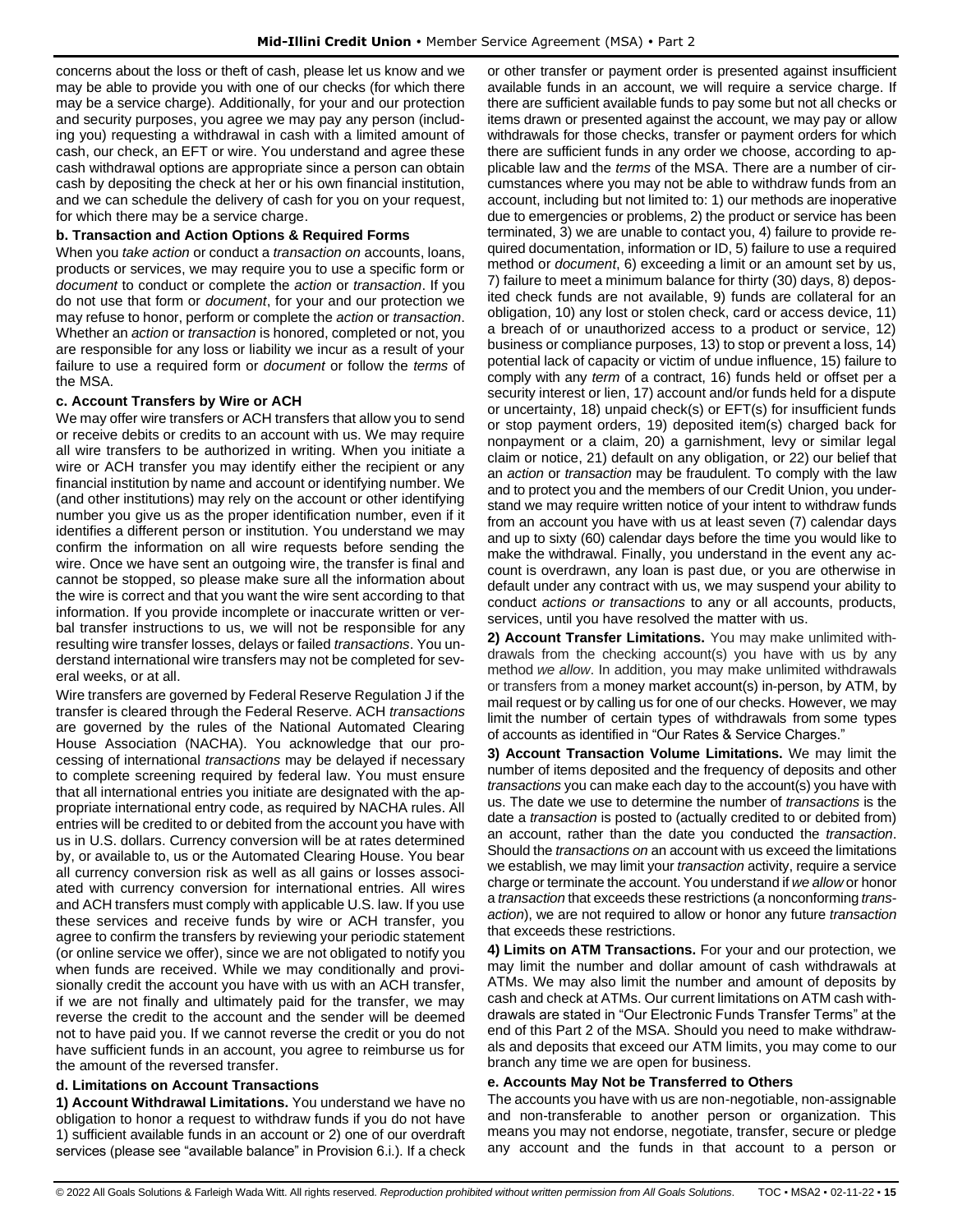organization other than us for any reason. Unless a person's name appears on a service form or is in *our records*, she or he may be denied access to all accounts, products and services and all funds and information pertaining to the accounts, products and services unless otherwise required by law.

#### **f. When a Transaction or Action May be Refused**

Generally to conduct an *action* or *transaction* on an account, product or service with us, you must be an owner, trustee or fiduciary on the account, product or service. For your and our protection, you understand we may refuse an *action* or *transaction on* an account, loan, product or service for any reason not prohibited by law, including but not limited to, 1) our methods are inoperative due to emergencies or problems, 2) we are unable to contact you, 3) failure to provide required documentation, information or ID, 4) failure to use a required method or *document*, 5) exceeding a limit or an amount set by us, 6) failure to meet a minimum balance for thirty (30) days, 7) inactive or abandoned products or services, 8) deposited check funds are not available, 9) funds are collateral for an obligation, 10) any lost or stolen check, card or access device, 11) a breach of or unauthorized access to a product or service, 12) business or compliance purposes, 13) to stop or prevent a loss, 14) potential lack of capacity or victim of undue influence, 15) the product or service has been terminated, 16) failure to comply with any *term* of a contract, 17) funds held or offset per a security interest or lien, 18) account and/or funds held for a dispute or uncertainty, 19) unpaid check(s) or EFT(s) for insufficient funds or stop payment orders, 20) deposited item(s) charged back for nonpayment or a claim, 21) a garnishment, levy or similar legal claim or notice, 22) default on any obligation, 23) limited to a savings account and voting by mail, 24) ineligible for membership, 25) membership terminated, 26) notification of death, 27) anything unethical or unlawful concerning you or your or our business, 28) our belief that an *action* or *transaction* may be fraudulent, 29) any alteration, forgery or fraud concerning you or your or our business, 30) any falsification or misrepresentation concerning you or your or our business, 31) any alleged crime concerning you or your or our business, 32) abuse of or threats to anyone associated with us, or 33) any other reason we believe is appropriate to *manage* the business of our Credit Union.

## **g. Transactions and Actions Online**

We may offer an internet service that allows you to *take actions* or *conduct transactions on* products or services with us online. For your convenience, and in order to remind you to go online to start the service, we may note your request for this internet service on a form or enter it in *our records*. This internet service may be governed by a contract you agree to online, the MSA, all other contracts, as applicable, and *our records*. Should you have any questions about this service, please contact us at your earliest convenience.

## <span id="page-15-0"></span>**6. Your Use of a Checking Account with Us a. Completing Your Checks and Check Register**

When you write a check drawn on a checking account with us, you must write your payee's name, complete the numerical and written amount lines on the check and sign your name. Always begin by writing the payee's name and the amounts at the start of the farleft side of these lines to avoid leaving any spaces; this will reduce the risk of your check being altered. It is also important to draw a line after the payee's name and after the written amount to protect yourself against alterations. Please make sure all information you write on your check is legible. Finally, make sure the numerical and written amounts of your check match, since the written amount is likely the amount we may pay from the account. If the amounts do not match, you agree we may pay either amount or return the check unpaid, at our sole discretion.

Once completed, you should write the check number, amount, date, payee's name and purpose in your check register or payment records, and deduct the amount of the check from the account balance. This helps you to keep track of the current balances of an account, which in turn helps you avoid insufficient funds or

overdraft service charges (please see Provisions 6.i. through l.). It also allows you to detect and report checks with alterations and forged drawer's signatures (please see Provision 15.b.). Please use dark permanent ink (preferably black ink) to complete and sign your checks. You agree you are responsible for any losses incurred for your checks if you do not use a dark permanent ink when writing your checks. You should also keep your checks in a secure location and separate from your ID so they are not stolen from you. If the account is a multiple owner, trustee or fiduciary account, each owner, trustee, fiduciary or transactor may sign (or authorize), issue and endorse checks in the other owner's, trustee's or fiduciary's name. If you require more than one signature on a check drawn on an account with us, you agree we may pay that check regardless of the number of signatures on it if the check is issued by a person authorized to *conduct transactions on* the account (please see Provision 5.a.). You understand when you write a check you are ordering us to pay the check, and that payment is proper even if you did not completely fill out or sign your check.

## **b. Please Use the Check Forms We Provide**

For your protection, when starting a checking account you agree to use the checks we make available that we refer to as, "your checks." Your checks are actually forms (check forms) provided to you by our approved associate. It is important that you use our associate-provided checks because 1) the security features help protect against fraud losses, and 2) the forms help us confirm that a check is your check when presented for payment. Using any other check form may indicate fraud, and you agree we may refuse to pay it if we believe our refusal may prevent a loss, and is not dishonor or wrongful. Alternatively, if you use and we pay a check not provided by our associate that results in any loss or service charges, you agree to be responsible for any loss and service charges incurred. The reason you are responsible for any loss and service charges is because in order to obtain check forms from another organization or person, you must provide your information to unknown people, any of whom may create a fraudulent check drawn on the account. Accordingly, we use an associate's check forms to help avoid losses, and require owners, trustees and fiduciaries to take responsibility for all losses and service charges for not using these forms.

## **c. Dates on Your Checks**

We may pay a check you write regardless of its date or language limiting payment to a certain time (for example, "stale dated" checks or checks bearing a "void after" date legend). However, we are not obligated to pay a check before its date or more than six (6) months after its date. Attempts to limit payment of a check by date or language are ineffective because 1) checks presented as EFTs or other transfers may not include the date, 2) our processing technology may not allow for the examination of a date, and 3) a person in possession of your unpaid check may take legal action against you for the amount and costs. If you do not want an outstanding check paid, you may place a stop payment order on the check (please see Provision 6.d.). Similarly, if you date a check for payment in the future (often referred to as a "postdated check notice") and notify us, we may agree not to pay a check before its date. Please be aware this postdated check notice will only be effective if it allows us a reasonable amount of time to act on and not pay the check. Additionally, for the notice to be effective we will need your name, your number, the check's number and date, amount and the payee's name. You understand that failure to fulfill any of these requirements may result in payment of the check. If you fulfill these requirements, we will return the check as postdated and require a service charge to cover some of our employee's time. Should you request us to cancel a postdated check notice and pay the check, we may also require a service charge to cover some of our employee's time. For your convenience, we may agree to a verbal postdated check notice that will expire after fourteen (14) calendar days unless you confirm that notice in writing. Once confirmed in writing, the notice will be effective for six (6) months, and can be renewed for an additional six (6)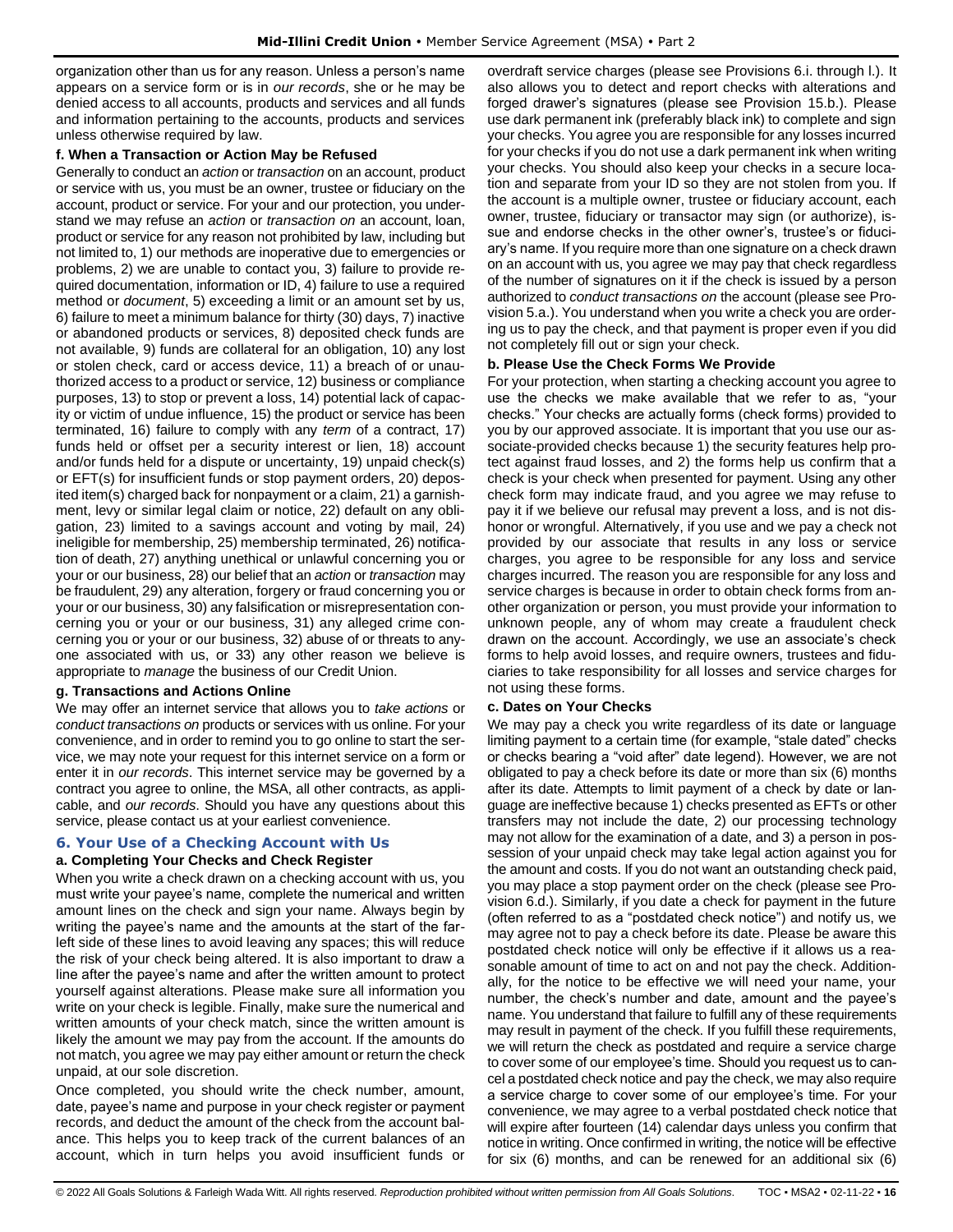months for a service charge. You understand we have no duty to notify you when your notice will or has expired.

#### **d. Stop Payment Orders on Your Checks and ACHs**

You may request us to stop payment on any check drawn on or ACH debit scheduled from a checking account you have with us by a stop payment order *as we allow***,** which we may require to be confirmed in writing. Your request (order) to stop payment will be effective only if we have a reasonable amount of time to act before the check is presented or the ACH entry is transmitted to us. For the request (order) to stop payment to be effective we will need your name, your number, check number, the date of the check or ACH entry, the name of the payee and the amount of the check or ACH entry. You understand that failure to comply with any of these requirements may result in payment of the check or ACH entry. If you fulfill these requirements we will return the check or ACH entry and require a service charge to cover some of our employee's time. Should you request us to cancel a stop payment order and pay the check or ACH entry, we may also require a service charge to cover some of our employee's time. For your convenience, we may agree to a verbal stop payment order that will expire after fourteen (14) calendar days unless you confirm that order in writing or *as we allow*. A stop payment order on a check placed or confirmed in writing will be effective for six (6) months, and can be renewed for an additional six (6) months for a service charge. A stop payment order on an ACH entry will continue until the entry is returned or until you cancel the stop payment order (which may require the payment of a service charge). We have no duty to notify you when your stop payment order will or has expired.

You understand that although you may stop the payment of your check, generally the person or organization in possession of the check may recover the full amount of the check from you (which may include interest and costs). In addition, if you owe money to the payee of the check or ACH entry, stopping payment on the check or ACH entry means you will not have paid the money to that person. In the unlikely event we pay a check or ACH despite a timely, accurate and complete stop payment order, we may be obligated to credit the account you have with us. We also may not be obligated to credit the account and you will need to address the matter with the payee. If we issue a credit to the account, you agree to sign or authorize a statement explaining the dispute with your payee, and assist us in taking legal action against any and all persons or organizations to recover our loss. You understand if you repeatedly place stop payment orders on your checks drawn against insufficient funds, we may consider that account abuse and may terminate the account.

## **e. No Stop Payment On Our Cashier's or Teller's Checks**

If we provide you with one of our checks that is payable to you or that you have requested us to make payable to another person or organization, it is your sole responsibility to make sure you want the person or organization to be paid with the check before you deliver the check to that person or organization. You understand that if you give our check to a person or organization, and afterwards become displeased with the person, organization or *transaction* and do not want the check paid, *we will not be able to stop payment on our check.* If you have any doubt about the person, organization or *transaction*, do not give the check to that person or organization, since we will not be able to stop the payment of the check. Should you change your mind and decide not to use one of our checks, you may return the actual physical check to us and request a refund for the amount of the check.

## **f. Conversion of Checks to Electronic Fund Transfers**

In some circumstances, a person, merchant or other organization can convert your check and check information into an EFT and debit the account you have with us. The conversion of your check to an EFT is covered by "Our Electronic Funds Transfer Terms," which is part of the MSA (and is found at the end of this Part 2). You agree we may honor the EFT and debit the account just as if the original check was presented for payment. Should a person or organization convert your check to an EFT, you will have to contact that person or organization if you wish to access a copy of your check. You understand that if we return your check to an organization unpaid for insufficient funds or stop payment, the organization may try to represent the check as an EFT. The EFT that represents the dishonored check will be treated as a re-presented check.

#### **g. Presentment of Your and Our Checks**

For your and our protection, compliance purposes and to cover costs for our members, we may require any person presenting your or our check to comply with our due diligence requirements before we pay the check. These requirements may include, but are not limited to, the presenter supplying us with her or his ID, SSN, birthdate, physical address and authority to present (negotiate) the check. We may also require the person to sign a statement of receipt, place her or his thumbprint or fingerprint on the check and pay a service charge. If a check is payable to two or more persons (whether payable sequentially or together), we may require all payees or endorsers to sign the check in-person at our Credit Union (or *as we allow*) to assure all endorsements are valid. You agree that if a person presenting a check declines to carry out any of these requirements, we may refuse to pay the check, and that our refusal is not dishonor or wrongful since this person has not complied with our presentment requirements. (A presenter always has the option to deposit and receive funds for the check at the presenter's own financial institution). For your and our protection, checks presented after our 2 p.m. cut-off hour may be treated as if presented on the next business day we are open. You agree to be responsible for legal advice we require regarding any matter concerning a check drawn on an account you have with us (please see Provision 1.g.). Also, for your and our protection and security, we may pay a person presenting your check with our check or an EFT, and we may decline to pay this person with cash. You understand and agree that payment with our check is not wrongful since this person can obtain cash by depositing the check at her or his own financial institution. Additionally, for your and our protection and security purposes you agree we may pay any person (including you) presenting our check with a limited amount of cash, our check or an EFT, and may decline to pay the check entirely with cash. You understand and agree these payment options are appropriate since a person presenting our check can obtain cash by depositing the check at her or his own financial institution, and we can schedule the delivery of cash to you on your request, for which there may be a service charge.

### **h. Our Use of Automated Collection and Payment Processes**

We use electronic check deposit, transmission, presentment, payment and return technology to *manage* the greatest number of checks in the most cost-effective manner for the benefit of the members of our Credit Union. These automated processes rely on and can only recognize information in the Magnetic Ink Character Recognition (MICR) line at the bottom of the check, which contains your number, amount of the check and check number. To achieve these cost efficiencies for our members, you agree when we pay or take a check for deposit and collection we may disregard all information on the check (including notes and legends) other than 1) the identity of the institution the check is drawn on, and 2) the information encoded in the MICR line (whether consistent with other information on the check or not). You also agree when we pay a check without physically or visually examining it, it does not mean we failed to exercise ordinary care in paying the check.

#### **i. Determination of Available Balance to Pay Items**

Checks and other *transactions on* a checking account with us are paid based on your available balance, and not the actual balance. Your actual balance is the actual amount of funds in the account (based on credits and debits posted to the account at that time). Your available balance is generally equal to the actual balance, less the amount of any holds placed on recent deposits, holds placed for other reasons, and holds for pending *transactions* (such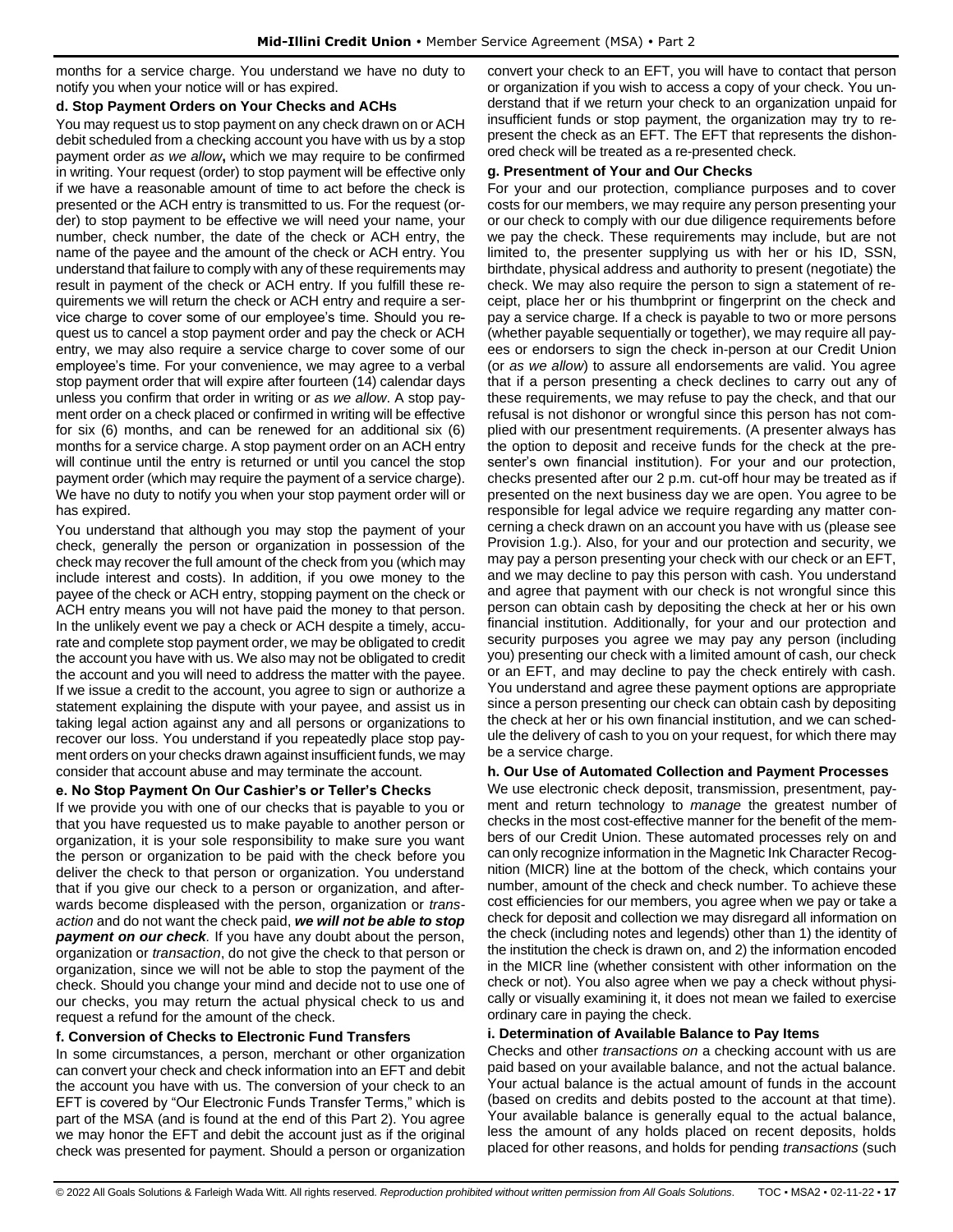as debit card purchases) we have authorized but have not yet posted to the account. If an item presented for payment against the account exceeds the available balance, we will treat it as presented against insufficient funds even if the actual balance exceeds the amount of the item (please see Provision 6.k.).

#### **j. The Order in which Checks and Other Items are Paid**

In general, we pay checks and other *transactions* in the order they are presented to us, regardless of when you issued or authorized them. Insufficient funds balances on accounts may result from 1) checks paid, 2) holds on funds of deposited checks, 3) ACH debits such as online bill payment *transactions*, 4) payments authorized by an owner or other withdrawal requests, 5) items deposited by an owner and returned unpaid by the paying institution, and 6) imposition of requested or required service charges. Checks and ACH debits may be presented to us in batches or data files, and are paid when we process the data file. Checks in the same data file are processed in low to high order by dollar amount. Checks presented for payment at our branch are processed at the time of payment. Debit card *transactions* are processed when transmitted to us, which may occur immediately or up to several days later. You understand that the merchant or its processor (and not us) determines when the *transaction* will be transmitted to us. When a merchant obtains authorization for a debit card *transaction*, we place a temporary hold against the funds in the account for the amount of the authorized *transaction*. In some cases, such as restaurants, gas stations, or car rental *transactions*, there may be a hold for an initially authorized amount, but the *transaction* is submitted at a different amount. You should be certain there are sufficient funds in your available balance at all times to pay checks or *transactions*, or they will be handled according to the overdraft and insufficient funds *terms* of the MSA, or paid under one of our check overdraft services if applicable. This Provision reflects our practices in effect at the time the MSA was prepared. You agree we may change these practices at any time without prior notice to you to address data processing constraints, changes in law, regulation, clearing house rules or to *manage* the business of our Credit Union.

## **k. Insufficient Funds to Pay Checks and Other Items**

If the available balance of funds in a checking account are not sufficient to pay a check or other item presented on the account, we may return it for insufficient funds, and require a service charge for the dishonored check or item (as explained in Provision 9.). You understand we have no duty to notify you if there are insufficient funds to pay your check or other items drawn on an account: *this is a matter you must pay attention to and are responsible for*. If we pay a check or transfer that exceeds the available balance in an account, you agree to immediately repay us the amount of the paid check or transfer and any charge for that service, unless otherwise addressed by the MSA or other contract with you. If we pay a check or transfer that exceeds your available balance, it does not mean we will pay a check or transfer that overdraws an account in the future. If we charge an account you have with us for any obligation you owe, you understand the balance thereafter may be insufficient to pay a check or item drawn on the account, and we will rightfully refuse to pay the check or item for insufficient funds. If we return an item for insufficient funds, the payee (or the payee's institution) may re-present it. Each presentment against insufficient funds will result in a separate fee. Finally, if we are repeatedly presented with checks or items drawn on an account for insufficient funds, we may consider that account abuse and may terminate the account.

## **l. Payment of Checks & Items that Overdraw an Account**

**1) Account & Lending Overdraft Transfer Payment Services.** To assist you when you want or need your checks and EFTs or other items paid, we may provide you with overdraft payment services. If you qualify for and we agree to provide these services, we will pay your checks or EFTs drawn against insufficient funds by transferring funds from another account or loan to a checking account with us, and require a service charge. Transfers from account(s) to a checking account are covered by the MSA and "Our Electronic Funds Transfer Terms," whereas transfers from a loan to a checking account are governed by a separate loan agreement. You agree we may apply funds deposited to account(s) with us to your outstanding overdrafts and service charges, regardless of the source of the deposit, including directly deposited government entitlements or benefits, such as Social Security deposits.

**2) Overdraft Courtesy Pay Services.** If you have a checking account and are in good standing, you may use the privilege of our overdraft service, which allows you to overdraft an account up to a set limit. To be in good standing requires that you have a checking account for at least sixty (60) calendar days, be eighteen (18) years of age or older, and to have not caused us a loss. If you qualify, the services will take effect 90 days later, and we may pay your overdrafts up to a set limit and require a service charge. This service will not apply to ATM *transactions* or to non-recurring debit card *transactions* unless you notify us that you would like to opt into coverage of such *transactions* as we may require. If you use this service, we will notify you of the amount paid and the service charge for each *transaction*, and you will have thirty (30) calendar days to reimburse us for paid checks, EFTs and service charges. For more information about this service, please contact us at 309.661.1166 or toll free at 800.527.2205.

#### **m. Your Lost or Stolen Checks: Notify Us Immediately!**

If your checkbook, a box of checks or a check is lost or stolen, please contact us immediately at 309.661.1166 or toll free at 800.527.2205. The sooner you contact us, the less liability you have for unauthorized checks drawn on the account, and the sooner we can provide new checks, a new account and new number as required. When you notify us that your checks are lost or stolen, we may require you to sign or authorize a notice (*as we allow*) so we can rightfully refuse to pay the check(s) if presented for payment. You further agree that for your and our protection we may terminate an existing account and provide you with a new account (and potentially a new number to replace your number) to avoid a loss to you or us. In fairness to our members, there may be a service charge for all termination and replacement costs when you lose your checks. However, there will not be a service charge when your checks are stolen. If you give, mail or send your check to your payee (such as a creditor) who informs you that your check is purportedly lost or stolen, please contact us immediately at 309.661.1166 or toll free at 800.527.2205. When you notify us that your check to a payee is lost or stolen, for your and our protection you agree to sign or authorize a notice (*as we allow*) so we can rightfully refuse to pay the check if presented for payment.

## **n. Lost or Stolen Cashier's or Teller's Checks**

If one of our cashier's or teller's checks in your possession is lost, stolen or destroyed, you (and your payee if applicable) agree to sign or authorize a notice (*as we allow*) so we may rightfully refuse to pay the check if presented for payment. We may require you (or your payee if applicable) to post a bond, furnish us with collateral or a security interest in collateral, or wait ninety-one (91) calendar days from the date of the check, to receive a replacement check or refund. If you do not receive one of our checks that was sent or mailed to you, you agree to sign or authorize a notice (*as we allow*) so we may rightfully refuse to pay the check if presented for payment. At our discretion, we may require you to post a bond or furnish us with collateral or a security interest in collateral, prior to obtaining a replacement check or refund for our check that you did not receive.

**1) Delivery of Our Checks to You.** When you request one of our cashier's or teller's checks and are unable to take possession of the check in-person, we may send the check to you by a secure delivery service. This service may include but is but not limited to using Federal Express or United Parcel Service, which require your signature and proof of receipt. We use this secure method to deliver our checks for your and our protection to assure only you receive the check, and to spare you from having to post a bond and/or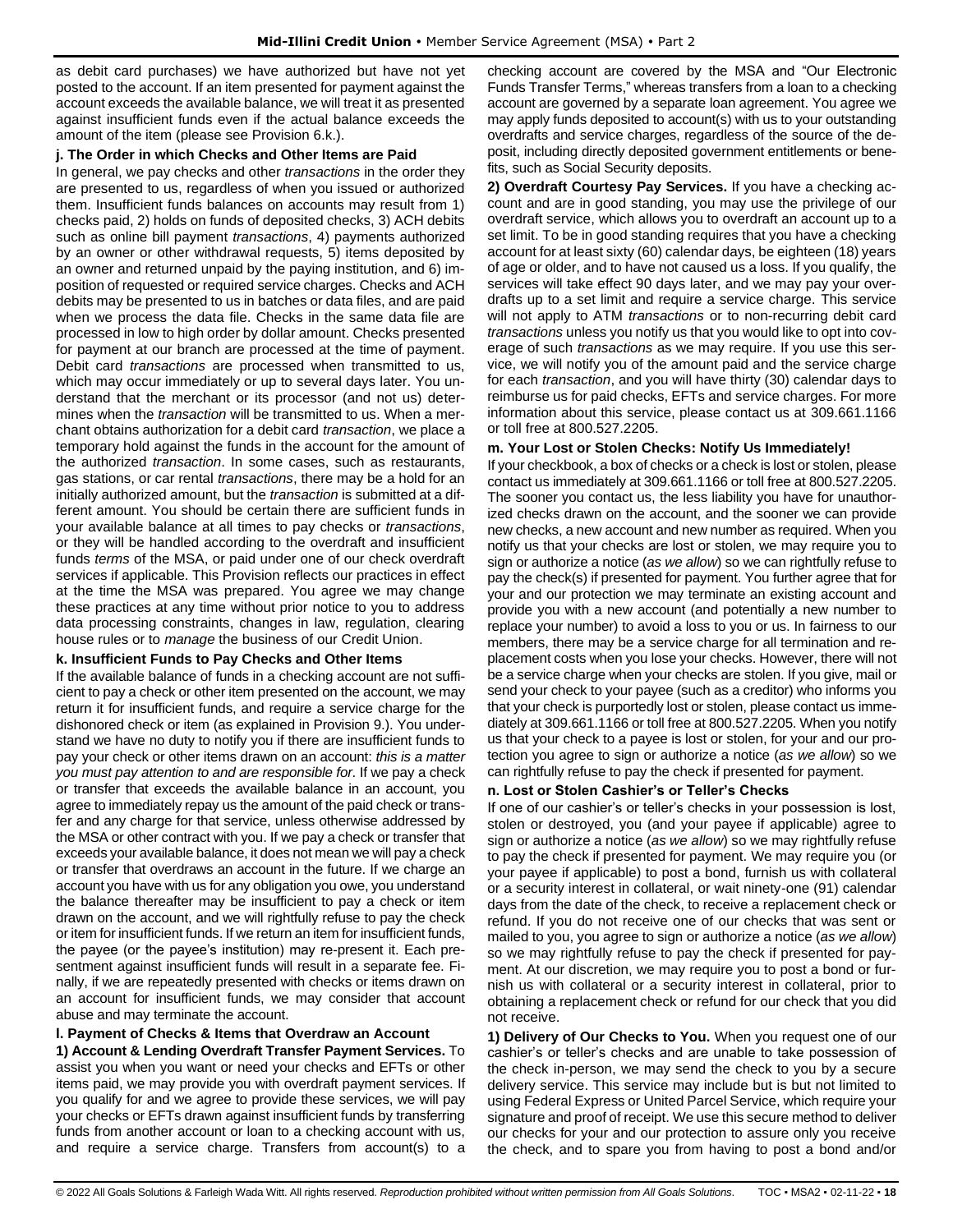furnish collateral. Since this service is for your convenience and protection, you may be responsible for the cost of this method of check delivery. If you authorize us to deliver the check to you by regular U.S. mail, you agree to all time delays and to repay all costs and losses if the check is lost or stolen.

#### **o. Your Checks & Family Members, Friends and Employees**

If you report your check has been forged or altered, we will investigate the potential crime. If we determine your family member, friend or employee committed or assisted with the crime, we will investigate your use of ordinary care in the matter. If we determine you failed to use ordinary care (i.e., were negligent) in handling or managing the check (or your ID), you agree to take responsibility for recovering any loss for the check. You understand you, like each member of our Credit Union, are in the best position to both prevent and address the crime with your family member, friend or employee, rather than imposing the cost on the members of our Credit Union.

#### **p. Right to Refuse Payment for Potential Risks**

For your and our protection, we may refuse to pay any check or item we believe has a potential payment or fraud problem. Payment problems include, but are not limited to, insufficient funds, stop payment, closed account, illegible checks or checks or items written in a language other than English. Fraud problems include, but are not limited to, alterations and forgeries. You understand our non-payment or non-action under these circumstances is beneficial to you because it protects your funds and reduces the risk of loss and is therefore not wrongful. Alternatively, if we believe there is a fraud problem with your check and the presenter is the perpetrator of the fraud, you agree that for your and our protection we may retain the check to determine if it is fraudulent. You understand that our retention of the check protects you and us from incurring a loss on the account. You also agree that retaining the check is not wrongful because it may substantiate the commission of a crime, and its retention eliminates potential additional crimes. Following appropriate due diligence, if we determine the check is not fraudulent, we will either pay the check or offer to return it to the presenter. Finally, if we believe there is a fraud problem with your check and the presenter is not the perpetrator of the fraud, you agree that for your and our protection we may note the type of fraud on the face of the check before returning it to the presenter to alert branches and other institutions of the potential fraud problems with the check. Our action or inaction in these circumstances is purely at our discretion. You agree we are not required to take or refrain from taking any particular action on any of these matters.

## <span id="page-18-0"></span>**7. Your Deposits to an Account with Us**

*Please see our "Summary of Our Service for Your Checks Offered for Deposit" for an overview of our check deposit services.*

#### **a. How You May Deposit Funds**

You may make deposits to an account with us *by any method we allow*, including in-person, mail, phone, online, ATMs, night depository, wire transfer and EFT. You may deposit funds in the form of cash (U.S. dollars), check, wire transfer and EFTs as we offer.

#### **b. Our Rights on Your Deposit**

When we agree to take your deposits we are providing you a service by saving you the time and expense of having to go to the paying institution to receive your funds. In providing this service, we will credit the amount of the deposit to the account you have with us. However, depending on the type of deposit, we may hold some or all of the funds from the deposit. We may also refuse or return a deposit if we believe it is necessary to prevent you and us from incurring a loss. If we elect to hold the funds from your deposit the time period for the hold will depend on 1) the type of deposit (cash, check, wire, etc.), 2) the amount, 3) the account it goes into, 4) the source of funds, 5) our ability to verify persons, organizations and institutions issuing, negotiating and making payment, and 6) any other facts we consider important. In addition to this Provision, we encourage you to review "Funds Availability of Deposits," which is part of the MSA and found at the end of this Part 2. You understand if we make funds available to you from a check you deposit (in cash or otherwise) we are only *providing you with credit,* and are not *cashing, promising or guaranteeing payment of the check you deposited*.

Please be aware any check you deposit that is drawn on another financial institution can come back to us for a number of reasons. For reference, we group these reasons into two categories: nonpayment reasons (such as, but not limited to, insufficient funds, stop payment, closed account) and fraud reasons (such as, but not limited to, alterations or forgeries). It may take as many as nine days (seven business days and two weekend days), and in some instances more, for your deposited check to be returned by the paying institution for a nonpayment reason. If there is a fraud problem with the check, the paying institution may make a claim against us (even after the check has been paid) and demand repayment for the amount of the check for several years after you deposit the check (the number of years varies by state). If your deposited check is returned unpaid or we are required to repay the amount of the check for any reason, you are responsible for the amount of the check and all related service charges and costs. Accordingly, when we take your checks drawn on other institutions for deposit, to attempt to prevent losses for you and us, you agree we may hold the funds from the deposited check for a period of time. Also please see "Funds Availability of Deposits" at the end of this Part 2.

If we have reasonable cause to doubt collectability of a check you offer for deposit (typically for a nonpayment or fraud reason), we may hold the funds from the check. If we hold the funds in a checking account, we will provide you with a notice of the status of your deposit and when the funds will be available. If we believe there may be a problem with a check, we may choose to not take the check for deposit unless you agree that we may place an extended hold on the funds of the check offered for deposit. The extended hold is for your and our protection to determine if the check will be paid or is not subject to a fraud claim. In such cases, if you do not want us to place an extended hold on the funds, please tell us before we have processed the check for payment and we will return the check to you so you may obtain payment elsewhere.

In some instances, we may require the check to be deposited into a savings account that has transactional limitations, with the funds held for an extended number of days. We may provide you with a notice of the status of your deposit and when the funds will be available. We may choose to not allow you to deposit the check unless you consent to an extended hold on the funds of the check. The extended hold is for your and our protection because it gives us time to attempt to determine if the check will be paid and is not subject to a fraud claim. If you do not want us to deposit the check to a savings account and place an extended hold on the funds, please tell us before we have processed the check for payment and we will return the check to you so you may obtain payment elsewhere.

On your request and consent, we may also send a check you offer for deposit for special collection. Special collection means that we will not deposit the check in an account, but rather send the check directly to the paying institution for payment (for which there may be a service charge). You understand if we send the check for special collection, no funds will be deposited to an account you have with us until the paying institution agrees to pay the check. If we send the check for special collection it may take an extended (indeterminate) amount of time for the check to be finally paid. If you do not want us to send a check you offer for deposit for special collection, please tell us and we will return the check to you so you may obtain payment elsewhere.

Please be aware that we have no way to guarantee that any check you offer for deposit that is not drawn on our Credit Union will not be sent back to us for a nonpayment, fraud or other reason that requires us to repay the amount of the check. This is true even if we place a hold on funds from the check or send it for special collection. You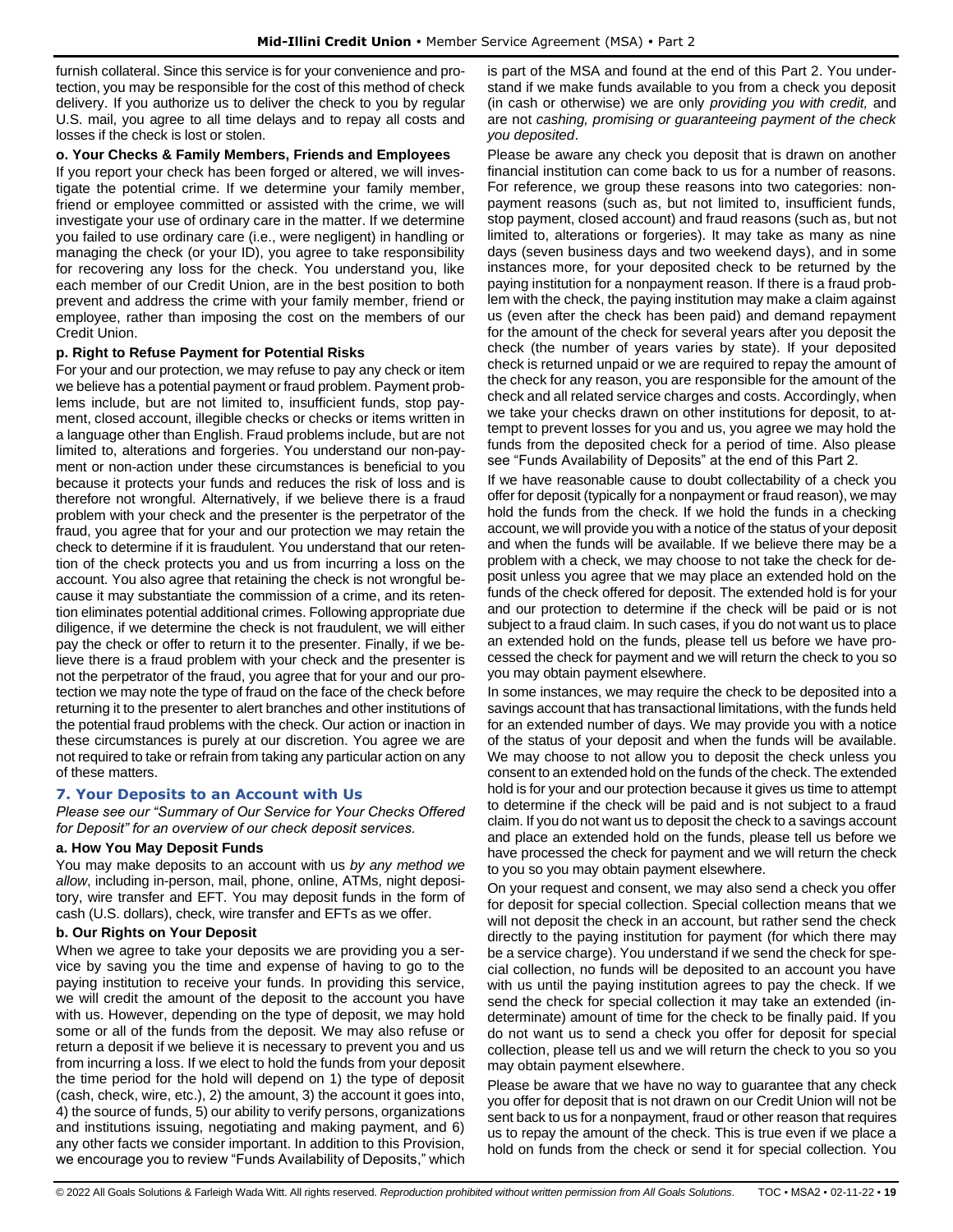understand if the check comes back to us and we are required to repay it, you are responsible for the amount of the check, and all related service charges and costs. You also agree that before you deposit a check, you will tell us about any circumstances or information you are aware of that could indicate the check may not be paid, or may be fraudulent or issued in connection with an illegitimate, unlawful or fictitious transaction or enterprise. You understand, regardless of the facts, circumstances and information you disclose about the check, you are still completely responsible for the amount of the check and all service charges and costs if it is dishonored, returned or a claim is made. Further, you understand that for your and our protection, prior to or after your deposit, should we believe there is a problem with the check you have offered for deposit, we may refuse to take the check and may return it to you so you may obtain payment elsewhere. Alternatively, if you request us to take a check for deposit and we believe there is a fraud problem with the check, for your and our protection you agree we may retain the check to determine if the check is fraudulent, and if so, the identity of the perpetrator of the fraud. You understand that our retention of the check protects you and us from incurring a loss on the check. You agree that in such cases, our retention of the check is not wrongful because the check may substantiate the commission of a crime, and our retention of the check avoids additional potential crimes. Following appropriate due diligence, if we determine the check is not fraudulent, we may take the check for deposit or return the check to you. Finally, if we believe there is a problem with a check and elect to return the check to you, you agree we may note the problem on the face of the check to alert branches and institutions of any potential fraud or nonpayment problem. You understand that if you do not want us to retain or make a notation on a check with a potential problem, you should not offer the check to us, because once the check is offered for deposit it has potentially involved us in a criminal or nonpayment and collection matter.

#### **c. How to Endorse a Check You Wish to Deposit**

When you wish to deposit a check payable to you in an account with us, please turn the check over and locate the designated place for your endorsement on the back of the check at one end (which may have pre-printed lines). We recommend you write the words "For Deposit Only," sign your name beneath those words, and write your number beneath your signature in the endorsement space. If there is no designated endorsement space (or lines) on the back of the check, please write "For Deposit Only," sign your name and write your number in the blank area no more than one and one-half (1½) inches from the top edge of the check. If you are depositing the check using an internet service please write: "FOR MOBILE DEPOSIT ONLY AT MID ILLINI CREDIT UNION" or "FOR MOBILE DEPOSIT ONLY AT MICU", sign your name and write your number in the blank area at the very top end of the check. Please make sure the endorsement language, signature(s) and number go on the back of the check at the top edge, and are no more than one and one-half (1½) inches from the top edge of the check. Endorsing the check in any other way may risk the account not being credited for the amount of the check.

You agree we may ignore any other language or markings on the check, and you will be responsible for any loss that results from endorsements, language or markings inside or outside of your designated endorsement space. Also please use dark permanent ink (preferably black ink) for all endorsements, since you are responsible for any losses incurred for not meeting this requirement. Finally, you should use our deposit slips and envelopes when making your deposit. You understand you may not deposit 1) a substitute check without our consent, or 2) a substitute check or similar item you have created or for which no institution has made the substitute check warranties and indemnity. If you do so, you agree to indemnify us for all losses we incur in connection with the substitute check or item.

#### **d. How to Write Your Check for Deposit with Us**

If you want to write a check drawn on an account you have at another financial institution, and deposit it into an account with us (in order to receive money back for the deposited check), please complete the check as follows. Make the check payable to yourself as the payee, and then complete and sign the check. Turn the check over and write "For Deposit Only" on the top of the back of the check, sign your name below this language along with your number and offer the check to us for deposit. While your check will be treated as any other check offered for deposit that is drawn on another institution, should you have an immediate need for cash or credit, please let us know. We have a number of ways we may be able to assist you.

#### **e. Authority to Negotiate Checks and Endorsements**

We may take checks for deposit into any accounts you have with us, and recommend you endorse all checks you deposit. If we take a check for deposit without your endorsement, you agree that your liability for the check is the same as if you had endorsed it. If the account is a multiple owner, trustee or fiduciary account, each owner, trustee or fiduciary may endorse and deposit checks for one another. For identification and tracking purposes we may place your number on any check you offer for deposit. If you do not want your number on a check, please tell us and we may return the check to you to obtain payment elsewhere. For your and our protection, we may confirm the endorsement on any check you offer for deposit, and require you to carry out specific endorsement requirements for business, insurance or government checks.

If you wish to deposit any check payable to two or more persons (whether negotiable sequentially or together), we may require the check to be endorsed (or re-endorsed) in-person at our Credit Union by everyone required to endorse the check. However, we may choose to take such a check for deposit regardless of the number of endorsements on it (or whether those endorsements were made inperson at our Credit Union) if the check is deposited by you or a person you have authorized according to the MSA. For checks not made payable to you as the payee (or endorsee), we may require proof 1) of your authority to endorse a check on behalf of another person or organization, and 2) that any endorsement on a check prior to your endorsement is authentic and authorized. These measures are necessary so we can provide you with our check deposit services and for your and our protection. You agree to be responsible for legal advice we require regarding any matter concerning a check you offer for deposit (please see Provision 1.g.). Finally, if you send us a check for deposit (payable to you or us) and do not specifically tell us in writing what is to be done with the check (i.e., you do not explain the exact purpose or reason you are sending the check to us, such as for a loan payment), we may deposit the check to either a checking or savings account you have with us.

## **f. Your Options for Direct Deposit Services**

We offer direct deposit services that allow you to preauthorize deposits to accounts with us (such as payroll, Social Security, retirement or other government deposits) or preauthorize transfers from accounts with us (such as regularly-scheduled payments to creditors). You must initiate direct deposits by a method acceptable to the initiator of the deposit (such as your employer or the federal or state government). You understand we may refuse and return any or all funds transfers for any lawful reason. Should we be required to reimburse the federal or state government or other initiator of a transfer for any payment directly deposited into an account you have with us, you agree we may deduct the reimbursed amount from the account, and may recover any amount you owe according to the *terms* of the MSA unless otherwise required by law. If you file for bankruptcy and do not cancel a direct deposit authorization to an account, you agree we should continue to apply your direct deposits according to the instructions previously given to us.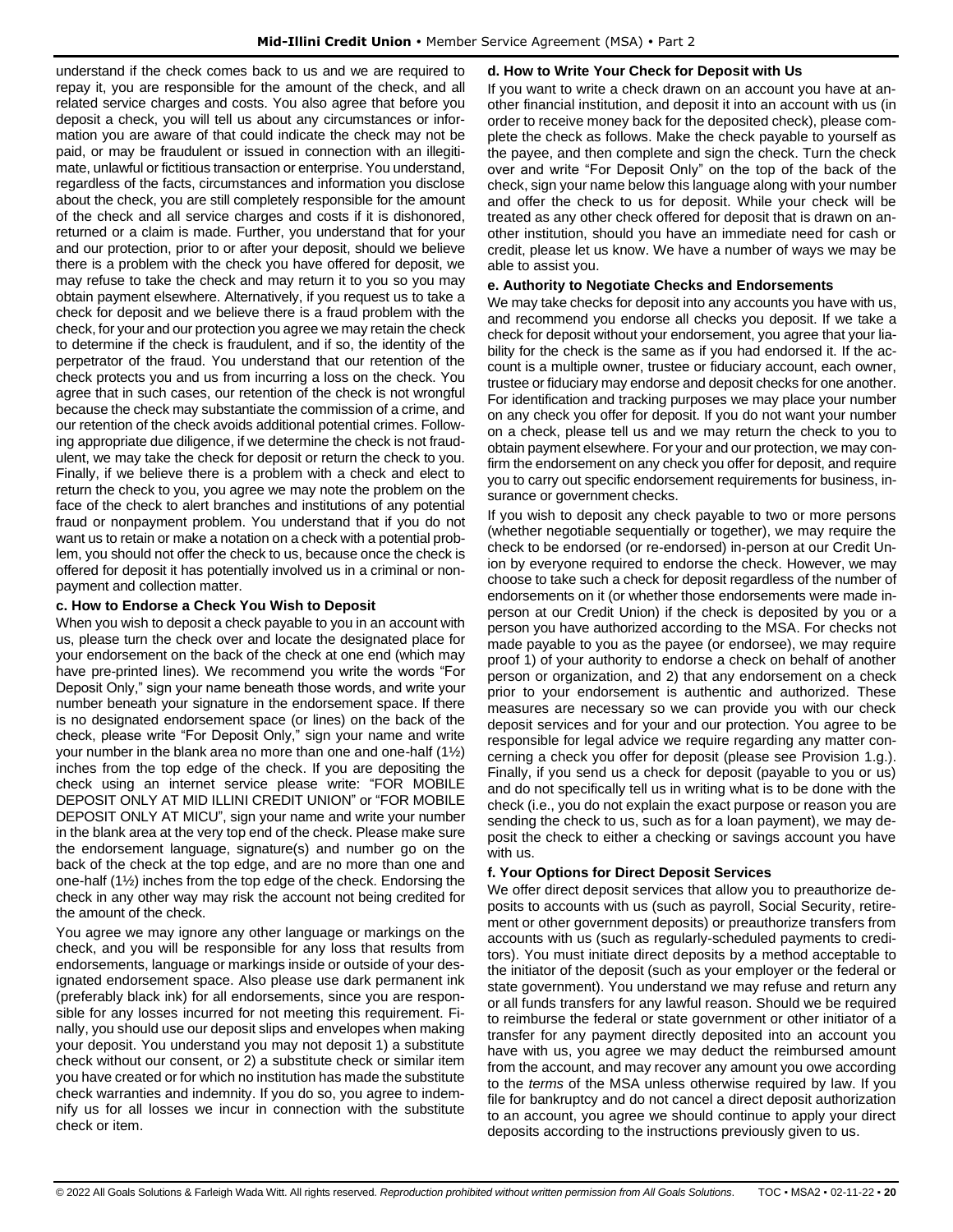#### **g. Deposits Made at a Night Depository**

If you make deposits at a night depository, you agree to use any special container, bag or envelope we may require. You understand we access night depositories only once on each business day we are open. Containers, bags or envelopes placed into the night depository before we access it are processed that business day, whereas those placed after we access it are processed the next business day. Night depositories are opened and items placed in the depository are removed and logged in the presence of two (2) of our employees or associates. The contents of each container, bag and envelope is counted, and we issue a credit to the account on the deposit ticket accompanying the deposit for the amount, as indicated by our count.

You agree we are a bailee of items placed in the night depository (i.e., we are simply in possession of the container, bag and envelope) until we have opened the containers, bags and envelopes, verified the contents, and credited the contents to an account you have with us or returned the container, bag or envelope and contents to you. You acknowledge that our count of any deposit placed into the night depository is the final determination of the contents of a container, bag or envelope placed in the depository. We will use reasonable efforts to notify you of any difference between the amount of a deposit we counted and that shown on a deposit ticket, though we will not be liable for any delay or failure of this notification. No deposit is considered to have been made until we have removed it and processed it as explained in this Provision, and a credit has been issued to the account you have with us. You agree you will be responsible for any damage to the night depository or delay in crediting deposits if you use a container or bag other than those we supply or you do not follow our instructions on the use of envelopes. You understand and agree the procedures explained in the MSA are commercially reasonable, and if we follow these procedures, we are not negligent in handling items placed into the night depository.

## **h. Taking Checks from You for Deposit is a Service**

You understand that in handling checks, drafts, items, images or money you wish to deposit, we are providing you a valuable service. Not only are we saving you the time and expense of having to take checks or items to the institution they are drawn on and present them in-person for payment, we are also safeguarding and paying dividends/interest on your money. While we are pleased to provide you with this service when collecting the payment of your deposited checks or items, we act only as your agent, and assume no responsibility for the checks or items beyond using ordinary care as a depositary institution. We are also not responsible for any deposit sent by mail or made at an unstaffed facility (for example, an ATM not at a branch) until we actually receive the deposited item or money. We are not liable for the negligence or default of any correspondent institution or for loss in transit, and each correspondent will only be liable for its own negligence. You agree we may send any check offered for deposit for special collection, as explained in Provision 7.b. You further agree we have the right to charge an account you have with us for any check taken for deposit should it become lost in the collection process.

## **i. When Your Deposits Will be Credited to an Account**

Deposits to an account with us will generally be credited on the business day of the deposit. Deposits made after our end of business or on a Sunday or holiday, will be credited to the account on the next business day we are open (please see "Funds Availability of Deposits" at the end of this Part 2). Deposits made at unstaffed facilities (for example, an ATM not at a branch) will be credited to an account on the day funds are removed and processed by us. Deposits of coin or currency will not be finally credited until we have counted the deposit and confirmed the amount. If we are aware of a discrepancy between the amount on a deposit slip and the cash or checks we count, we will provide you with a notice of the discrepancy by mail or other method accessible to you. In rare

instances, an actual discrepancy may not be detected. In such cases, the amount credited will be the final amount of your deposit unless you or we discover the discrepancy and are able to correct it without loss to our Credit Union. Credit to an account you have with us for funds deposited is conditional (provisional) until we are actually paid for the deposited items (i.e., when we receive final payment). Checks drawn on an institution or organization outside the U.S. may be handled on a special collection basis only (as explained in Provision 7.b.), to attempt to prevent a loss for you or us on the foreign check.

#### **j. When We Do Not Take a Check for Deposit**

For your and our protection, we may decline to take a check from you for deposit if we believe the check has a potential nonpayment, fraud or other problem. Nonpayment problems include, but are not limited to, insufficient funds, stop payment, closed account, illegibility or checks or items written in a language other than English. Fraud problems include, but are not limited to, potential alterations and forgeries. We may also decline a check that we have agreed is ineligible for deposit under this or any contract you have with us (typically for the type or amount of the check when deposited online or at an ATM). You understand that when we decline to take a check from you for deposit, we are providing you with an important service by sparing you from being obligated to us for the amount of the check and all related service charges and costs if the check is dishonored and returned or a claim is made.

#### **k. Erroneous or Fraudulent Deposits to an Account**

If a deposit, payment or other credit (whether by check, cash, EFT, wire or otherwise) is made in error or by fraud to an account you have with us, we may debit the account for the amount of the erroneous or fraudulent deposit, payment or credit. We may do so without notice to you, regardless of when the original deposit, payment or credit took place. If you withdraw any or all of the funds erroneously or fraudulently deposited, paid or credited to an account or you, you agree you will reimburse us for the amount of the erroneous or fraudulent *transaction*, plus all dividends/interest paid on the erroneous or fraudulent amount, along with all service charges and costs.

#### **l. Your Responsibility for Unpaid Deposits and Claims**

All deposits or other credits to an account (including checks, items, EFTs, ACH transfers, wire transfers, etc.) are subject to being paid (they are "provisional"). This means if we do not receive final payment on any deposit or credit, we will charge an account you have with us for the amount of the unpaid check or item and a return service charge. Further, if we incur a service charge or any cost to collect a check or item deposited by you, we may charge that service charge or cost to the account you have with us. If the amount in the account is not sufficient to cover the unpaid check or item, and all related service charges and costs, you are responsible for the difference.

After we have received final payment, we refer to these deposits as collected items. If any check or other item deposited to an account is returned to us for any reason, we have the right to charge the account you have with us for the amount of the check or item, plus any service charge incurred. We may charge an account regardless of whether the amount of the check or item was available for your use or not. If any check or other item credited to an account you have is returned to us for any reason, you waive your right to any notice of non-payment or dishonor for the check or item. For your benefit and ours, you agree we may pursue payment of a dishonored check or other item at any time, including giving the financial institution the check or item is drawn on extra time beyond any midnight deadline limits.

Furthermore, if anyone makes a claim against us based on a check or other item credited to an account you have with us, we may charge the account for the amount of the check or item and all service charges and costs even if you have already received final credit and withdrawn the funds. Such claims may include, but are not limited to, forged or missing endorsements, alterations or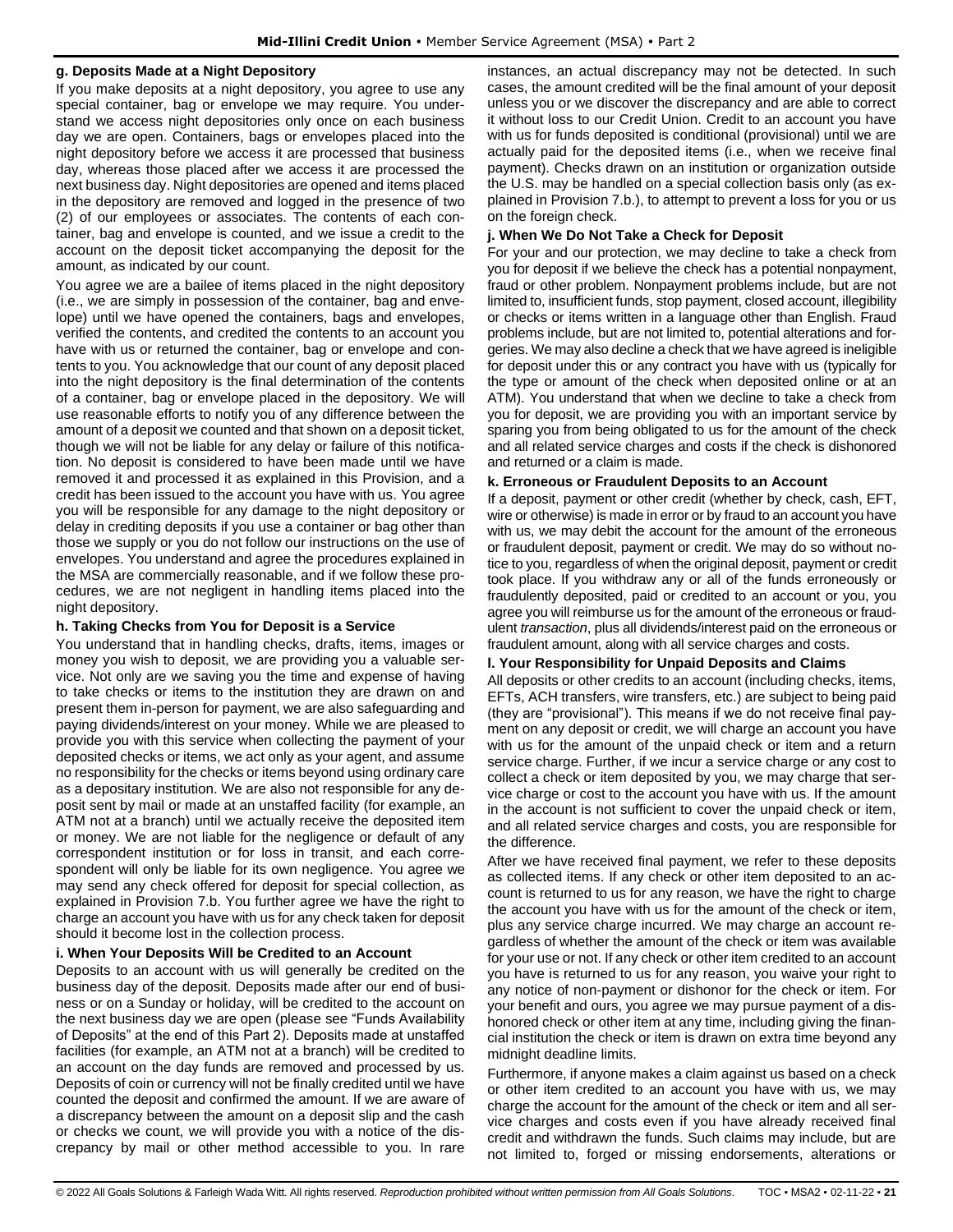conversion. If the amount in the account is not sufficient to cover the claim on the check or item, and all service charges and costs, you are responsible for the difference. Finally, even if we provide you with *immediate availability of funds* for your deposited check or other item, you are responsible for the amount of the check or item and all related service charges and costs if we do not receive final payment or whenever a claim is made.

#### **m. Your Deposit Returned as a Substitute Check**

Any check drawn on another financial institution that you deposit in an account you have with us can come back to us for a nonpayment, fraud or other reason. When a check you deposited is sent back by another financial institution, under federal law that institution may send the check back to us as a "substitute check." A "substitute check" is a paper image of the front and back of the original check that satisfies certain legal requirements. The front of a substitute check states: "This is a legal copy of your check. You can use it the same way you would use the original check." If the check you deposited is sent back to us as a substitute check, we will debit the account you have with us for the amount of the check and all service charges and costs owed to us. If the account with us is not overdrawn, we will return the substitute check to you along with a notice that explains your rights when you receive a substitute check. Should you have any questions about checks being returned as substitute checks, please contact us during business hours and we will be happy to assist you.

#### **n. Depositing Checks Through a Mobile or Online Service**

We may offer an internet service that allows you to deposit checks to an account you have with us online. For your convenience, and in order to remind you to go online to start the service, we may note your request for this service on a form or enter it in *our records*. This internet service is governed by the contract you agree to online, the MSA, all other contracts, as applicable, and *our records* (please see Provision 7.c. for endorsement requirements for checks deposited by image). Should you have questions about this service, please contact us at your earliest convenience.

## <span id="page-21-0"></span>**8. Your Dividends (or Interest) and Our Rates**

The dividends/interest earned on account(s), the dividend/interest rates, balance requirements, annual percentage yields, compounding, crediting and *terms* are provided to you in "Our Rates & Service Charges" of the MSA. Some of this information is also in your periodic statement. To serve the best interests of the members of our Credit Union, we may change or add account dividend/interest rates and annual percentage yields from time to time as explained in that disclosure and this Part 2. You understand you may request and confirm the rate on any account or your information in *our records* (particularly for a term account), or request a copy of the disclosure, by contacting us during business hours. You may also review and confirm the rates on accounts on your periodic statement or through the use of internet services we offer. Further, you can access "Our Rates & Service Charges" of the MSA (along with this Part 2 and all our disclosures) on our website.

You may also confirm the rate on a loan by contacting us any time we are open for business.

## <span id="page-21-1"></span>**9. Our Services, Related Service Charges & Costs**

We require the payment of service charges and the reimbursement of costs in two circumstances: 1) for products and services that we provide, or services you incur, or 2) as a result of another person's, organization's or your requests or claims for funds or information concerning you or the products and services you have with us. (Please see the definition of "Service Charge" in Provision 1.e.) The amount of each service charge is provided or accessible to you in "Our Rates & Service Charges," and may be noted in your periodic statement. In general, there will be a service charge to cover some of our employees' time and other costs of *managing* a product or service, *action* or *transaction*, or addressing any request or claim for information or funds. We require service charges so that each member is responsible for the cost of each product,

service, *action*, *transaction*, request or claim applicable to that member, rather than imposing that cost on the members of our Credit Union. To serve the best interests of the members, you understand and agree we may change or add product and service charges from time to time. We will notify you of changes and additions as explained in the MSA or as required by law. We would be pleased to show you a number of ways to reduce service charges by maintaining sufficient funds to pay checks and EFTs, timely payments on obligations or through the use of the internet services we offer. For help with these cost-savings recommendations, please contact us any time we are open for business.

You may also confirm the amount and reason for a service charge related to a loan by contacting us any time we are open for business.

### <span id="page-21-2"></span>**10. Funds Held in Accounts with Us are Insured**

We are committed to protecting our members' savings and deposits held with us. In addition to the strength provided by our capital, members' funds are insured at a minimum of \$250,000 for each member by the National Credit Union Share Insurance Fund (NCUSIF). Our employees are available to discuss your account insurance needs, and often can inform you about how to organize the accounts you have with us to maximize the available NCUSIF coverage. If you are interested in learning more about maximizing the account insurance coverage for your funds, please contact us at your earliest convenience.

## <span id="page-21-3"></span>**11. Maintenance of Products and Services with Us**

Because you are a valued member, we strive to provide you with excellent service when assisting you with the accounts, loans, products and services we maintain and *manage* for you. To assure you are aware of the advantages of membership and new product and service opportunities that may benefit you, you agree we may contact you by any method you have consented to as explained in the MSA. We maintain and *manage* the accounts, loans, products and services you have with us (and your *actions* and *transactions* on the same) to assure they are active, operational and beneficial to you, and to provide you with the best financial service possible. You, in turn, maintain products and services by using or retaining them with us. By maintaining the products and services you have with us and allowing us to maintain and *manage* them for you, you confirm your ongoing consent to the MSA, your other contracts, as applicable, and any changes and additions we make to them from time to time. Should you have any questions about the maintenance and *management* of our products and services, please contact us during business hours and we will be happy to assist you.

#### **a. Safeguard all Information and Documents**

You may request to review and access a copy of your information and *documents* in *our records* for products and services any time we are open for business. Please be aware that a copy of your information or *documents* may contain all your personal financial information, along with passwords, codes, PINs and other data to access the products and services with us. If you request a copy of your information or a *document*, you agree it is your responsibility to keep all information and *documents* confidential, in a secure location, and assure that no one else can access them. If any of your information, *documents*, checks or cards are lost or stolen, please contact us immediately to minimize your liability (please see Provisions 12. and 15.). In fairness to the members, if a copy of your information or a *document* you requested or your passwords, codes, PINs or other data, is/are lost or stolen, we will investigate your use of ordinary care in the matter. If we determine you failed to use ordinary care (i.e., were negligent) in handling or safeguarding a copy of your information or a *document* or any access information, and your negligence contributes to a loss from *actions* or *transactions* (other than a loss addressed by the Electronic Fund Transfer Act), you may be responsible for all losses, costs and service charges that we incur as a result of the loss or theft.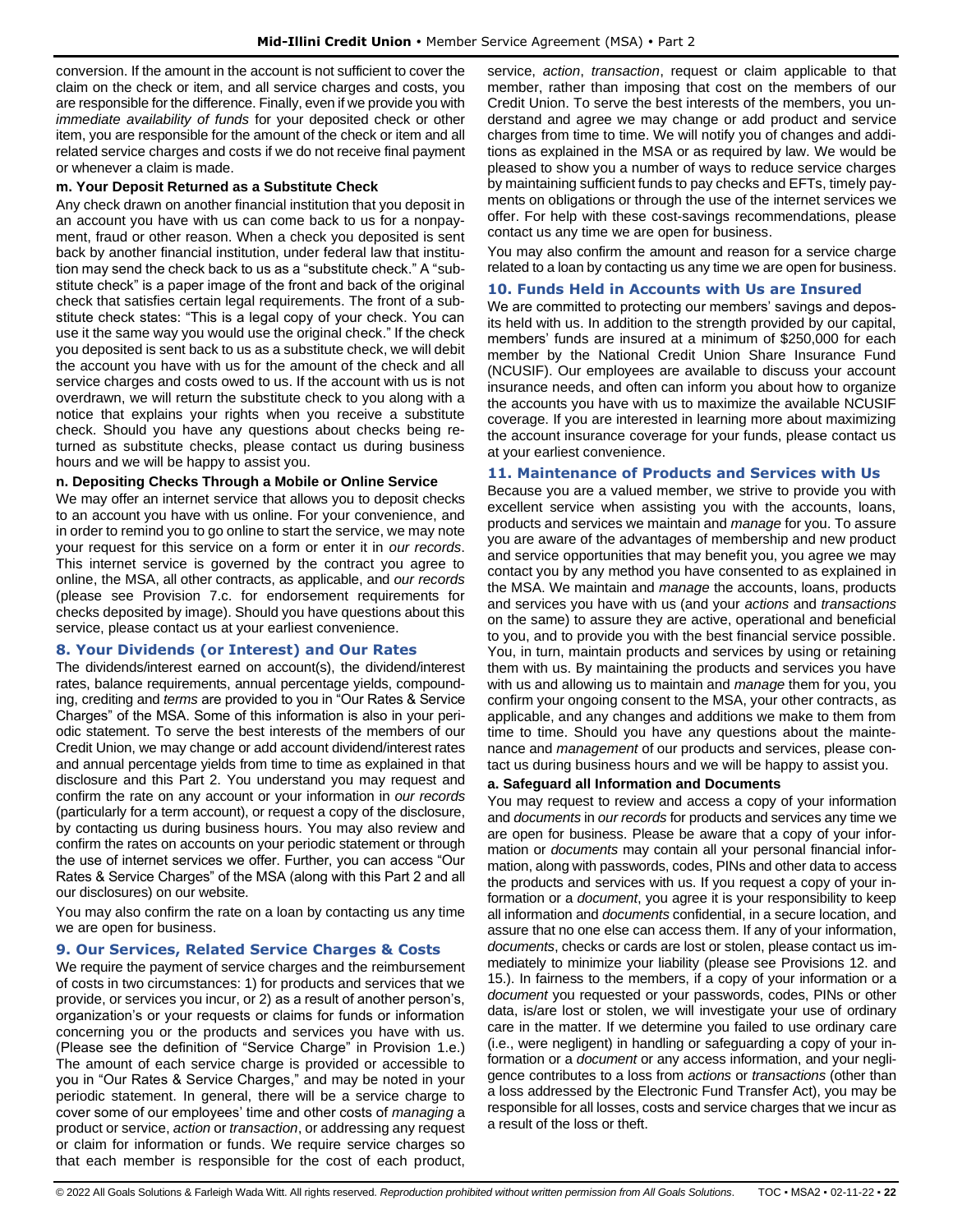#### **b. Reviewing Products and Services with Us Online**

We may offer an internet service that allows you to review and maintain the products and services you have with us online. For your convenience, and in order to remind you to go online to start the service, we may note your request for this internet service on a form or enter it in *our records*. You understand this service may be governed by the contract you agree to online, the MSA, all other contracts, as applicable, and *our records*. Should you have any questions about these services, please contact us at your earliest convenience.

#### **c. Lack of Capacity and Undue Influence**

If we believe you do not have the capacity to *take actions* or *conduct transactions*, or a person is exerting undue influence over you, we may act to prevent losses for you and us (though are not obligated to do so). Such measures include, but are not limited to, 1) declining to follow instructions, 2) suspending all methods to access the accounts and any loan or line of credit (or any other product or service) with us, 3) placing a hold on the funds in the accounts (as explained in Provision 19.b.) with us, 4) performing due diligence to determine if you have the capacity to *take actions* or *conduct transactions* or are a victim of undue influence over your affairs with us, and 5) notifying the appropriate authorities. Though we may undertake any of these activities, you agree we are not required to do so. You further agree we may continue the hold on the funds and decline all requests and the continue suspension of all methods to access the products and services you have with us, until we 1) determine that you can personally handle your own business and affairs and/or are not the victim of undue influence, or 2) receive lawful notice instructing us otherwise.

#### **d. Computer System and Internet Service Disruptions**

While we do our best to minimize disruptions to our internet services, website, phone system and any other component of our *computer system*, disruptions may occur on a planned and unplanned basis. We strive to restrict such disruptions to non-business hours, but are not always able to do so. In the event of planned disruptions (for upgrades and repairs), we may provide advanced notice and assist you when contacted during business hours. In the event of unplanned disruptions (caused by natural disasters or other emergencies or problems), we have taken every precaution to protect your information and funds, and will be working to restore our internet services, website or *computer system* to normal operations as soon as possible. We apologize in advance for any inconvenience a disruption causes you, and greatly appreciate your patience and understanding. Should you need assistance during a disruption, please contact us during business hours and we will do our best to assist you.

#### **e. Proactive Steps for Data Security Incidents**

While we take every precaution to protect the information in our *computer system*, in the event of a data security breach we (or our associate) may notify you about the specific matter and information involved, along with any instructions for you to minimize or eliminate potential problems. Please be assured we have taken every proactive measure to safeguard the information and funds you have with us. Should you have any questions about a data security incident, please contact us at your earliest convenience and we will be happy to assist you.

#### **f. Please Help Us with Recommendations or Complaints!**

*We apologize in advance* for any inconvenience or dissatisfaction we may cause you, and thank you for giving us the opportunity to address any recommendation or complaint. Excellent member service and your complete satisfaction with our accounts, loans, products and services is extremely important to us. Therefore, *we take all complaints very seriously*, and *greatly appreciate any recommendations to improve our service*. Please contact us during business hours and we will do our best to address your suggestion or problem immediately.

We thank you in advance for your time and valuable input, and will do our utmost to address all suggestions or concerns expediently and in a manner that serves the best interests of the members and you.

#### **g. Suspension of an Action or Transaction**

For your and our protection and/or to *manage* our business, you understand we may suspend (hold and delay) an *action* or *transaction on* an account, loan, product or service for any reason not prohibited by law, including but not limited to, 1) our methods are inoperative due to emergencies or problems, 2) the product or service has been terminated, 3) we are unable to contact you, 4) failure to provide required documentation, information or ID, 5) failure to use a required method or *document*, 6) exceeding a limit or an amount set by us, 7) failure to meet a minimum balance for thirty (30) days, 8) inactive or abandoned products or services, 9) deposited check funds are not available, 10) funds are collateral for an obligation, 11) overuse of *actions* on our products or services, 12) any lost or stolen check, card or access device, 13) a breach of or unauthorized access to a product or service, 14) business or compliance purposes, 15) to stop or prevent a loss, 16) potential lack of capacity or victim of undue influence, 17) failure to comply with any *term* of a contract, 18) funds held or offset per a security interest or lien, 19) account and/or funds held for a dispute or uncertainty, 20) unpaid check(s) or EFT(s) for insufficient funds or stop payment orders, 21) deposited item(s) charged back for nonpayment or a claim, 22) a garnishment, levy or similar legal claim or notice, 23) default on any obligation, 24) limited to a savings account and voting by mail, 25) ineligible for membership, 26) membership terminated, 27) notification of death, 28) the owner for IRS reporting is removed or deceased, 29) causing us a loss, 30) not voluntarily repaying a loss, 31) anything unethical or unlawful concerning you or your or our business, 32) our belief that an *action* or *transaction* may be fraudulent, 33) any alteration, forgery or fraud concerning you or your or our business, 34) any falsification or misrepresentation concerning you or your or our business, 35) any alleged crime concerning you or your or our business, 36) abuse of or threats to anyone associated with us, or 37) any other reason we believe is appropriate to *manage* the business of our Credit Union.

## <span id="page-22-0"></span>**12. Lost, Stolen or Breached Products & Services**

If a check (or checks), any of your information or *documents* (we have provided or made accessible to you), is/are lost or stolen, or there is unauthorized access to any account or service, please call us immediately at 309.661.1166 or toll free at 800.527.2205. If a debit card or ATM card is lost or stolen, or there is unauthorized access to any account or service, please call us immediately toll free at 800.554.8969. If a PIN is lost or stolen, please call us immediately toll free at 800.567.3451. The sooner you contact us, the less liability you will have for unauthorized *actions* or *transactions*, and the sooner we can provide new accounts, products, services, checks, cards, PINs, internet services and numbers. Also, if a credit card is lost or stolen, please call us immediately toll free at 800.322.8472. In fairness to the members, we may require a service charge for terminating and starting new accounts, products, services and numbers (and replacing checks or cards) when you lose a check (or checks), ATM or debit card. However, we will not require a service charge when checks, ATM or debit card are stolen. We may also require a service charge for terminating and starting a new internet service and related accounts, products and services. Additionally, in fairness to the members, if you notify us of unauthorized access, *actions* or *transactions on* an account that is/are not addressed by the Electronic Fund Transfer Act or other law, we will investigate your use of ordinary care in the matter. If we determine you failed to use ordinary care (i.e., were negligent) in handling or safeguarding the methods of access to the account, you agree to take responsibility for all losses, costs and service charges that you or we incur. If we incur a loss or a crime or potential crime is committed concerning the products or services you have with us, you agree to cooperate with us and any person and organization with a business or law enforcement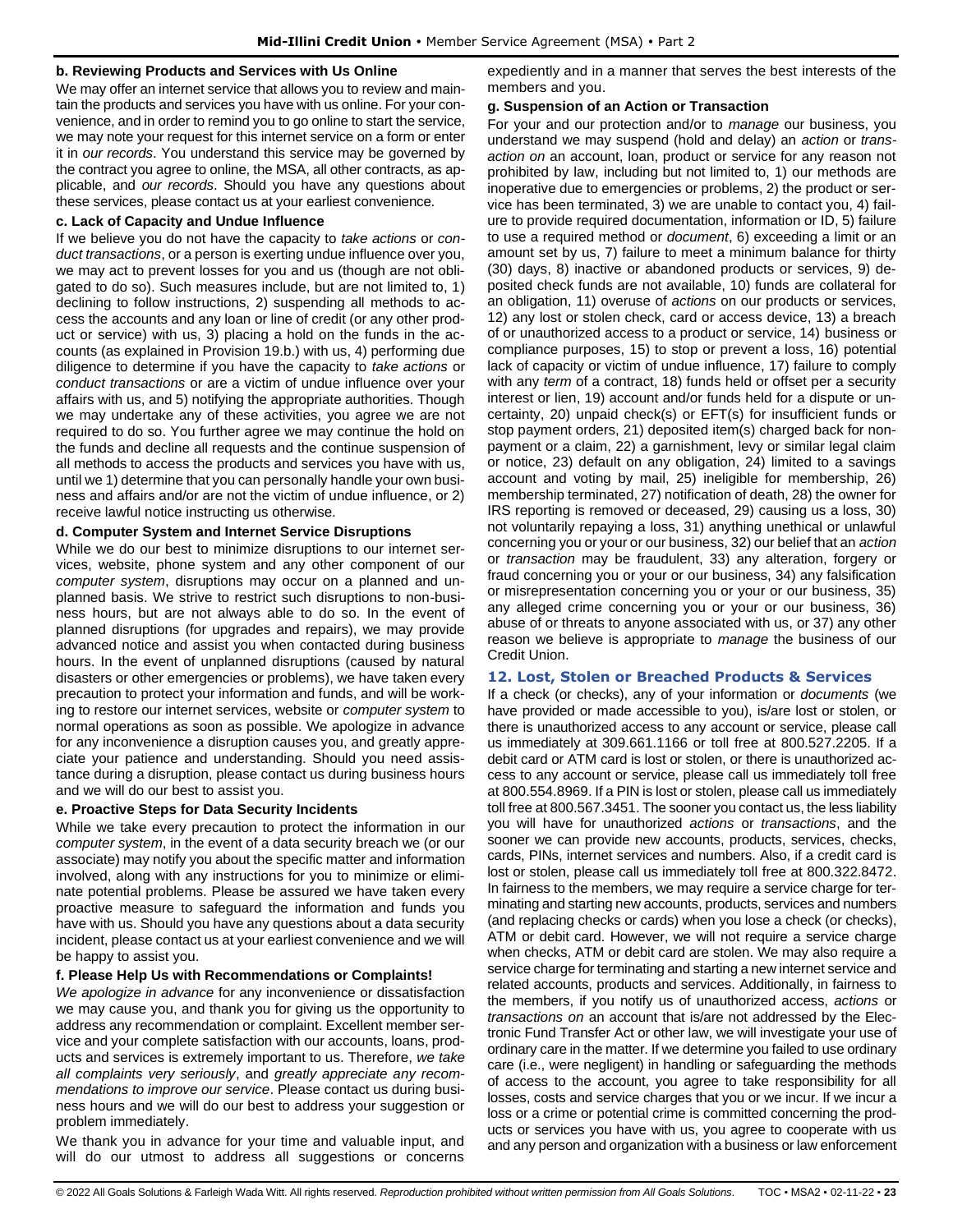interest in the loss, crime or potential crime to assist in the enforcement of rights or the prosecution of the crime. To protect you and the members of our Credit Union, if we incur a loss or a crime or potential crime is committed against you or us pertaining to the products or services you have with us, on our request you agree to file a police report and assist with the prosecution of anyone associated with the crime or potential crime. Additionally, if we incur a loss or a crime or potential crime is committed against us or an associate pertaining to the products or services you have with us, we may file a police report. While we will always comply with all required applicable law in addressing a loss, purported loss, crime or potential crime (such as the Truth in Lending Act and Electronic Fund Transfer Act), you understand and agree that your failure to fulfill the obligations of this Provision in specific, and the MSA in general, may result in the termination of products, services and membership with us after we have complied with all applicable law.

#### <span id="page-23-0"></span>**13. Membership, Product and Service Information**

You understand you and any owner, trustee, fiduciary, transactor, information user or other person you authorize may access information about the accounts, loans, products and services you have with us. You also understand any person you authorize may be able to see, access and release all information about all the accounts, loans, products or services you have with us, even if they have no ownership interest in, or access to, such accounts, loans, products or services. You understand if this person is an owner, trustee or fiduciary**,** you may request to remove this person (according to the MSA) or otherwise change or terminate the account, loan, product and service any time we are open for business and as *we allow*. If this person is a transactor or information user you may remove this person at any time. For these reasons, you agree that all *actions* and *transactions on* accounts, loans, products and services with us by this person are authorized, even if they are not conducted for your benefit or according to your instructions.

If you do not want another person to be able to see, access, use and release all information about the accounts, loans, products or services you have with us (or potentially *take actions* or *conduct transactions on* the accounts, loans, products or services), please let us know and we will explain your options to remove this person or change or terminate the accounts, loans, products or services. We may also be able to offer new or additional accounts, loans, products or services that only you may access (which may require the payment of a service charge).

We may require a service charge for research to cover any employee time and other costs involved in addressing your request, or another person's or organization's lawful claim, for information concerning the accounts, loans, products or services you have with us. To save you time, money and avoid or reduce research service charges, we encourage you to ask us about and use the internet services we offer that enable you to access your information.

We will not release your information to any person or organization without your consent unless the person or organization provides us with a valid subpoena, summons, search warrant, court order or other required documentation, or the disclosure of your information is otherwise permissible under applicable law or as specified in "Our Privacy Notice." We may require a service charge from you for our time spent researching the information. Again, we require this charge so that each member is responsible for the time and expense we incur for any research caused by a third party's (non-Credit Union) demand for member information, rather than imposing those costs on the members of our Credit Union. You also agree that we may require a service charge for research when addressing any claim you make concerning an *action* or *transaction on* accounts, products or services that is determined to be authorized. We require this service charge so that each member is responsible for the time and expense we incur addressing an authorized *action* or *transaction* involving that specific member, rather than imposing those costs on the members of our Credit Union.

You agree to be responsible for legal advice we require to assist with or that results from any matter concerning a claim for information involving you (please see Provision 1.g.). Finally, you agree if you are ever obligated to repay us for any service charges, costs, losses or liability in connection with any product or service you have or had with us, we may share your information with any associate (including but not limited to credit reporting services, collection agencies or attorneys) assisting us with the collection of your obligation, whether or not you are still a member of our Credit Union.

#### **a. Our Records Govern Account Features**

Depending on the accounts selected, we may provide or make accessible to you a number of *documents* (i.e., periodic statements, information returns, maturity notices, etc.) that contain account information. You may also be able to access information about the account(s) you have with us through an internet service we offer. You understand that for confidentiality purposes and data processing constraints, *documents* and internet services may not include all the information about the accounts, and do not control the ownership and survivorship features of the accounts you have with us. You agree only the most recent service form we use (and if applicable previous forms) and/or *our records*, control the number of owners (transactors and information users, if any), trustees or fiduciaries on accounts, and the ownership and survivorship features of the accounts. To confirm the specific ownership and survivorship features of an account with us, please contact us or request a copy of your information or a *document* in *our records* any time we are open for business.

#### **b. Also see "Our Privacy Notice"**

We recommend you also review "Our Privacy Notice," which has specific application to this Provision as well as a number of other matters throughout the MSA.

## <span id="page-23-1"></span>**14. Notice by Us to You and Notice by You to Us**

To benefit our members, we may change and add to the *terms* of the MSA, which is accessible to you anytime on request and on our website. We will also notify you of any changes or additions to *terms*, rates and service charges that affect our accounts, products and services as required by law. Written notice we provide to you is effective when sent to you at the address or contact information in *our records* or made accessible through an internet service we offer. You understand we may rely on the information you provide to us in *our records*, for all *actions* and *transactions on* the accounts, loans, products or services you have with us. It is your responsibility to notify us of any changes to this information, and if we accept them, those changes are part of the MSA. You agree we may communicate with and contact you at all addresses, phone numbers and email addresses you provide in *our records*. You further agree we may contact you by any of these methods to assure you are aware of the privileges and advantages of new product and service opportunities that may benefit you. If we are unable to locate or contact you, we may suspend (or terminate) products and services and/or require a service charge for our attempt to locate you. For multiple owner, trustee or fiduciary accounts, you agree that notice to one owner, trustee or fiduciary is notice to all owners, trustees or fiduciaries.

Should you have questions about any matter we have notified you of regarding accounts, loans, products or services, please contact us at your earliest convenience. You may communicate with us about matters pertaining to accounts, loans, products, services, *actions*, *transactions* or any other matter *by any method we allow*. We may require you to notify us about any matter in writing or to confirm the matter in writing. Any written notice from you is effective only when actually received and confirmed by us in writing at PO Box 1266, Bloomington, IL 61702. You agree your failure to notify us in writing about any matter on our request may have the same effect as if no notice was provided by you about the matter. You also understand that any messages, instructions or recordings (including text messages and emails) you leave with us are not effective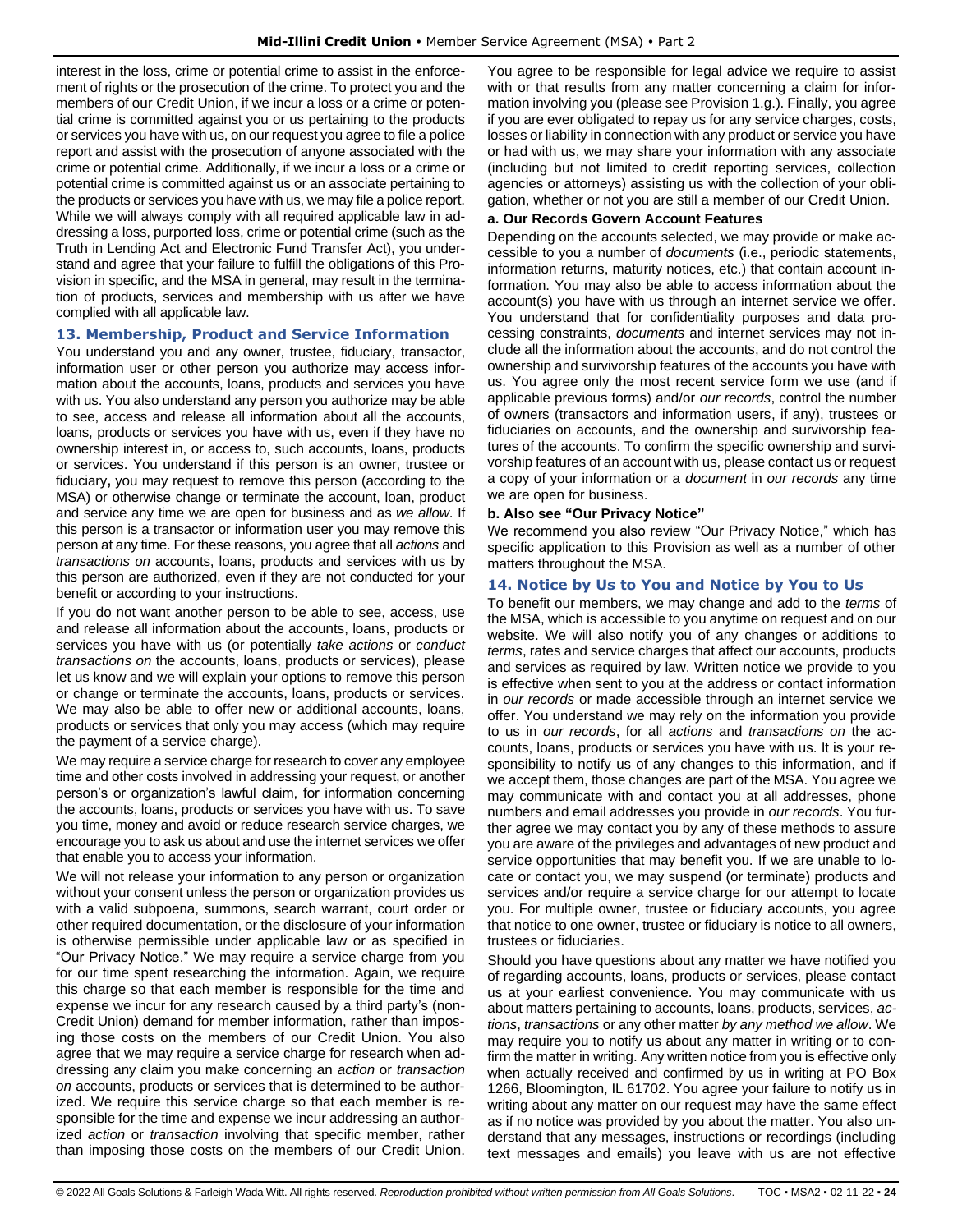unless we agree to them in writing or note that we agree to them in *our records*. You agree it is your sole responsibility (and not our responsibility) to confirm any messages, instructions or recordings you leave with us in-person or by phone during business hours. Should you have questions about any matter you have communicated with us (or attempted to communicate with us), please contact us during business hours and we will be happy to assist you.

## <span id="page-24-0"></span>**15. Periodic Statements - Receipt/Access & Review a. Purpose, Receipt of or Access to & Copies of Checks**

We will provide or make accessible to you a periodic statement that shows the *transactions* and may also show *actions on* the accounts, products and services you have with us during the statement period. For multiple owner, trustee or fiduciary accounts, you agree that one statement mailed to the address in *our records* or otherwise made accessible as requested, is sufficient for all owners, trustees and fiduciaries on the account. To minimize unnecessary losses, please review your statements and the accounts, products and services often, as well as your information that can be reviewed instantly online as we offer. You can learn more about our internet services by going to our website or by contacting us during business hours.

If you do not receive or cannot access your periodic statement, you agree to notify us within fourteen (14) calendar days of the time you regularly receive or can access your statement. This notification will assist you and us in avoiding and reducing losses on the accounts, products and services you have with us. You further agree your statement is correct for all purposes and we have no liability to you for any *action* or *transaction on* the accounts, loans, products or services unless you notify us within the stated time periods for unauthorized *transactions*, *actions*, errors or irregularities, as explained in the MSA or other contracts, as applicable. Your statement may also provide you with an opportunity to review all rates paid on accounts**,** payments made on loans and any service charges incurred during the period. When a check drawn on an account with us is paid, you understand we own the original check. We will make a copy of the check accessible to you on request for which we may require a service charge. You understand that both your statements and copies of checks are accessible to you on the date the statement is mailed to you or when they are accessible to you online as you have requested. If you request an original or sufficient copy of a check, you agree we may provide you with a substitute check or an *electronically managed* copy of the original check.

## **b. Your Responsibility to Look for Errors and Fraud**

You are responsible for looking at every statement and notifying us of all unauthorized *actions* and *transactions on* accounts, products and services with us (particularly withdrawals) and any fraud, errors, inconsistencies or irregularities as soon as possible. We may require you to confirm your notification in writing (or as *we allow*) and assist us in addressing the *action*, *transaction*, fraud, error or problem. You are responsible for any altered, forged or unauthorized check drawn on an account you have with us if: 1) you do not notify us within thirty (30) calendar days of the mailing or accessibility of the statement identifying the matter, or 2) someone could not reasonably detect the fraud (such as the unauthorized use of facsimile signatures). You assume this liability because you, as the drawer of your checks, are in the best position to prevent and detect any altered, forged or unauthorized check drawn on the account. You can determine an unauthorized amount, because the amount of the check on your paper and *electronic* statement does not match the amount of the check you recorded in your check register or payment records. Similarly, you can identify forged drawer's signatures on checks, counterfeit checks and unauthorized remotely-created checks, because there may be a check number on your paper and *electronic* statement for a check you did not write. Only you will know the checks you authorized as well as the amount you authorized, and can compare the information provided on your paper and *electronic* statement with your register or records. You agree that our retention of your checks does not affect your responsibility to look at your paper and *electronic* statements and notify us of any and all unauthorized *actions*, *transactions*, fraud, errors or irregularities within the stated time limits explained in the MSA, other contracts, as applicable, or as required by law. You agree our retention of your checks does not affect your responsibility to look at your statements and notify us of any and all unauthorized or erroneous *actions*, *transactions* (including cash transactions), fraud, errors or irregularities within the stated time limits explained in the MSA, other contracts, as applicable, or as required by law.

**1) EFT Notification Time Periods.** Please see "Our Electronic Funds Transfer Terms" (at the end of this Part 2) to review the notification time periods for erroneous and unauthorized EFTs.

## **c. Actions and Transactions that Appear or are Removed**

On your request, we may agree to allow you to *take actions* and *conduct transactions on* products and services with the assistance of our employees or the use of our *computer system* (please see Provision 1.f.1)). Depending on the *action* or *transaction*, you understand that some information pertaining to your request may appear on or be removed from your periodic statement (or the internet services we offer) and some may not. You understand and agree if the information pertaining to the requested *action* or *transaction* appears on or has been removed from your periodic statement (or an internet service we offer), it provides you with notice of and another method to confirm the *action taken* or *transaction*. Should you need to confirm the information pertaining to your request in *our records*, you may contact us any time we are open for business.

#### **d. Electronic Periodic Statements Accessible Online**

We may offer an internet service that allows you to access *electronic* periodic statements (a.k.a., e-statements) online. For your convenience, and in order to remind you to go online to start the service, we may note your request for this service on a form or enter it in *our records*. This internet service may be governed by the contract you agree to online, the MSA, all other contracts, as applicable, and *our records*. Should you have any questions about this service, please contact us at your earliest convenience.

## <span id="page-24-1"></span>**16. Exceptions to the Member Service Agreement**

We may, at our discretion, and for any reason not prohibited by law, make exceptions to or waive any of the *terms* of the MSA to serve the best interests of our Credit Union. If we make an exception to the MSA, you understand it does not affect our right to rely on or apply any of the *terms* of the MSA in the future. You further understand and agree we may decline to make an exception to the *terms* of the MSA based on any reason not prohibited by law.

## <span id="page-24-2"></span>**17. Changes and Additions to Products & Services**

You may *take action* to change any information or matter pertaining to a person, account, product or service as *we allow*. Changes include, but are not limited to, updating addresses, phone numbers and email addresses, revising passwords, codes and PINs, adding or removing beneficiaries/POD payees, adding or terminating overdraft services or internet services, adding or removing transactors and information users, and adding or removing an owner or trustee (please see the definition of "Change" in Provision 1.e.). You may also simultaneously terminate an account, product or service along with any change to an account, product or service, which may be reflected as a "change" in *our records*. As addressed later in this Provision, you may also *take action* to add a new account, product or service with us as we offer *by any method we allow* (please see the definition of "Addition" in Provision 1.e.).

Where there are multiple owners, trustees or fiduciaries on the accounts, products and services, any owner, trustee or fiduciary acting alone may *take action* to make any changes or additions to an account, product or service. However, on the request of an owner, trustee or fiduciary to add or remove an owner, trustee or fiduciary on a multiple owner, trustee or fiduciary account, we may require all owners, trustees or fiduciaries consent to the addition or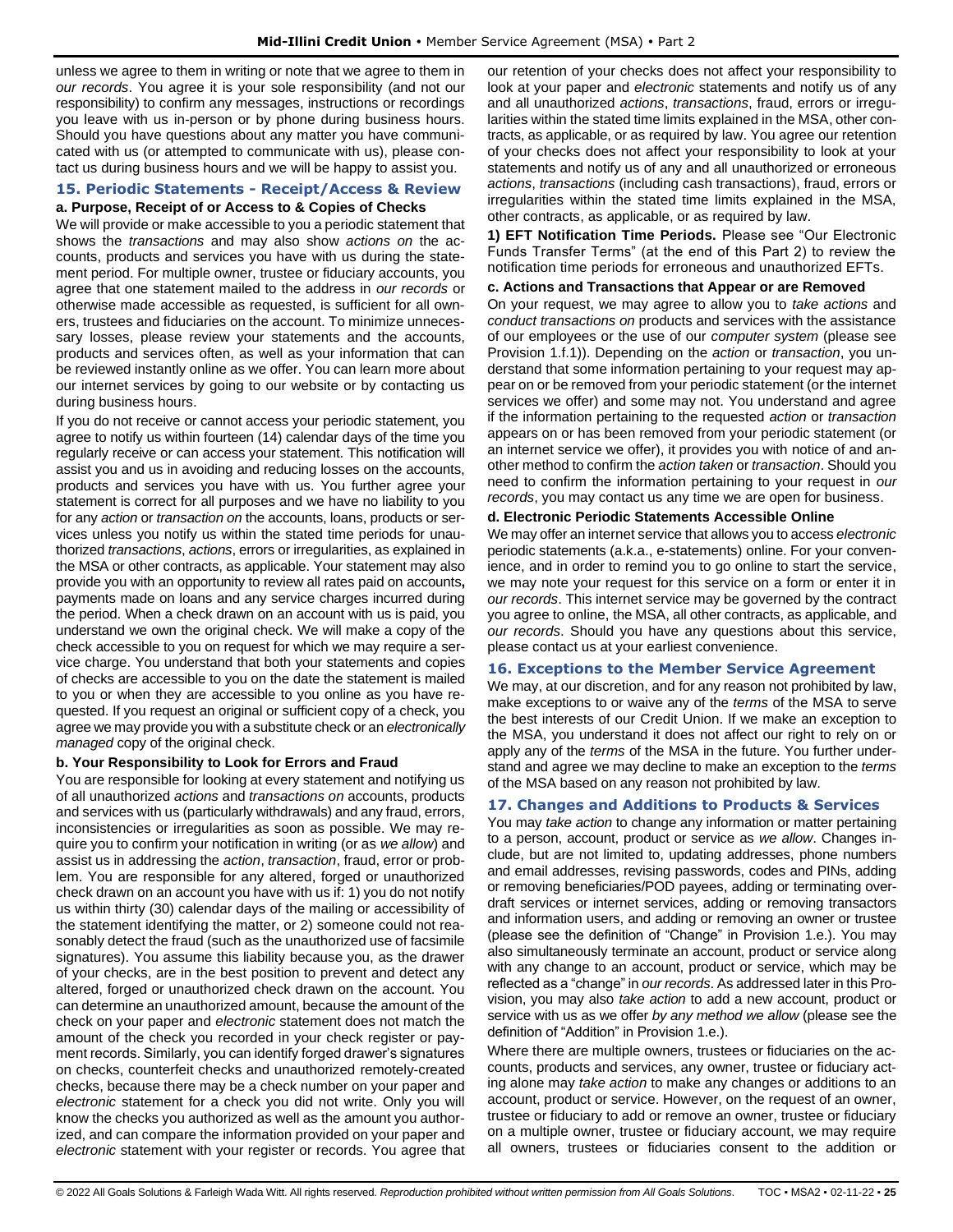removal of the owner, trustee or fiduciary. When any person is removed from an account, product or service it is your responsibility to change (or request our help in changing) any password, code, PIN or other security identifying number for all the accounts, loans, products or services you have with us, to prevent the person removed from *taking actions* or *conducting transactions on* the products or services. You agree that until you make such a change (or request our help in making such a change) all *actions* or *transactions on* the accounts, loans, products or services conducted by this person with the password, code, PIN or other security identifying number are authorized. By maintaining the multiple owner, trustee or fiduciary account, you consent to any changes or additions to (along with any other *actions* or *transactions on*) the accounts, products and services by any other owner, trustee or fiduciary. Prior to honoring your request to make a change to an account, loan, product or service we may require you to provide us with your ID and confirm your SSN and other confidential information (as explained in Provision 3.). When you request us, or we require you, to *take action* to make a change to an account, product or service, we may require you to sign or authorize a service form to *manage* the changed account, product or service. We may note the change by placing a "C" (for changed) in a box on the form. Alternatively, on your request we may agree to *manage* any changes to products and services with the assistance of our employees or the use of our *computer system* (please see Provision 1.f.1)). You understand and agree that all ID, photographs, images, film, voice and image recordings, fingerprints and other biometrics obtained when you make any change to a product or service are *managed* by us as explained in Provision 3.b. You understand we may require a service charge for multiple changes to accounts, products or services in a calendar year. If the owner whose SSN is used for IRS reporting purposes on a multiple owner account is removed or is deceased, we may at our discretion permit you to keep the account open. You may request or we may allow you to continue to use the account and your number by completing a new service form or by entering the information in *our records* as *we allow*.

To start a new additional account, loan, product or service we may require you to provide us with your ID and confirm your SSN and other confidential information (as explained in Provision 3.). We (or you) may also complete a service form, *document* or enter the information in our *computer system* to start the requested the new additional account, loan, product and service. Once you have reviewed your information you will consent to the *terms* of the MSA (and any other contract) and to the account, loan, product or service added (please see Provision 17.a. to see the matters we address for additions of new products and/or services). We may require you to sign or authorize a service form to *manage* the new product or service. We may note the addition by placing an "A" (for added) in a box on the form. You may also simultaneously terminate an account, product or service along with an addition of a new account, product or service, which may be reflected as an "addition" in *our records*. If you wish to start new accounts, products or services under a different number (or *as we allow*), we may require you to sign or authorize a service form to *manage* the new product or service. We may note the original use of the form by placing an "O" (for original) in a box on the form. Alternatively, on your request we may agree to start, obtain your consent, add and *manage* the new products and services with the assistance of our employees or the use of our *computer system* (please see Provision 1.f.1)). You understand and agree that all ID, photographs, images, film, voice and image recordings, fingerprints and other biometrics obtained when you add a new product or service are *managed* by us as explained in Provision 3.b. You agree we may review your account, employment and credit history to confirm your eligibility for any new additional account, loan, product or service. We may also require additional information from you to serve any currency needs for the new accounts, loans, products and services you have requested. You understand we may require a service charge for multiple additions to accounts, products or

services in a calendar year. You agree for purposes of accuracy, we may subsequently verify and correct, complete or update your information concerning any changes or additions in *our records*. To protect all information, reduce costs and for the convenience of the members, you agree we may *electronically manage* (e.g., image or otherwise enter in our *computer system*) all changes and additions that pertain to the accounts, loans, products or services you have requested. For these same reasons, you understand and agree once we have *electronically managed* any paper *document* along with your information addressing the change or addition*,* we may also destroy the paper *document* and the information unless otherwise required by law. You agree that along with all paper *documents* and any information*,* all *electronically managed documents* and your information addressing the change or addition in *our records* are binding on you and us. You understand you may request to review or receive a copy of the information or a *document* pertaining to a change or addition in *our records* during business hours or *by any method we allow*. You agree that for all changes and additions, we may rely exclusively on the MSA, other contracts, as applicable, *our records* and any changes and additions we make to these contracts from time to time. Further, you understand any changes or additions you make to the account, loan, product or service are governed by the MSA, other contracts, as applicable, *our records* and any changes and additions we make to them from time to time.

For the benefit of our members and our Credit Union, you understand and agree we may make changes and additions to our products and services as well as changes and additions to the *terms* of the MSA at any time. We will notify you of changes and additions we make to our products, services, the MSA and other contracts, as applicable, as required by law. You understand and agree you are bound by these changes and additions, and may access the current version of this Part 2 and all disclosures by contacting us during business hours, and visiting our website. If you do not want to be obligated to any change or addition we make to our products, services, the MSA and other contracts, as applicable, you may always terminate the products, services and/or membership you have with us any time we are open for business as explained in the MSA and other contracts, as applicable.

## **a. Matters We Address to Start a New Product and Service**

When you start a new additional account, loan, product or service we: 1) may obtain relevant account, employment and credit reports, as needed, 2) review important information about the new account, loan, product or service with you, 3) enter the information (including the ownership and survivorship features of any account, if applicable) in a form or our *computer system* and review that information with you, 4) offer you a paper Part 2 of the MSA (or offer to mail it to you), email you the Part 2 of the MSA (if we have an address on file), and make the Part 2 of the MSA accessible to you on our website or in an internet service we offer, 5) run all required verifications and reviews, and address all applicable compliance requirements, 6) have you consent to the new account, loan, product, service and the MSA *as we allow*, 7) start the new additional account, loan, product or service you have requested, and 8) ask you (or advise you to ask) if you have any questions and encourage you to contact us during business hours about any matter pertaining to the new additional products or services. Finally, we will remind you that you may always access a current Part 2 of the MSA and disclosures on our website, and contact us about the information or *documents* in *our records* any time we are open for business.

## **b. Changes and Additions to Products and Services Online**

We may offer an internet service that allows you to *take action* to change a product or service, or add a new product or service, you have with us online. For your convenience, and in order to remind you to go online to start the service, we may note your request for this internet service on a form or enter it in *our records*. This internet service may be governed by a contract you agree to online, the MSA, all other contracts, as applicable, and *our records*. Should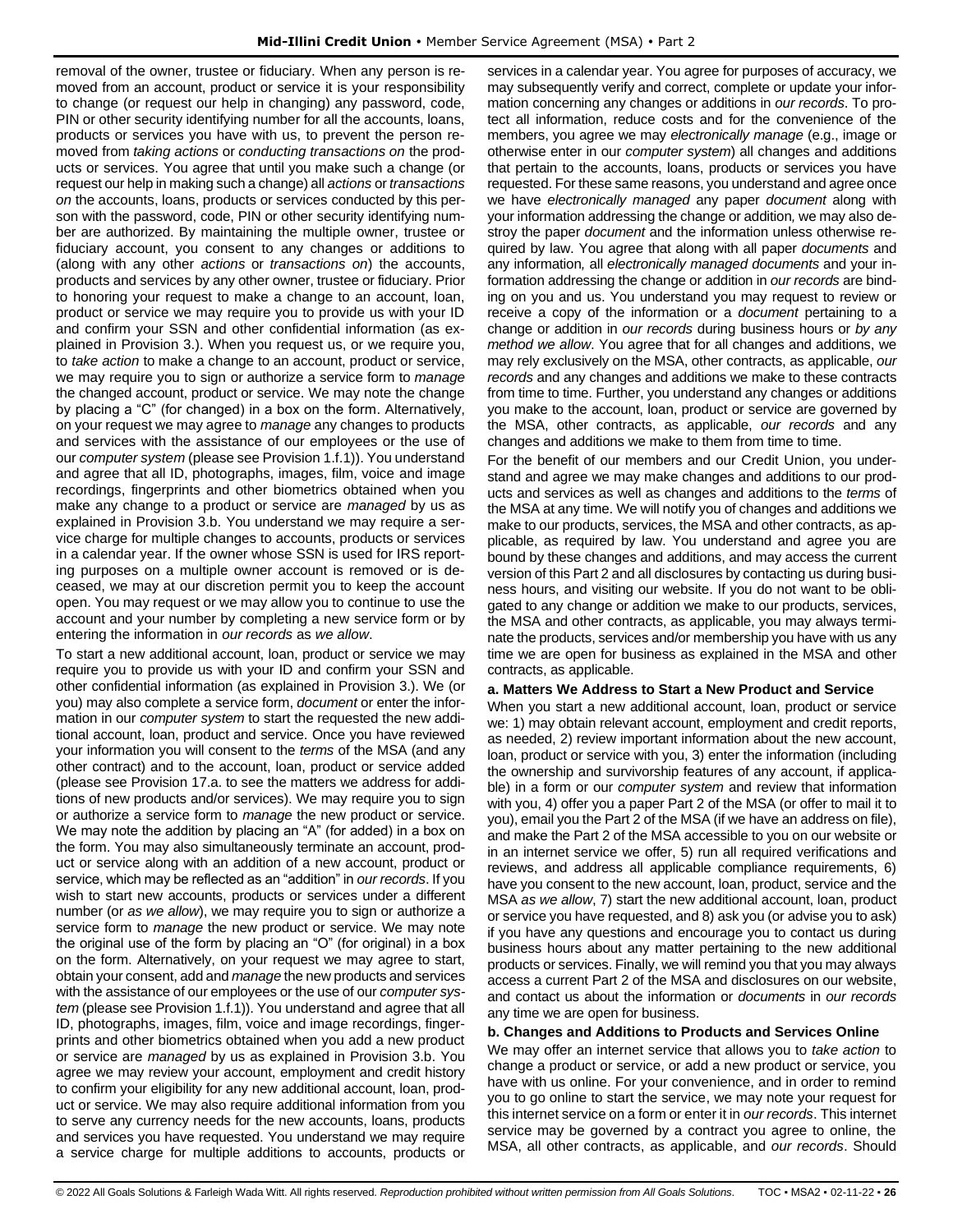you have questions about this service, please contact us at your earliest convenience.

### **c. Changes and Additions to Products and Services by Mail**

On your request and for your convenience, we may at our sole discretion mail *documents* with your information to you to make changes or additions to products and services. We do not advise mailing your confidential information since it exposes you to numerous problems (ID theft, fraudulent *transactions*, etc.). We recommend you come to our Credit Union at your convenience (or use an internet service we offer) to make changes or additions to products and services. In fairness to the members, if you request us to mail your information you agree to take responsibility for all losses, costs and service charges that you or we incur as a result of the theft and unauthorized use of your information. Please contact us during business hours for any questions about changes or additions by mail.

## **d. Denial of Additional Products or Services**

For your and our protection and/or to *manage* our business, you understand we may deny a requested new additional product or service for any reason not prohibited by law, including but not limited to, 1) our methods are inoperative due to emergencies or problems, 2) the product or service has been terminated, 3) we are unable to contact you, 4) failure to provide required documentation, information or ID, 5) exceeding a limit or an amount set by us, 6) failure to meet a minimum balance for thirty (30) days, 7) inactive or abandoned products or services, 8) any lost or stolen check, card or access device, 9) a breach of or unauthorized access to a product or service, 10) overuse of *actions* on our products or services, 11) information from a third-party report, 12) business or compliance purposes, 13) to stop or prevent a loss, 14) potential lack of capacity or victim of undue influence, 15) failure to comply with any *term* of a contract, 16) funds held or offset per a security interest or lien, 17) account and/or funds held for a dispute or uncertainty, 18) unpaid check(s) or EFT(s) for insufficient funds or stop payment orders, 19) deposited item(s) charged back for nonpayment or a claim, 20) a garnishment, levy or similar legal claim or notice, 21) default on any obligation, 22) chronic dissatisfaction with us, 23) disparaging our reputation, 24) limited to a savings account and voting by mail, 25) ineligible for membership, 26) membership terminated, 27) notification of death, 28) the owner for IRS reporting is removed or deceased, 29) causing us a loss, 30) not voluntarily repaying a loss, 31) anything unethical or unlawful concerning you or your or our business, 32) our belief that an *action* or *transaction* may be fraudulent, 33) any alteration, forgery or fraud concerning you or your or our business, 34) any falsification or misrepresentation concerning you or your or our business, 35) any alleged crime concerning you or your or our business, 36) abuse of or threats to anyone associated with us, or 37) any other reason we believe is appropriate to *manage* the business of our Credit Union.

## <span id="page-26-0"></span>**18. Lien and Security Interest in Funds**

To protect all our members' funds, the law provides us with a lien on the funds in the account(s) you have with us under federal or state law, as applicable. This means we have a right to retain the funds in the account(s) you have with us to pay any debt or obligation owed to us by you or another responsible person or organization. Additionally, to protect all members' funds, you grant us a contractual security interest in the funds in the account(s), checks and EFTs you have an interest in, which also secures any amount you owe us for any reason. Our lien rights, contractual security interest and any right of set off apply no matter the source of funds in the account, check or EFT, including directly deposited government entitlements or benefits, such as Social Security deposits. However, they do not apply to any retirement accounts.

At our discretion, we may at any time apply the funds from an account, check or EFT you have any interest in to pay off your obligations to us without notice to you. You agree if you owe us money and either you or we have terminated an account, we may re-start the account to collect or obtain money owed to us, and may subsequently terminate the account again. You understand and agree if you owe us money, our lien rights and security interest also apply to any funds, check or item you deposit to any other account with us. You also agree that if you (or anyone you allow to use the accounts, products or services with us) owe us money and we are uncertain whether our lien rights, security interest or right of set off apply to the funds, we may hold and not release the funds as explained in Provision 19.b. If we decide not to enforce our lien or contractual security interest at any time, our non-action is not a waiver of our right to enforce our lien or security interest at a later time. You agree that a security interest granted by or on behalf of one owner of an account will continue to secure that owner's obligation to us even after that owner dies.

#### <span id="page-26-1"></span>**19. Third Party Actions and Uncertainty about Funds a. Third Party Legal Actions or Matters Concerning You**

If a person or organization notifies us of a legal action or other matter concerning you or the accounts, products and services you have with us, we may provide information and pay funds from an account in response to that legal action or matter. Alternatively, we may withhold information and hold funds in an account until the legal action or matter is resolved or we have completed any necessary due diligence. Examples of such actions and matters include, but are not limited to, a levy, garnishment, attachment, claim, subpoena, summons, court order, litigation, prosecution, investigation or other dispute. All legal actions or matters are subject to our lien rights and contractual security interest in the funds in an account (please see Provision 18.). You understand and agree we may require a service charge for research for any time spent by our employees (or associates) addressing any legal action or matter concerning you or the accounts, products and services you have with us. We require this service charge so that each member is responsible for the time and expense we incur addressing a third party's (non-Credit Union) legal action or matter pertaining to you, rather than imposing those costs on the members of our Credit Union. You also agree to be responsible for legal advice we require in connection with any third party's (non-Credit Union) legal action, matter or dispute involving you or the accounts, products and services you have with us (please see Provision 1.g.).

## **b. Disputes or Uncertainty about Accounts and Funds**

If there is a dispute over, or we are uncertain who is authorized to access an account, the funds in an account or funds in our possession, you agree we may hold the funds, and suspend all *actions* and *transactions on* the account(s), products and services. The hold on the funds and suspension on the account, products and services will continue until either 1) all persons and organizations affected by the dispute or uncertainty agree in writing regarding what should be done with the account(s), products, services and/or funds, or 2) we receive appropriate notice or direction from a court or other legal authority instructing us on what to do with the account(s), products, services and/or funds. Examples of uncertainty include, but are not limited to, 1) conflicting, illegible or missing information and/or *documents* in *our records*, 2) competing claims to the account(s), products, services and/or funds, 3) our need to complete due diligence on any claim made to the account(s), products, services and/or funds, 4) a person's potential lack of capacity or victim of undue influence (e.g., elder abuse), or 5) the applicability of lien rights or security interests. During the hold period, we will continue to pay dividends/interest on the funds held in an account as explained in "Our Rates & Service Charges." You understand a suspension of access to the account(s), products and services, and/or hold on funds, is beneficial to you and us to assure only an authorized person or organization may access the account(s), products, services or funds. You agree to be responsible for the cost of legal advice we require in connection with any matter concerning a dispute or uncertainty involving the account(s), products, services or funds with us or you (please see Provision 1.g.).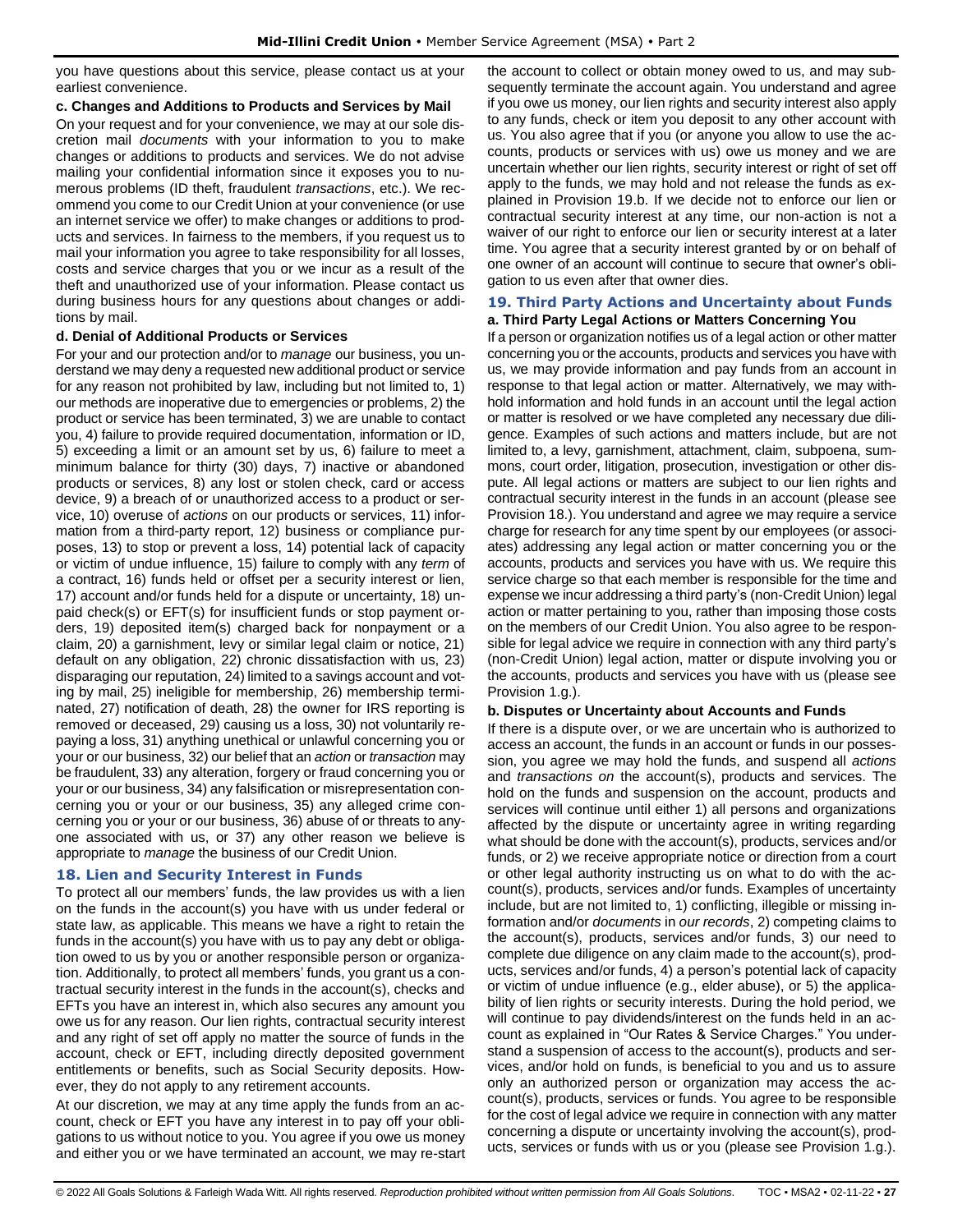Alternatively, in the event of a dispute or uncertainty over who is authorized to access the account(s), products, services or funds, at our discretion we may deposit the funds with a court and ask the court to resolve the dispute or uncertainty over who is authorized to access the funds. In such instances, we may deduct our attorney fees and court costs from the funds to be deposited with the court. If we deposit the funds with a court, you agree the account(s), products and services may be terminated and all persons and organizations will need to claim the funds by contacting the court.

## <span id="page-27-0"></span>**20. Your Obligations to Us**

If we incur any fees, charges, costs, interest, losses, liability or obligation (including reasonable attorney fees) in connection with an account, loan, product or service we have provided you, or as a result of any *action*, *transaction*, error, dispute, uncertainty, membership or other matter concerning any obligated person or you, you agree you are jointly and individually liable to us. This means you are responsible for the full repayment of any fees, charges, costs, interest, losses, liability or obligation (including reasonable attorney fees), whether you are a member or not. If another person is also responsible, we may attempt to collect from that person, but we have no obligation to do so. You understand if you owe us money and use another owner's account at our Credit Union for a *transaction* and deposit your funds or a check in that account, funds from the deposit or check are also subject to our lien rights, security interest and your obligations and may be claimed by us. You agree we may contact you about any fees, charges, costs, interest, losses, liability or obligation (including reasonable attorney fees) you owe to us at all addresses, phone numbers and email addresses you have shared with us by any method of communication you have agreed to. You understand since membership is a privilege, if you cause us a loss (even if discharged in bankruptcy), we may request you to voluntarily repay that loss to retain the privilege of membership, accounts, products and services, or to be eligible for additional new products and services. Your failure to voluntarily repay a loss may result in denial or termination of existing accounts, products and services and expulsion from membership. You also agree that if you are ever obligated to us for anything, we may share your information with any associate (such as collection agencies or attorneys) assisting us with the collection of your obligation, whether or not you are still a member of our Credit Union. You understand we may report any delinquent obligations you owe to us to account and credit reporting agencies. In some circumstances, federal law requires us to report a cancellation of indebtedness to the IRS even if we still retain the right to collect that debt. If we are required to report a cancellation of a debt to the IRS, we retain the right to collect that debt from you unless we have reached a settlement with you or we are barred by law from collecting the debt.

We may deduct any fees, charges, costs, interest, losses, liability or obligation (including reasonable attorney fees) from the account(s) you have with us without notice to you, regardless of the source of those funds according to our lien rights and contractual security interest (please see Provision 18.). You agree if you owe us money and either you or we have terminated an account, we may re-start an account to receive a deposit or credit, collect the money owed to us, and then terminate the account again. You also agree to pay any other reasonable fees, charges, costs, interest, losses, liability or obligation (including reasonable attorney fees) we may incur in providing you with accounts, loans, products, services, membership and *action*s or *transaction*s *on* the same, regardless of whether they are specifically covered by the MSA or other contract with us. Additionally, you understand that in the event of your death, if you owe us money for any reason, funds held in the accounts you have with us (or otherwise) may be used to repay your obligations to us before any funds are released to any other person or organization.

If either you or we commence legal proceedings to enforce or interpret any of the *terms* of the MSA, you and we agree the successful party is entitled to payment by the losing party for any reasonable attorney fees and costs, including those incurred on any appeal, bankruptcy proceeding and post-judgment action, unless otherwise limited or prohibited. You agree to indemnify, defend us against, and hold us harmless from any loss, damage, claim, liability or legal action (including reasonable attorney fees) arising from or related to membership, accounts, loans, products and services and your *actions* and *transactions on* the same. If any account is overdrawn, any loan is past due, or you are otherwise in default under any contract you have with us, we may suspend your ability to conduct *actions or transactions* on any or all accounts, products and services, until the default is cured.

## **a. Full Payment Checks for Loans and Obligations**

If you are making a payment on a loan or other obligation you owe to us, please direct that payment as explained in the loan agreement or as we otherwise instruct. If you write, endorse or negotiate a check or any item to us that has a "full payment" legend or memo (such as "Paid in Full") or other language intended to indicate full satisfaction of any outstanding obligation, you must mail or deliver the check or other item to the attention of our CEO at the office or branch where she or he works. Otherwise, any payment you make is accepted with full reservation of our rights to recover any and all outstanding obligations or indebtedness you owe us.

## <span id="page-27-1"></span>**21. Our Responsibility for Errors**

If we are responsible for an erroneous *action* or *transaction*, we may be liable to you for losses up to the amount of the *action* or *transaction* unless otherwise required by law. We will not be liable for losses arising from: 1) insufficient funds to complete a *transaction*, 2) your negligence or the negligence of others, 3) your failure to follow any time limits, deadlines or amount limits as explained in the MSA, your other contracts and loans with us, as applicable, 4) circumstances beyond our control that prevent the performance of an *action* or *transaction* (such as natural disasters or other emergencies or problems), 5) occasions where you or we have entered information about an account, loan, product, service, *action*, *transaction* or you in *our records* on your request that you could have reviewed, changed, corrected and/or terminated but failed to do so, or 6) any losses caused by your failure to follow any *term* of the MSA, your other contracts or loans with us, as applicable. Our conduct in *managing* all products, services, *actions* and *transactions* will constitute the use of ordinary care if such conduct is consistent with applicable law, Federal Reserve regulations and operating circulars, clearing house rules and general banking practices followed in the area in which we service the accounts with us. If we ever disburse an amount of funds greater than you request or order to any person or organization you know (e.g., relative, friend, employee, business associate, creditor, etc.), you agree to assist us in recovering our funds, including participation in collection, litigation and prosecution. Finally, if you report that an *action* or *transaction on* an account, loan, product or service is erroneous or unauthorized, and we determine the *action* or *transaction* was taken, conducted and/or assisted by your family member, friend or employee (which is potentially a crime), we will investigate your use of ordinary care concerning the *action* or *transaction*. If we determine you failed to use ordinary care (i.e., were negligent) concerning the *action* or *transaction on* the account, loan, product or service (and the loss is not covered by the Electronic Fund Transfer Act), you agree to take responsibility for recovering any loss. You understand you are in the best position to address the loss and potential crime with your family member, friend or employee, rather than imposing the cost on the members of our Credit Union.

#### <span id="page-27-2"></span>**22. Inactive Accounts and Unclaimed Property a. Accounts Determined Inactive**

If the amount of funds in an account falls below the minimum balance required by "Our Rates & Service Charges" of the MSA, and you are not using specific products or services, we may consider an account inactive. If an account you have with us is inactive, we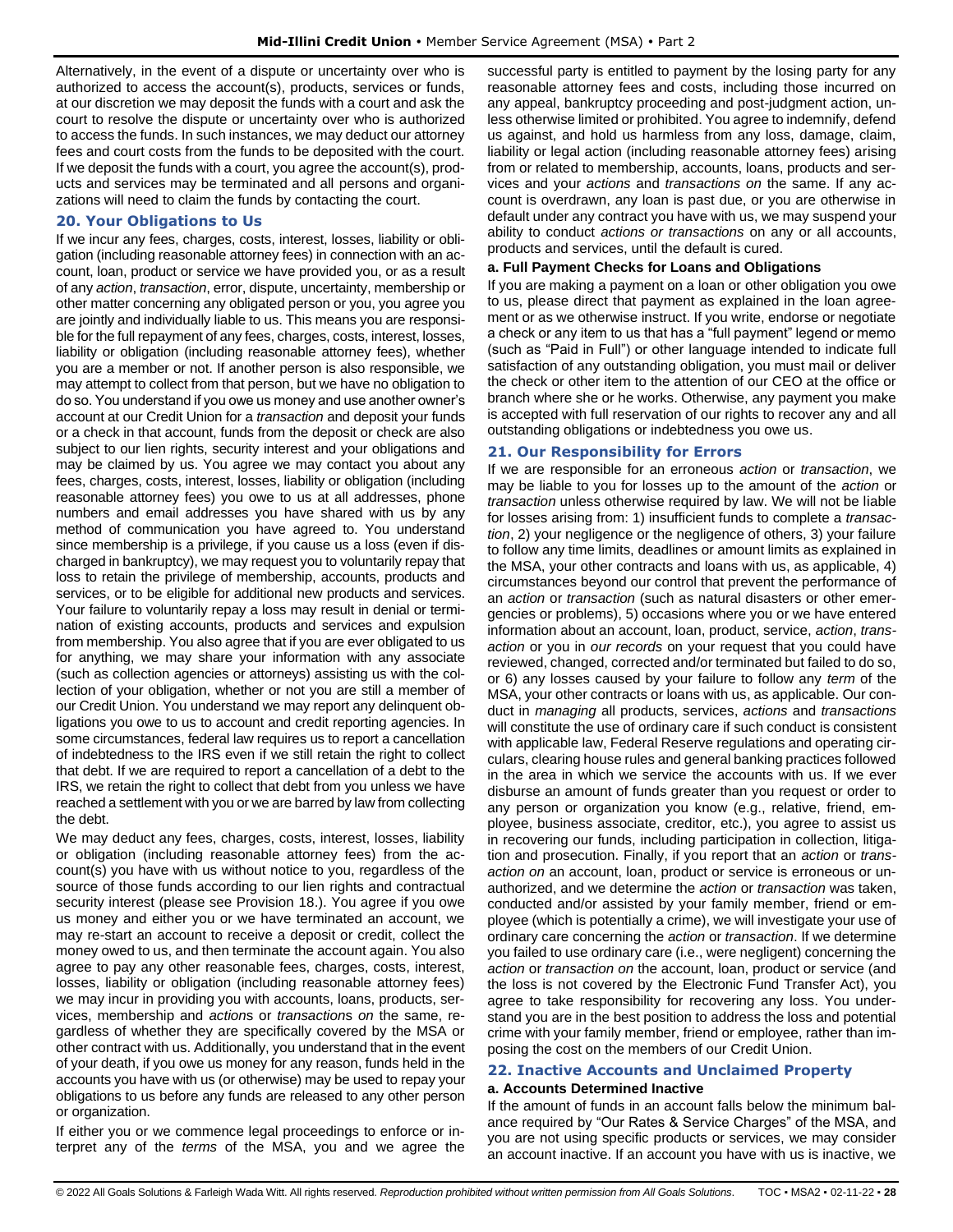may require a service charge (and may require a service charge to notify you of any inactivity). We require service charges on inactive accounts because of the cost incurred by the members in managing accounts not being used by a member (who is also not using products or services that would otherwise justify this cost). We will discontinue the service charges once you meet the balance or product or service use requirements. We may also terminate an inactive account and deposit the funds in another account, mail a check to you at an address in *our records*, or if allowed remit the funds to a state as unclaimed property.

### **b. Funds & Checks Presumed Unclaimed Property**

If there is no activity on an account, such as deposits and withdrawals, and we are unable to contact you for a set period of time, state law considers the funds in the account "abandoned" and requires or allows us to send the funds to the state as unclaimed property. Once we have sent the funds to the state, the account will be terminated and you will need to reclaim the funds by contacting the appropriate state agency. Similarly, if our cashier's or teller's checks are outstanding and unpaid for a specified period of time, state law also considers them "abandoned," requiring or allowing us to send the funds to the state as unclaimed property. If anyone presents our check after the funds have been sent to the state as unclaimed property, she or he will need to seek payment by contacting the appropriate state agency.

#### <span id="page-28-0"></span>**23. Termination of Products and Services**

Any owner on a one or multiple owner, trustee or fiduciary account, may terminate the account(s), products and services with us *by any method we allow*. When you request us, or we require you, to terminate an account, product or service, we may require you to sign or authorize a service form to *manage* the termination. We may note the termination by placing a "T" (for terminate) in a box on the form. Alternatively, on your request we may agree to *manage* the termination of products and services with the assistance of our employees or the use of our *computer system* (please see Provision 1.f.1)). You understand and agree that all ID, photographs, images, film, voice and image recordings, fingerprints and other biometrics obtained when you terminate any product or service are *managed* by us as explained in Provision 3.b.

You agree that you (and not us) are responsible for any *actions* or *transactions on* an account, loan, product or service until the account, loan, product or service is terminated. You also agree that if we pay any check or transfer on an account you have with us after the account is terminated, you will reimburse us for the amount of the check or transfer, including any service charges and costs. If you ask us to change an existing account, product or service, you agree we may require you to terminate and start a new account, product, service and number *as we allow*. To cover our employee's time and costs, we may require a service charge for multiple terminations and new accounts, products or services (a.k.a. multiple *actions*) in a calendar year.

We may terminate accounts, products, services or your number with us at any time and, without notice for any reason allowed by law, including but not limited to, 1) the product or service has been discontinued, 2) a request to change a product or service, 3) we are unable to contact you, 4) failure to provide required documentation, information or ID, 5) failure to meet a minimum balance for thirty (30) days, 6) exceeding a limit or an amount set by us, 7) inactive or abandoned products or services, 8) failure to use products or services to justify membership, 9) any lost or stolen check, card or access device, 10) a breach of or unauthorized access to a product or service, 11) overuse of *actions* on our products or services, 12) business or compliance purposes, 13) to stop or prevent a loss, 14) potential lack of capacity or victim of undue influence, 15) failure to comply with any *term* of a contract, 16) funds held or offset per a security interest or lien, 17) account and/or funds held for a dispute or uncertainty, 18) unpaid check(s) or EFT(s) for insufficient funds or stop payment orders, 19) deposited item(s) charged back for

nonpayment or a claim, 20) a garnishment, levy or similar legal claim or notice, 21) default on any obligation, 22) chronic dissatisfaction with us, 23) disparaging our reputation, 24) limited to a savings account and voting by mail, 25) ineligibility for membership, 26) membership terminated, 27) notification of death, 28) the owner for IRS reporting is removed or deceased, 29) causing us a loss, 30) not voluntarily repaying a loss, 31) anything unethical or unlawful concerning you or your or our business, 32) our belief that an *action* or *transaction* may be fraudulent, 33) any alteration, forgery or fraud concerning you or your or our business, 34) any falsification or misrepresentation concerning you or your or our business, 35) any alleged crime concerning you or your or our business, 36) abuse of or threats to anyone associated with us, or 37) any other reason to *manage* the business of our Credit Union.

If we terminate an account, we may deposit the funds into another account you maintain with us, or mail you a check for the balance in the account at an address in *our records*. If we cannot locate you and it is allowed by law, we may remit the funds to a state as unclaimed property. You understand whether the accounts, loans, products and services are terminated by you or us, once terminated all *actions* or *transactions* will be dishonored, not paid, refused, rejected or returned. You agree any termination does not release you or any person from any service charges, costs, losses, obligations or liabilities incurred on the account, loan, product or service under the MSA or other contract you have with us, as applicable. Finally, you agree if you owe us money and either you or we have terminated an account, we may re-start the account to collect or obtain money owed to us, and may then terminate the account.

#### **a. Termination of Products and Services Online**

We may offer an internet service that allows you to *take action* to terminate a product or service with us online. For your convenience, and in order to remind you to go online to start the service, we may note your request for this internet service on a form or enter it in *our records*. This internet service may be governed by a contract you agree to online, the MSA, all other contracts, as applicable, and *our records*. Should you have any questions about this service, please contact us at your earliest convenience.

## <span id="page-28-1"></span>**24. Termination of Membership with the Credit Union**

Membership with us is a privilege granted to you by our Credit Union under applicable law. However, you may terminate membership with us at any time by communicating to us your desire to no longer be a member of our Credit Union. When you request us to terminate membership, we may require you to sign or authorize a service form to assist us in *managing* the termination. We may note the termination by placing a "T" (for terminate) in a box on the form. Alternatively, on your request we may agree to *manage* the termination of membership with the assistance of our employees or the use of our *computer system* (please see Provision 1.f.1)).

In the interest of the members and to protect our Credit Union, we may terminate (expel) any member for cause, which includes: 1) ineligibility for membership, 2) we are unable to contact you, 3) failure to provide required documentation, information or ID, 4) exceeding a limit or an amount set by us, 5) failure to meet a minimum balance for thirty (30) days, 6) inactive or abandoned products or services, 7) failure to use products or services to justify membership, 8) any lost or stolen check, card or access device, 9) a breach of or unauthorized access to a product or service, 10) overuse of *actions* on our products or services, 11) business or compliance purposes,12) to stop or prevent a loss, 13) potential lack of capacity or victim of undue influence,14) failure to comply with any *term* of a contract, 15) funds held or offset per a security interest or lien, 16) account and/or funds held for a dispute or uncertainty, 17) unpaid check(s) or EFT(s) for insufficient funds or stop payment orders, 18) deposited item(s) charged back for nonpayment or a claim, 19) a garnishment, levy or similar legal claim or notice, 20) default on any obligation, 21) chronic dissatisfaction with us, 22) disparaging our reputation, 23) notification of death, 24) the owner for IRS reporting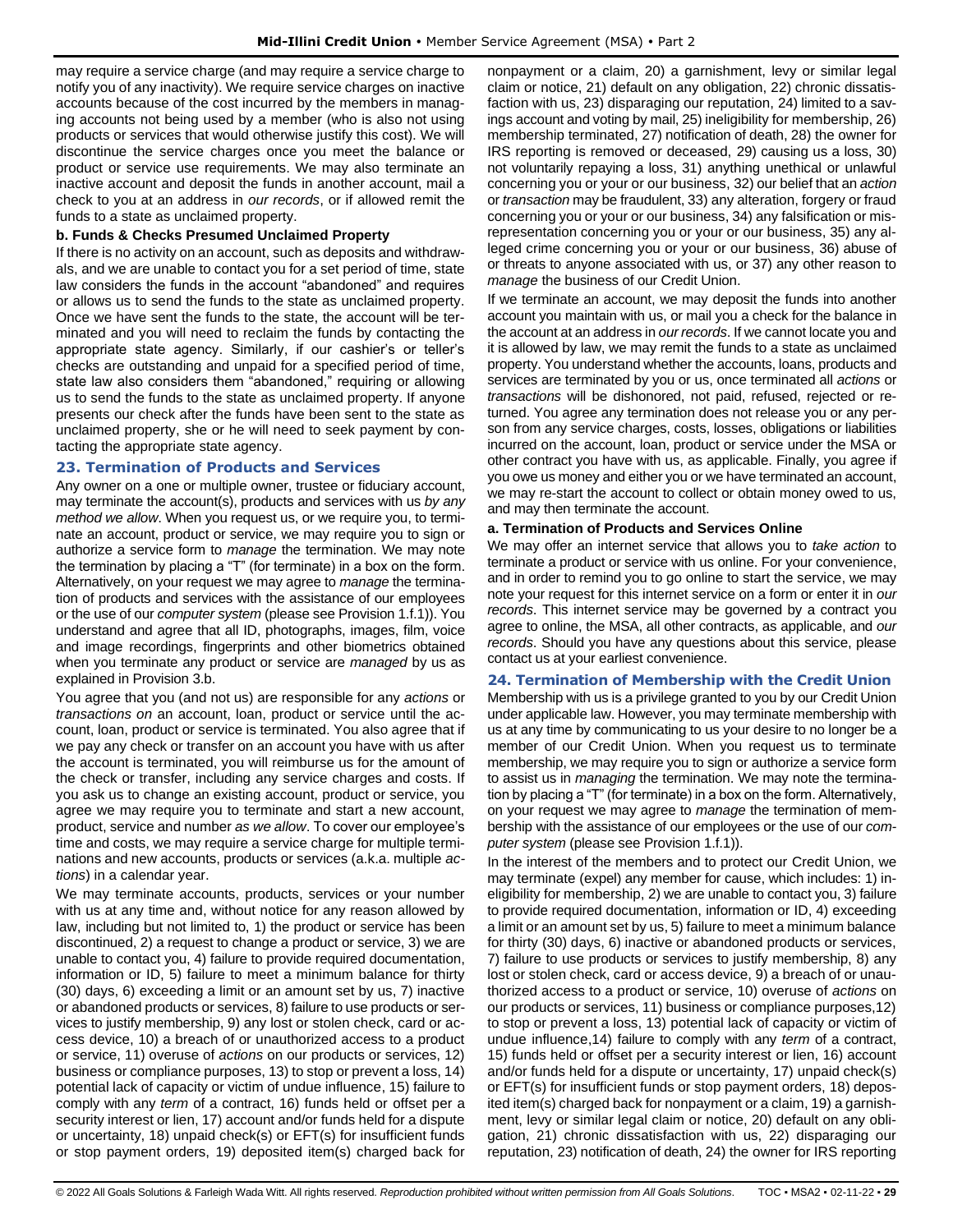is removed or deceased, 25) causing us a loss, 26) not voluntarily repaying a loss, 27) anything unethical or unlawful concerning you or your or our business, 28) our belief that an *action* or *transaction* may be fraudulent, 29) any alteration, forgery or fraud concerning you or your or our business, 30) any falsification or misrepresentation concerning you or your or our business, 31) any alleged crime concerning you or your or our business, 32) abuse of or threats to anyone associated with us, or 33) any other reason to *manage* the business of our Credit Union. You understand that for the protection and safety of our employees, volunteers, members or any associate, if you are abusive or threaten the safety of any of our employees, volunteers, members or associates, we may immediately suspend your privileges to enter our premises and do business with us inperson and may begin the process to lawfully terminate all aspects of the membership relationship you have with us. Whether the privilege of membership is terminated by you or us, the termination does not release any person or you from any loans, service charges, costs, losses, liabilities or other obligations to us as explained in the MSA or other contracts, as applicable.

# <span id="page-29-0"></span>**25. Decedents' Accounts, Products and Services**

**a. Disbursal of Funds to Representative or Claimant** If you have a one owner account or multiple owner account and have not designated any beneficiaries/POD payees on the account, on your death the funds in the account may be claimed by the representative of your estate (or a claimant, such as a creditor or relative) as explained in Provisions 4.a. and 4.b. You agree that any representative or claimant of your estate is bound by the *terms* of the MSA. On an owner's death, we may require any representative of an owner's estate or other claimant to prove her or his authority with documentation as the representative of the estate or claimant of the funds before we will release the funds held in any account. Any representative of an owner's estate or claimant will also need to provide us with her or his ID, SSN, birthdate, physical address and other identifying information as we require (such as a second form of ID, thumbprint or fingerprint, etc.) for us to complete our due diligence before we can honor any claim for the funds in an account (or other product or service, such as a safe deposit box). We may require a representative of an owner's estate or claimant to indemnify, defend us against and hold us harmless before we will release the funds. We may continue to honor all *actions* and *transactions on* an account, product or service until we receive a certified copy of an owner's death certificate (or for multiple accounts, certified copies of all owners' death certificates), along with proof of the representative's or claimant's authority and identification as the representative or claimant of the estate. Every owner agrees to be responsible for legal advice we require in connection with any matter concerning a claim involving an owner's accounts, products, services or the owner (please see Provision 1.g.). Every owner also understands that if and when we honor a claim made on the funds in an owner's accounts, we may do so by issuing our check payable to the deceased owner's estate. Alternatively, if there is a dispute or uncertainty about who is entitled to the funds in an account (or that we otherwise hold), we may either hold the funds or deposit them with a court at our discretion (please see in Provision 19.b.). Finally, every owner understands and agrees that if an owner owes us money for any reason, the funds held in an owner's accounts or otherwise may be used to repay the owner's obligations to us before any funds are distributed to the representative of the estate or claimant.

## **b. Disbursal of Funds to Beneficiaries and POD Payees**

If you have a one owner account or multiple owner account and have designated any beneficiary/POD payee(s) on the account, on your death the beneficiary/POD payee(s) may claim the funds in the account as explained in Provisions 4.a. and 4.b. Before distributing funds from a deceased owner's account, we may require a certified copy of an owner's death certificate (or for multiple accounts, certified copies of all owners' death certificates). In addition, each beneficiary/POD payee may be required to provide us with her or his ID, SSN, birthdate, physical address and other identifying information or documentation as we require (such as a second form of ID, thumbprint or fingerprint, etc.).

Every owner and beneficiary/POD payee agrees to be responsible for legal advice we require in connection with any matter concerning a claim involving an owner's accounts, products, services or a beneficiary/POD payee (please see Provision 1.g.). Each beneficiary/POD payee also understands that if we honor a claim made by a beneficiary/POD payee or beneficiary's/POD payee's estate representative on the funds in an owner's accounts, we may do so by issuing our check payable to the beneficiary/POD payee or the beneficiary's/POD payee's estate. Alternatively, if there is a dispute or uncertainty about who is entitled to the funds in an account (or that we otherwise hold), we may either hold the funds or deposit them with a court at our discretion (please see Provision 19.b.). Finally, every owner and beneficiary/POD payee understands and agrees that if an owner or beneficiary/POD payee owes us money for any reason, the funds held in any account or otherwise may be used to repay the obligation(s) to us before any funds are distributed to a beneficiary/POD payee or a beneficiary's/POD payee's estate.

## **c. Non-Authoritative Requests for Product Information**

You, as an owner, trustee or fiduciary, agree it is your responsibility to communicate information about the accounts, loans, products and services you have with us to any person(s) you believe should have that information during your lifetime (whether she or he is a representative of your estate, beneficiary/POD payee, family member, significant other, friend, trustee, fiduciary or any other person). You understand we will not be able to provide information or access to any product or service to a person until she or he has first established his or her legal authority to access the information, product or service with us.

## **d. Our Actions on Notification**

For your and our protection, on notice of your death you agree we may suspend any product or service; begin the process of terminating products, services, number(s) and membership; collect any outstanding obligations (if any); and prepare to disburse funds (if any) according to the MSA.

## <span id="page-29-1"></span>**26. The MSA & State and Federal Law**

Membership, accounts, products and services you have with us are primarily governed by Parts 1 and 2 of the MSA, *our records* and/or any other contract with us, as applicable. They are also governed by the applicable law of the state in which the branch or service center where you started the account in-person is located. If you started the account by mail, phone, or our internet services (as we offer), the accounts, products and services are governed by the laws of the State of Illinois. Finally, federal law and regulations, Federal Reserve operating circulars, and clearing house rules also govern our accounts, products, and services to the extent applicable. If any *term* of the MSA conflicts with controlling law, that *term* will be nullified and stricken from the MSA to the extent that it is inconsistent with the law and the law will govern. If any *term* of the MSA is declared invalid, unenforceable, unconscionable or unlawful by a court, that *term* will not affect the validity of any other *terms* of the MSA, which will continue in full force and effect.

## **Our Electronic Funds Transfer Terms**

<span id="page-29-2"></span>"Our Electronic Funds Transfer Terms" explains your and our rights and responsibilities concerning electronic fund transfer (EFT) debits from and credits to the accounts you have with us. EFTs are electronically initiated transfers of money involving an account with us and multiple access options, including Home Banking, direct deposits, automated teller machines (ATMs), Visa Rewards Debit Card (Card), and CUTIE Telephone services.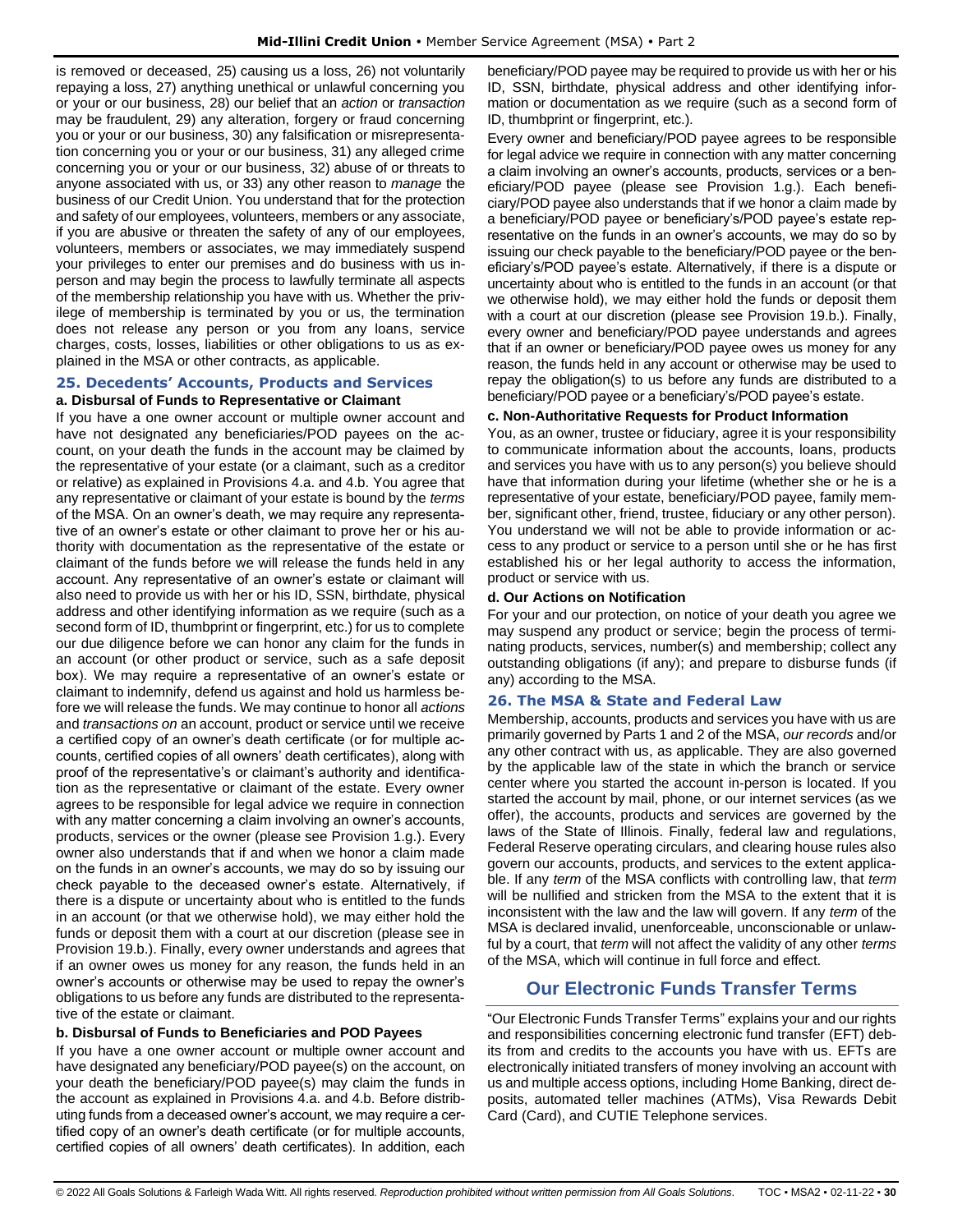#### <span id="page-30-0"></span>**1. EFT Services**

#### **a. Automated Teller Machines**

You may use your Card and personal identification number (PIN) at Automated Teller Machines (ATMs) of our Credit Union, Accel™ Network, and such other machines or facilities as we may designate. At the present time, you may use your Card to:

- Withdraw cash from the checking or savings account with us.
- Make deposits to the checking or savings accounts.
- Transfer funds between the checking and savings accounts.

## **b. Direct Deposit**

On the instruction of (i) your employer, (ii) the Treasury Department, or (iii) other financial institutions, we will accept direct deposits by EFT of your paycheck or of federal recurring payments, such as Social Security.

#### **c. Preauthorized Debits**

You may make direct withdrawals by EFT from the checking or regular savings account you have with us to a particular person or company, at least periodically, which you have arranged with that person or company, provided you have enough funds in the account with us to cover the payment.

#### **d. CUTIE Telephone Services**

If we approve your application for telephone access to the accounts you have with us under the CUTIE Telephone Service, you may use a telephone to access the account with us and conduct EFTs by calling 309.661.1166 or toll free at 800.527.2205. You must use your PIN along with the account number you have with us to access the accounts. At the present time you may use the CUTIE Telephone Service to:

- Make loan payments from the savings or checking account with us.
- Transfer funds between these same accounts.
- Obtain balance information on the checking and savings accounts.
- Obtain check clearing information.

#### **e. Home Banking**

If we approve your application for Home Banking, you may use a personal computer to access the accounts. For this service, you will need a personal computer with internet access. The address for Home Banking services is www.midillinicu.com. You may select a password. You must use your password along with your Login ID to access the accounts. You are responsible for the installation, maintenance, and operation of your computer and software. We will not be responsible for any errors or failures involving any telephone service, internet service provider, your software installation or your computer. A service charge may apply. At the present time, you may use the Home Banking service to:

- Transfer funds between the checking, savings, and loan accounts with us.
- Obtain account information related to the checking, savings, or loan account regarding current balance, history, interest, rates, payroll and automatic deductions.
- Make loan payments from any checking account to a loan account with us.
- Make payments to merchants (payees) using Online Bill Pay Plus.
- Make payments on your credit card bill.
- Access the e-bill service.

Transactions involving the accounts you have with us are addressed by the MSA, whereas transactions involving a loan are addressed by the applicable loan agreement(s).

## **f. Online Bill Pay Plus**

You may use Online Bill Pay Plus (accessed through Home Banking or MICU Mobile) to make payments to third parties. Use of Online Bill Pay Plus requires enrollment in Home Banking and agreement to the Online Bill Pay Plus service terms and conditions. You may use Online Bill Pay Plus to:

- Make loan payments from any checking or savings account to a loan account with us.
- Make payments from any checking or savings account to another financial institution.
- Pay bills from any checking or savings account with us.
- Transfer funds to other people using the account to account (A2A) or person to person (P2P) transfer feature.

Please note that if payment to a payee is made by check, the check may be processed and debited from your account before the scheduled payment date.

## **g. MICU Mobile**

MICU Mobile is a personal financial information management service that allows you to access account information, make payments to merchants who have previously consented to accept payments through our Home Banking service and make such other transactions as described in the Home Banking Service Agreement using compatible and supported mobile phones and wireless devices ("Wireless Device"). You agree and understand that the MICU Mobile service may not be accessible or may have limited utility over some mobile telephone networks, such as while roaming. The services that you may access through MICU Mobile are the same account and service transactions available through Home Banking. When you register for MICU Mobile, the designated accounts and bill payment payees linked to the account through Home Banking will be accessible through MICU Mobile.

Please note that the Pro Pay system is not accessible through MICU Mobile.

For all mobile check deposits, you must endorse the original paper check with your signature and write: "FOR MOBILE DEPOSIT ONLY AT MID ILLINI CREDIT UNION" or "FOR MOBILE DEPOSIT ONLY AT MICU" in the endorsement area. If you fail to provide this endorsement, we may refuse the deposit and return it to you. You agree to indemnify our Credit Union from any liability or loss to our Credit Union arising from the payment of the original paper check without such required endorsement.

#### **h. Visa Rewards Debit Card**

You may use your Visa Rewards Debit Card to purchase goods and services any place Visa is honored by participating merchants and merchants accepting the Card and PIN at point of sale (POS) terminals. Funds to cover your Card purchases will be deducted from the checking account. If the balance in the account is not sufficient to pay the transaction amount, we may treat the transaction as an overdraft request pursuant to any overdraft protection plan, or we may terminate all services under the MSA.

Some merchants may permit you to initiate debit and bill payment transactions with your card using either the Visa network or another network shown on your card. We will honor your debit transactions processed by any of these networks.

Depending on our authorization protocols and network availability, transactions processed over other networks may or may not require you to use your PIN to validate a transaction. Generally, you enter your card number or swipe your card and provide or enter a PIN. You may instead be asked to sign a receipt or payment authorization. Provisions applicable only to Visa transactions (such as Visa's zero liability protections) will not apply to non-Visa debit transactions and the liability rules for other EFTs in the section titled "Member Liability" will apply.

## **i. Electronic Check Transaction**

You may authorize a merchant or other payee to make a one-time electronic payment from the checking account using information from your check to pay for purchases, pay bills or pay other obligations ("Electronic Check Transactions"). You agree that your authorization for an electronic check transaction occurs when you initiate such a transaction after receiving any required notice regarding the merchant's right to process the transaction or payment, including any written sign provided by the merchant at the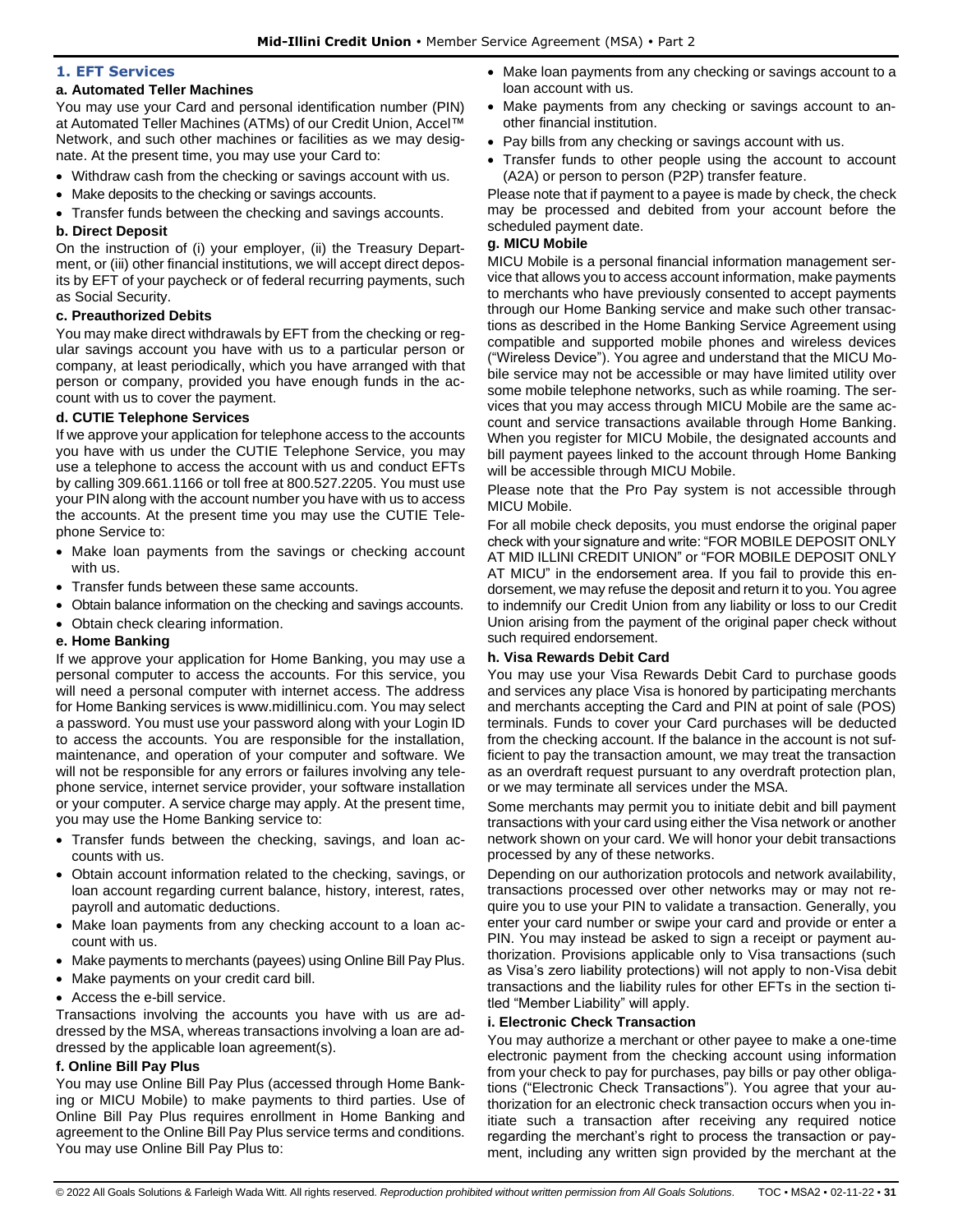time of your transaction. All terms governing electronic funds transfer services will apply to Electronic Check Transactions, except the \$50 and \$500 limits of liability for unauthorized transactions in Section 4 (Member Liability) of this disclosure. You remain responsible for notifying us of any unauthorized electronic check transaction shown on your statement.

#### <span id="page-31-0"></span>**2. Service Limitations**

#### **a. Automated Teller Machines**

**1) Withdrawals.** Cash withdrawals from ATMs can be made as often as you like. You may withdraw up to \$510 (if there are sufficient funds in the account) per business day. For purposes of determining whether you have reached the daily limit, a day ends at 11:59 p.m. If you qualify, you may request a larger daily limit.

#### **b. CUTIE Telephone Service**

The accounts with us can be accessed under the CUTIE Telephone Service via a touchtone telephone only. Not all push button phones are touchtone. Converters may be purchased for pulse and rotary dial phones. CUTIE Telephone Service will be available for your convenience seven (7) days a week. This service may be interrupted for a short time each day for data processing. If you call during this time, you will hear a message directing you to call back. We may limit the number of certain types of withdrawals from some accounts, as described in "Our Rates & Service Charges." No transfer or withdrawal may exceed the funds available in an account with us. We reserve the right to refuse any transaction which would draw upon insufficient funds, exceed a credit limit, lower an account below a required balance or otherwise require us to increase our required reserve on the account.

#### **c. Online Banking**

**1) Transfers.** We may limit the number of certain types of withdrawals from some accounts, as described in "Our Rates & Service Charges." Bill payer transactions are unlimited. You may transfer or withdraw up to the available balance in the account or available credit line at the time of the transfer, except as limited under other agreements. We reserve the right to refuse any transaction that would draw upon insufficient or unavailable funds, lower an account below a required balance or otherwise require us to increase our required reserve on the account.

**2) Account Information.** Account balance and transaction history information may be limited to recent account information. The availability of funds for transfer or withdrawal may be limited, due to the processing time for ATM transactions. See "Funds Availability of Deposits."

**3) Email and Stop Payment Requests.** We may not immediately receive email communications that you send and we will not act based on email requests until we actually receive your message and have a reasonable opportunity to act. Any stop payment request you transmit electronically is deemed to be a verbal request and will expire in fourteen (14) days unless confirmed in writing as addressed in the MSA. Contact us immediately regarding an unauthorized transaction or stop payment request.

#### **d. Online Bill Pay Plus A2A and P2P Transactions**

For A2A and P2P transfers, limits will be set at the time you use the service and will be disclosed to you prior to your use of the service.

#### **e. MICU Mobile**

You are fully responsible for understanding how to use MICU Mobile before you actually do so, and you must use MICU Mobile in accordance with any use or operational instructions posted on our web site. You are also responsible for your use of your Wireless Device and the MICU Mobile Service software provided to you. If you authorize the use of biometric login (for example, fingerprint or retinal scan) for MICU Mobile, the service may be accessed using any biometric login recognized by your wireless device, even if it is not your own. If you have permitted another person to use their own biometrics to authorize activity on your wireless device, their biometrics will also gain access to MICU Mobile if you have authorized biometric login. We will not be liable to you for any losses caused by your failure to properly use MICU Mobile, the Software or your Wireless Device. You may experience technical or other difficulties related to MICU Mobile that may result in loss of data, personalization settings or other MICU Mobile interruptions. We assume no responsibility for the timeliness, deletion, misdelivery or failure to store any user data, communications or personalization settings in connection with your use of MICU Mobile. We assume no responsibility for the operation, security, or functionality of any Wireless Device or mobile network that you utilize to access MICU Mobile. Financial information shown on MICU Mobile reflects the most recent account information available through MICU Mobile, and may not be current. You agree that we are not liable for delays in updating account information accessed through MICU Mobile. We are not responsible for any actions you take based on information accessed through the MICU Mobile app that is not current. If you need the most current account information, you agree to contact us directly.

#### **f. Visa Rewards Debit Card**

There is no limit on the number of Visa Rewards Debit Card purchase transactions you may make during a statement period. However, there are daily transaction frequency limits of fifteen (15) per day for PIN and twenty (20) per day for signature based transactions. There is also a cumulative daily transaction limit of twenty five (25) transactions. Visa purchases are limited to the balance available in an account. In addition, you may not make more than \$510 in PIN purchases in one day, and \$1,500 in signature based purchases. There is also a cumulative daily purchase limit of \$1,500. We reserve the right to refuse any transaction that would draw upon insufficient funds or require us to increase our required reserve on the account. We may set other limits on the amount of any transaction, and you will be notified of those limits. You are solely responsible for any disputes you may have with merchandise or services received using the Visa Rewards Debit Card. We are not responsible for any damages, liability or settlement resolution as a result of the misrepresentation of quality, price, or warranty of goods or services by a merchant.

The use of a Card and Account with us are subject to the following conditions:

**1) Ownership of Cards.** Any Card or other device that we supply to you is our property and must be immediately returned to us, or to any person whom we authorize to act as our agent, or to any person who is authorized to honor the Card, according to instructions. The Card may be repossessed at any time at our sole discretion without demand or notice. You cannot transfer the Card or Account to another person.

**2) Honoring the Card.** Neither we nor merchants authorized to honor the Card will be responsible for the failure or refusal to honor the Card or any other device we supply to you. If a merchant agrees to give you a refund or adjustment, you agree to accept a credit to the account with us in lieu of a cash refund. You may not use the Card for any illegal or unlawful transaction. We may refuse to authorize any transaction that we believe may be illegal or unlawful.

**3) Visa Account Updater Service.** The account you have with us is automatically enrolled in the Visa Account Updater Service (VAU). The service is provided as a benefit in order to facilitate uninterrupted processing of recurring charges you have authorized. Under the VAU service, if you have authorized a participating merchant to bill your Card for recurring payments, your new Card number and expiration date will automatically be sent to that merchant if we change your Card number (i.e. when replacing a lost or stolen Card). Card numbers are only supplied to merchants who participate in the VAU service. Because not all merchants participate in the VAU service, you should still notify each merchant when your Card number changes in order to permit recurring payments to continue to be charged to the account.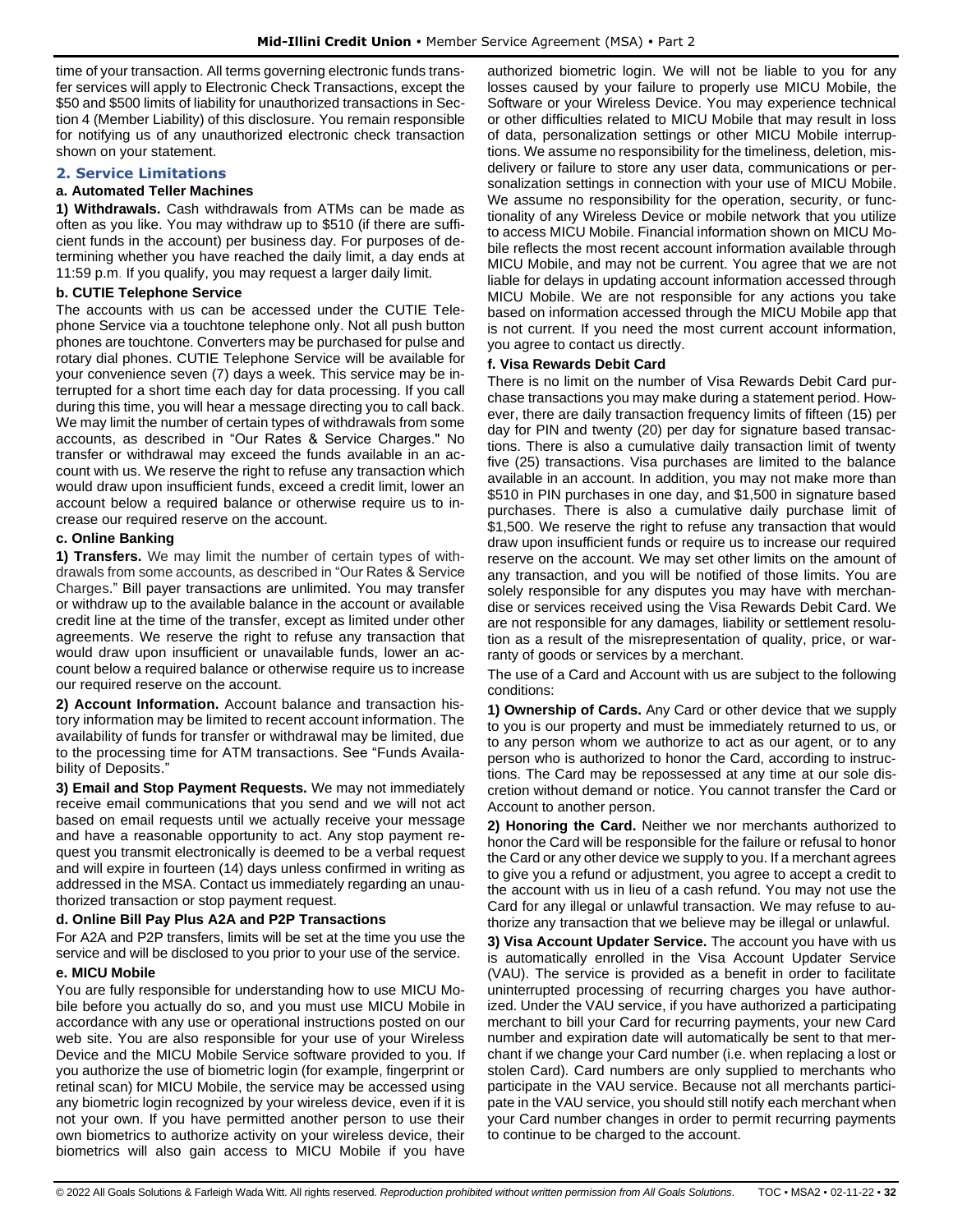**4) Currency Conversion; International Transaction Fee.** Purchases and withdrawals made in foreign countries will be billed to you in U.S. dollars. The currency conversion rate for international transactions, as established by Visa International, Inc., is a rate selected by Visa from the range of rates available in wholesale currency markets for the applicable central processing date, which may vary from the rate Visa itself receives, or the governmentmandated rate in effect for the applicable central processing date. In addition, you will be charged an International Transaction Fee as set forth in "Our Rates & Service Charges" for any card transaction at a location in a foreign country or with a merchant located in a foreign country even if you initiate the transaction from within the United States.

## <span id="page-32-0"></span>**3. Security of Personal Identification Number**

The Personal Identification Number (PIN) is established for your security purposes. The PIN is confidential and should not be disclosed to third parties or recorded. You are responsible for safekeeping your PIN. You agree not to disclose or otherwise make your PIN available to anyone not authorized to sign on the accounts with us. If you authorize anyone to have or use your PIN, that authority will continue until you specifically revoke such authority by notifying us. You understand that person may use Home Banking, online services or debit card to review all of your account information and make account transactions. Therefore, we are entitled to act on transaction instructions received using your PIN and you agree that the use of your PIN will have the same effect as your signature in authorizing transactions.

If you authorize anyone to use your PIN in any manner, that authority will be considered unlimited in amount and manner until you specifically revoke such authority by notifying us and changing your PIN immediately. You are responsible for any transactions made by such persons until you notify us that transactions and access by that person are no longer authorized and your PIN is changed. If you fail to maintain or change the security of these PINs and we suffer a loss, we may terminate your electronic fund transfer and account services immediately.

## <span id="page-32-1"></span>**4. Member Liability**

You are responsible for all transfers you authorize using your EFT services as explained in this disclosure, which is part of the MSA. If you permit other persons to use an EFT service, Card or PIN, you are responsible for any transactions they authorize or conduct on any of the accounts you have with us. However, tell us at once if you believe anyone has used the account, Card or PIN and accessed the accounts with us without your authority, or if you believe an electronic fund transfer has been made without your permission using information from your check. Telephoning is the best way of keeping your possible losses down. For Visa Rewards Debit Card purchase transactions, if you notify us of your lost or stolen card, you will not be liable for any losses, provided you were not negligent or fraudulent in handling the Card and you provide us with a written statement regarding your unauthorized Card claim, otherwise the following liability limits will apply. For all other EFT transactions except Electronic Check Transactions, if you tell us within two (2) business days, you can lose no more than \$50 if someone accessed the account with us without your permission. If you do not tell us within two (2) business days after you learn of the unauthorized use of the account or EFT service, and we can prove that we could have stopped someone from accessing the account without your permission if you had told us, you could lose as much as \$500. In no event will you be liable for more than \$50 for unauthorized withdrawals from a line of credit account.

Also, if your statement shows EFTs that you did not make, tell us at once. If you do not tell us within sixty (60) days after the statement was mailed or accessible to you, you may not get back any money lost after the sixty (60) days if we can prove that we could have stopped someone from making the transfers if you had told us in time. If a good reason (such as a hospital stay) kept you from telling us, we will extend the time periods. If you believe that someone has used the Card or PIN without your permission or you have lost your Card, call: 309.661.1166 or toll free at 800.527.2205, or write to us at: PO Box 1266, Bloomington, IL 61702.

#### <span id="page-32-2"></span>**5. Business Days**

Our business days are Monday through Friday. Holidays are not included.

## <span id="page-32-3"></span>**6. Charges for EFT Services**

There are certain charges for EFT services, as described in "Our Rates & Service Charges." We reserve the right to impose service charges at a future date after we give you notice of such changes as required by law. If you request a transfer or check withdrawal from your personal line of credit account, such transactions may be subject to charges under the terms and conditions of your loan agreement. If you use an ATM that is not operated by us, you may be charged an ATM surcharge by the ATM operator or an ATM network utilized for such a transaction. The ATM surcharge will be debited from the account with us if you elect to complete the transaction.

## <span id="page-32-4"></span>**7. Right to Receive Documentation**

#### **a. Periodic Statements**

All EFT transactions will be recorded on your periodic statement. You will receive a statement at least once every quarter. If you have an EFT transaction, you will receive a statement monthly.

#### **b. Preauthorized Credits**

If you have a direct deposit made to the account at least once every sixty (60) days from the same source and you do not receive a receipt (such as a pay stub), you can use our CUTIE Telephone Service or Home Banking or you can call us at 309.661.1166 or toll free at 800.527.2205 to find out whether or not the deposit has been made.

#### **c. Terminal Receipt**

You may get a receipt at the time you make any transaction of more than \$15 using an ATM, POS terminal or Visa Rewards Debit Card.

## <span id="page-32-5"></span>**8. Account Information Disclosure**

We will maintain the confidentiality and privacy of your information in accordance with our Privacy Notice. We will disclose information to third parties about the account or the transfers you make in the following circumstances:

- As necessary to complete transfers.
- To verify the existence of sufficient funds to cover specific transactions upon the request of a third party, such as a credit bureau or merchant.
- To comply with government agency or court orders.
- If you give us your written permission.

## <span id="page-32-6"></span>**9. Our Liability for Failure to Make Transactions**

If we do not complete a transfer to or from an account with us on time or in the correct amount according to the MSA, we will be liable for your actual transaction loss or damage. Our sole responsibility for an error in a transfer will be to correct the error. You agree that neither we nor the service providers are responsible for any loss, property damage, or bodily injury, whether caused by the equipment, software, Credit Union, or by internet browser providers such as Microsoft (Microsoft Internet Explorer), Apple (Safari), Mozilla (Firefox), Google (Chrome) or by Internet access providers or by online service providers or by an agent or subcontractor for any of the foregoing. Nor will we or the service providers be responsible for any direct, indirect, special, or consequential economic or other damages arising in any way out of the installation, download, use, or maintenance of the equipment, software, online access services, or Internet browser or access software. In this regard, although we have taken measures to provide security for communications from you to us via the Home Banking service and may have referred to such communication as "secured," we cannot and do not provide any warranty or guarantee of such security. In states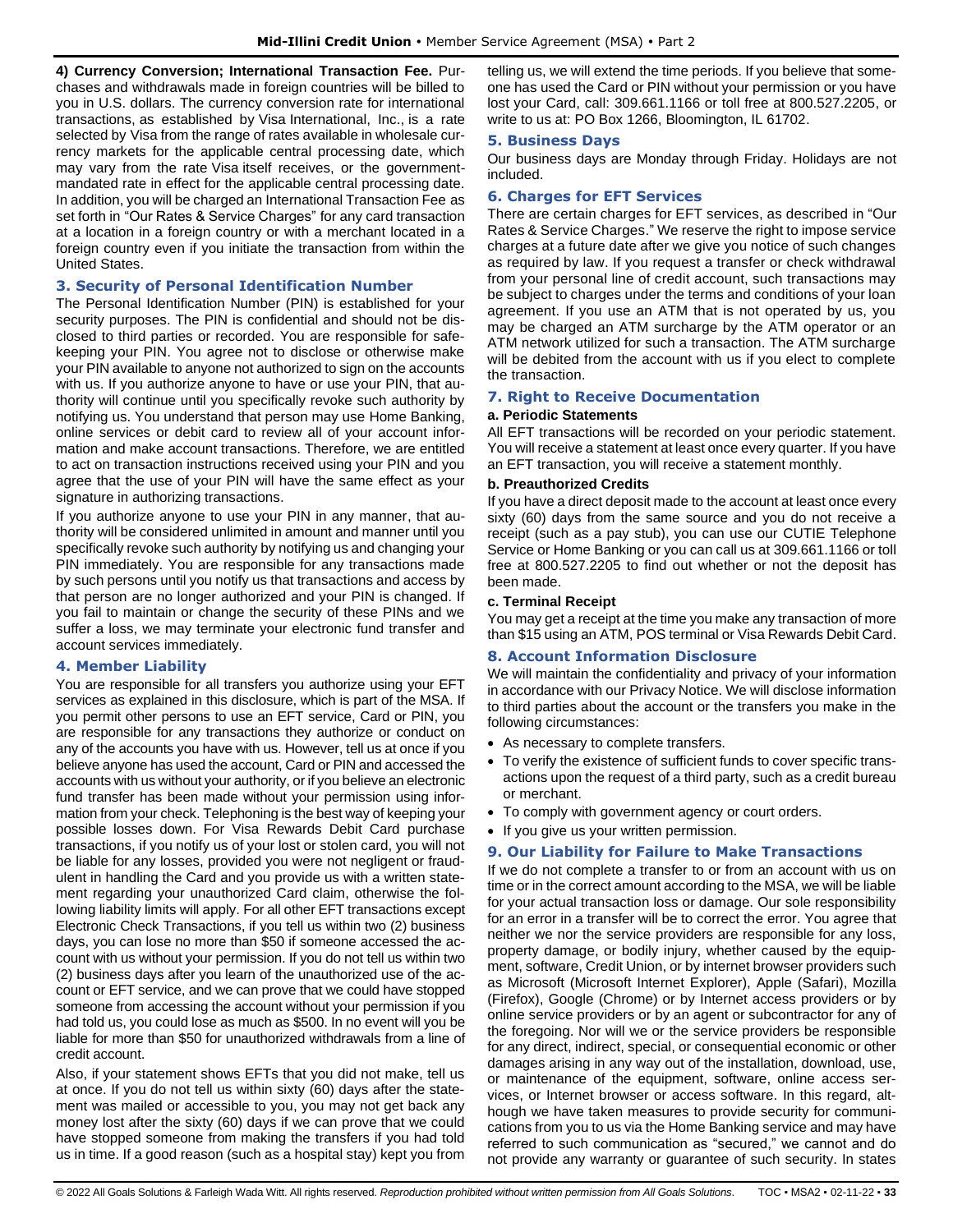that do not allow the exclusion or limitation of such damages, our liability is limited to the extent permitted by applicable law. We will not be liable for the following:

- If, through no fault of ours, you do not have adequate funds in an account to complete a transaction, the account is terminated or the transaction amount would exceed your credit limit on your line of credit.
- If you used the wrong identification code or you have not properly followed any applicable computer, Internet or Credit Union instructions for making transfers.
- If your computer fails or malfunctions or if our Home Banking system was not properly working and such a problem should have been apparent when you attempted such a transaction.
- If the ATM where you are making the transfer does not operate properly, does not have enough cash or you use a Card improperly.
- If circumstances beyond our control (such as fire, flood, telecommunication outages, postal strikes, equipment, or power failure) prevent the transaction.
- If the account with us is frozen because of a delinquent loan or is subject to a legal process or other claim.
- If the error was caused by a system beyond our control such as your Internet Service Provider, any computer virus, or problems related to software not provided by us.
- If you have not given us complete, correct, and current instructions so we can make a transfer.
- If the error was caused by any applicable ATM or payment system network. The ATM machine may retain a Card in certain instances, in which event you may contact us about its replacement. We may establish other exceptions in addition to those listed above.

## <span id="page-33-0"></span>**10. Termination of EFT Services**

You agree that we may terminate your use of any EFT services if you, or any authorized user of an account or PIN, breach any term of the MSA, or if we have reason to believe that there has been an unauthorized use of a Card, account or identification code.

You or any other party to the account can terminate your use of any EFT services by notifying us in writing. Termination of service will be effective the first business day following receipt of your written notice. However, termination of EFT services will not affect the rights and responsibilities of the parties under the MSA for transactions initiated before termination.

#### <span id="page-33-1"></span>**11. Preauthorized Electronic Fund Transfers**

#### **a. Stop Payment Rights**

If you have arranged in advance to allow a third party to make regular EFTs from the account(s) with us for money you owe them, you may stop payment of these preauthorized transfers from the account. You must notify us verbally or in writing at any time up to three (3) business days before the scheduled date of a preauthorized transfer. We may require written confirmation of the stop payment order to be made within fourteen (14) days of any verbal notification. If we do not receive the written confirmation, the verbal stop payment order will cease to be binding fourteen (14) days after it has been made.

## **b. Notice of Varying Amounts**

If regular payments may vary in amount, the person you are going to pay is required to tell you ten (10) days before each payment when it will be made and how much it will be. You may choose instead to get this notice only when the payment would differ by more than a certain amount from the previous payment or when the account would fall outside certain limits that you set.

#### **c. Liability for Failures on Preauthorized Transfers**

If you order us to stop one of these payments three (3) business days or more before the transfer is scheduled, and we do not do so, we will be liable for your losses or damages.

#### <span id="page-33-2"></span>**12. Notices**

We reserve the right to change the terms of our EFT services. We will mail or make accessible a notice to you at least twenty-one (21) days before the effective date of any change, as required by law. Use of any EFT service is subject to existing regulations governing the account with us and any future changes to those regulations.

### <span id="page-33-3"></span>**13. Statement Errors**

In case of errors or questions about EFTs, telephone us at 309.661.1166 or toll free at 800.527.2205 and send us a written notice. We must hear from you no later than sixty (60) days after we sent the first statement on which the problem appears. In your notice:

- Tell us your name and account number.
- Describe the transfer you are unsure about, and explain as clearly as you can why you believe it is an error or why you need more information.
- Tell us the dollar amount of the suspected error.

If you tell us verbally, we may require that you send us your complaint or question in writing within ten (10) business days. We will tell you the results of our investigation within ten (10) business days after we hear from you and will correct any error promptly. For errors related to transactions occurring within thirty (30) days after the first deposit to the account (new accounts), we will tell you the results of our investigation within twenty (20) business days. If we need more time, however, we may take up to forty-five (45) days to investigate your complaint or question (ninety (90) days for POS (point of sale) transaction errors, new account transaction errors, or errors involving transactions initiated outside the United States). If we decide to do this, we will recredit the account within ten (10) business days (five (5) business days for Visa Rewards Debit Card transactions) for the amount you think is in error, so that you will have the use of the money during the time it takes us to complete our investigation. If we ask you to put your complaint or question in writing and we do not receive it within ten (10) business days, we may not recredit the account.

If we decide after our investigation that an error did not occur, we will deliver or mail to you an explanation of our findings within three (3) business days after the conclusion of our investigation. If you request, we will provide you copies of documents (to the extent possible without violating other members' rights to privacy) used in our conclusion that the error did not occur.

## <span id="page-33-4"></span>**14. ATM Safety Notice**

The following information is a list of safety precautions regarding the use of Automated Teller Machine (ATM) and night deposit facilities.

- Be aware of your surroundings, particularly at night.
- Consider having someone accompany you when the ATM or night deposit facility is used after dark.
- If another person is uncomfortably close to you at the time of your transaction, ask the person to step back before you complete your transaction.
- Refrain from displaying your cash at the ATM or night deposit facility. As soon as your transaction is complete, place your money in your purse or wallet. Count the cash later in the safety of your car or home.
- If you notice anything suspicious at the ATM or night deposit facility, consider using another ATM or night deposit facility or coming back later. If you are in the middle of a transaction and you notice something suspicious, cancel the transaction, take your card or deposit envelope, and leave.
- If you are followed after making a transaction, go to the nearest public area where people are located.
- Do not write your Personal Identification Number or code on your card.
- Report all crimes to law enforcement officials immediately.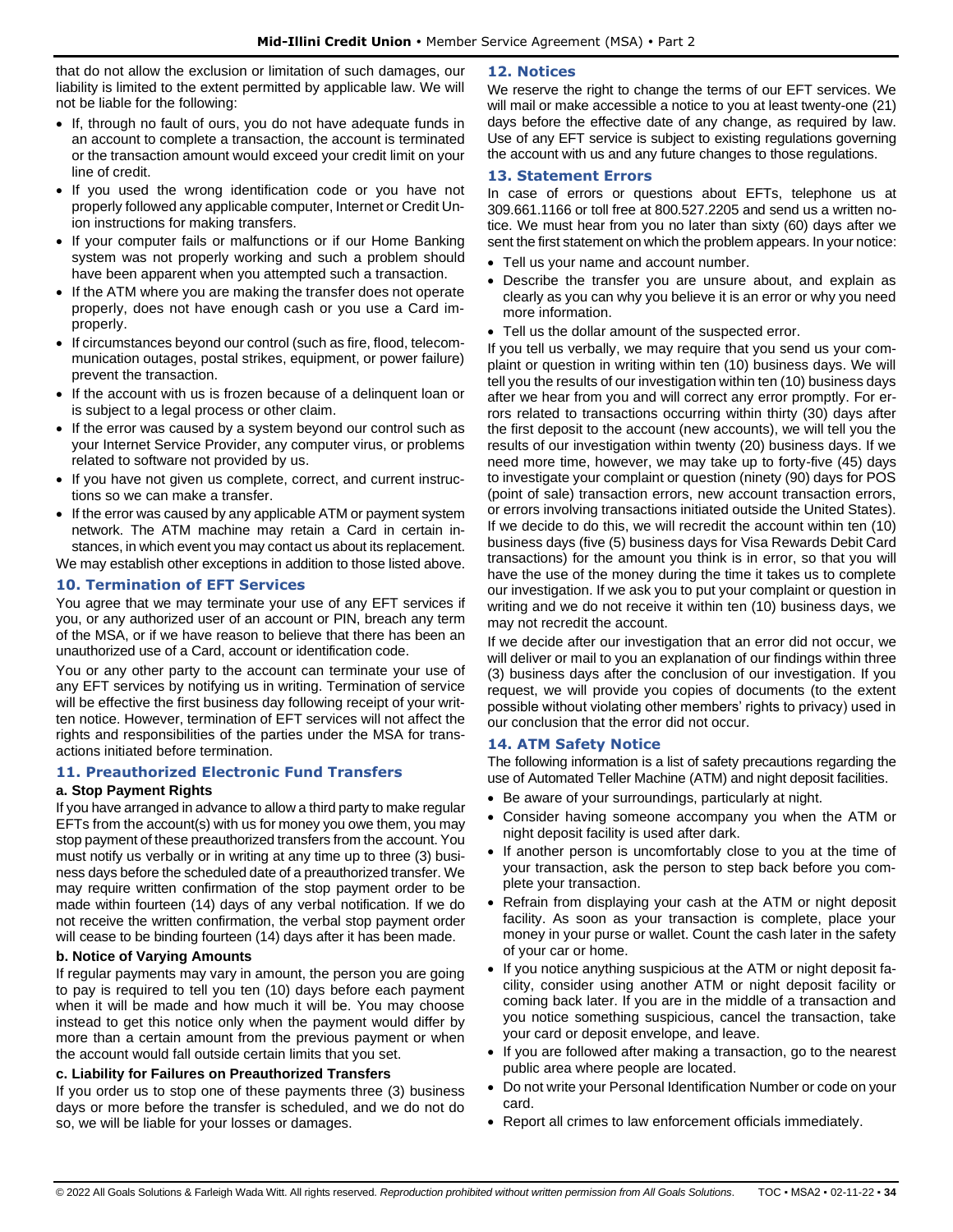## **Funds Availability of Deposits**

<span id="page-34-0"></span>"Funds Availability of Deposits" explains our policy for the availability of deposits to the checking accounts you have with us. Deposits to other accounts with us may be subject to longer holds on funds at our sole discretion. Deposits made through MICU Mobile will be subject to holds in our discretion and are not subject to this policy.

## <span id="page-34-1"></span>**1. General Policy**

Our policy is to make funds from your deposits available to you on the same business day on which we receive your deposit. Funds from cash or electronic deposits may be available immediately. Once they are available, you can withdraw the funds in cash and we will use the funds to pay your checks and electronic fund transfers (EFTs) on the account you have with us. For determining the availability of the funds from your deposits, every day is a business day, except Saturdays, Sundays and federal holidays. If you make a deposit before we close on a business day we are open, we consider that to be the day of your deposit. However, if you make a deposit after we close or on a day we are not open, we will consider that deposit made on the next business day we are open.

#### <span id="page-34-2"></span>**2. Reservation of Right to Hold**

In some cases, we will not make all of the funds that you deposit by check available to you on the business day after we receive your deposit. Depending on the type of check you deposit, funds may not be available until the second (2nd) business day after the day of your deposit. However, the first \$225 of your deposit will be available on the first (1st) business day. If we are not going to make all of the funds from your deposit available on the first (1st) business day, we will notify you at the time you make your deposit. We will also tell you when the funds will be available. If your deposit is not made directly to one of our employees, or if we decide to take this action after you have left the premises, we will mail you the notice by the day after we receive your deposit. If you need the funds from a deposit right away, you should ask us when the funds will be available.

#### <span id="page-34-3"></span>**3. Holds on Other Funds**

<span id="page-34-4"></span>If we cash a check for you that is drawn on another financial institution, or if we provide cash back on a check you deposit, we may withhold the availability of a corresponding amount of funds that are already in the account you have with us. (We do this because the check can be returned by the institution on which it is drawn.) The funds withheld in an account will be available at the time funds from the check cashed would have been available. If we take a check for deposit that is drawn on another financial institution, we may make funds from the deposit available for withdrawal immediately but delay your availability to withdraw a corresponding amount of funds that you have on deposit in another account with us. The funds in the other account would then not be available for withdrawal until the time periods described in this disclosure for the type of check you deposited.

## **4. Longer Delays May Apply**

We may delay your ability to withdraw funds from a check deposited into an account with us for an additional number of days under certain circumstances. Federal law provides exceptions to the federal funds availability schedules when:

- We believe a check you deposit will not be paid.
- You deposit checks totaling more than \$5,525 on any one day.
- You deposit a check that has been returned unpaid.
- You have overdrawn an account with us repeatedly in the last six (6) months.
- There is an emergency, such as failure of communications or computer equipment.

We will notify you if we delay your ability to withdraw funds for any of these reasons, and we will tell you when the funds will be available. They will generally be available no later than the seventh (7th) business day after the day of your deposit.

#### <span id="page-34-5"></span>**5. Special Rules for New Accounts**

The following rules may apply during the first thirty (30) days after you start a new account with us:

- **a.** Funds from electronic direct deposits will be available on the day we receive the deposit.
- **b.** Funds from deposits of wire transfers, and the first \$5,525 of a day's total deposits of cashier's, certified, teller's, traveler's, and federal, state, and local government checks will be available on the first (1st) business day after the day of the deposit if the deposit meets certain criteria (for example, the check must be payable to you). The excess over \$5,525 may not be available until the ninth (9th) business day after the day of your deposit.
- **c.** Funds from all other check deposits may not be available until the eleventh (11th) business day after the day of your deposit.

#### <span id="page-34-6"></span>**6. Foreign Checks**

Checks drawn on financial institutions located outside the United States are not subject to these policies. Such checks must be specifically identified and processed. Generally, availability of funds from foreign check deposits will be delayed until we have collected the funds from the institutions on which they are drawn.

#### <span id="page-34-7"></span>**Important Information for Starting a New Account**

To help the government fight the funding of terrorism and money laundering activities, the U.S.A. Patriot Act requires all financial institutions to obtain, verify, and record information that identifies each person who starts an account. What this means for you: when you start an account, we will ask for your name, physical address, date of birth, taxpayer identification number, and other information that will allow us to identify you. We may also ask to see your driver's license or other identifying documents. We will let you know what additional information is required.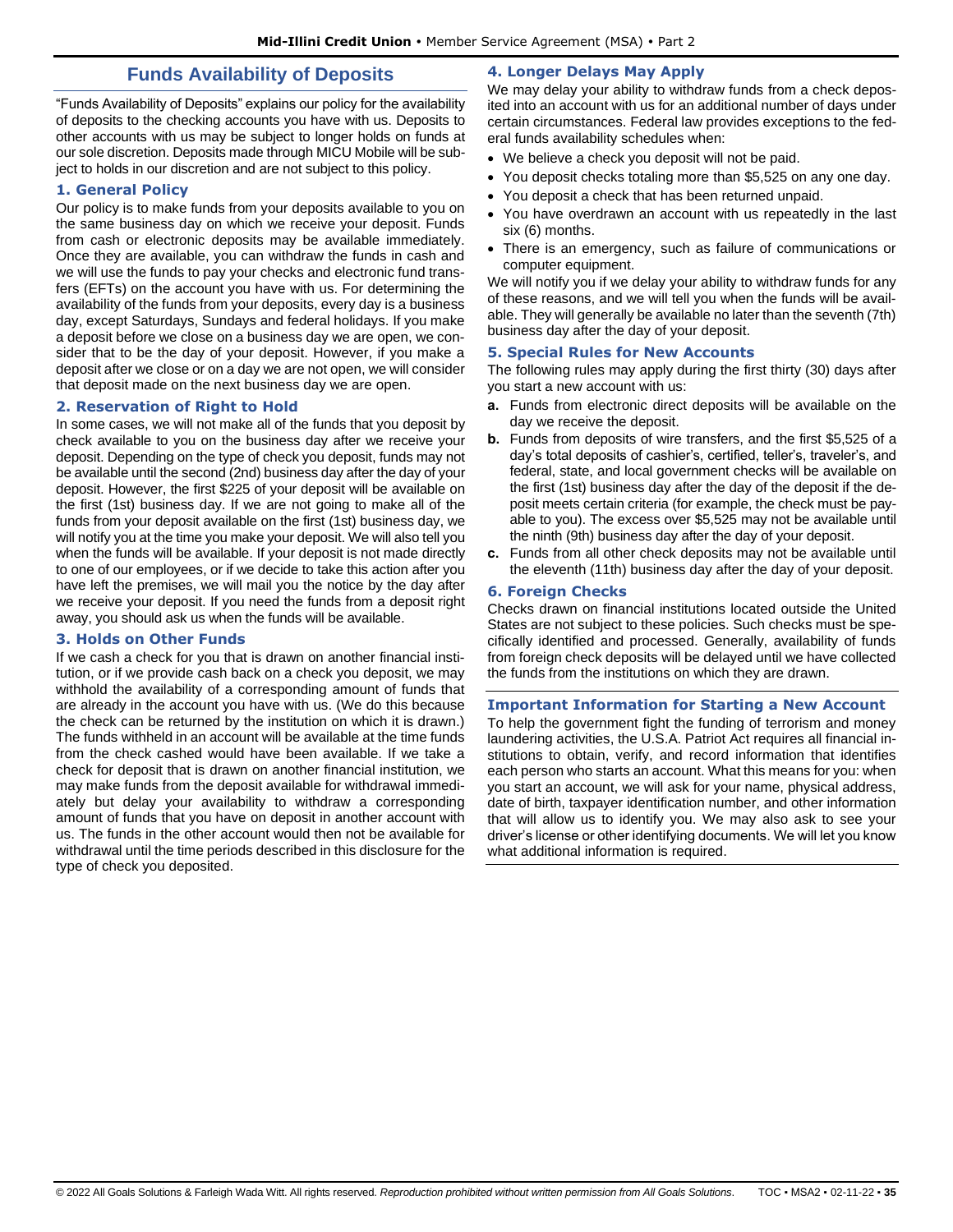# <span id="page-35-0"></span>**Our Privacy Notice**

**Revised February 2022**

| <b>FACTS</b> | WHAT DOES MID-ILLINI CREDIT UNION DO<br>WITH YOUR PERSONAL INFORMATION?                                                                                                                                                                                                                                                   |
|--------------|---------------------------------------------------------------------------------------------------------------------------------------------------------------------------------------------------------------------------------------------------------------------------------------------------------------------------|
| Why?         | Financial companies choose how they share your personal information. Federal law gives<br>consumers the right to limit some but not all sharing. Federal law also requires us to tell you how<br>we collect, share, and protect your personal information. Please read this notice carefully to<br>understand what we do. |
| What?        | The types of personal information we collect and share depend on the accounts, products or<br>services you have with us. This information can include:<br>• Name, address, Social Security Number, and income<br>• Account balances and payment history<br>• Credit history and credit scores                             |
| How?         | All financial companies need to share members' personal information to run their everyday<br>business. In the section below, we list the reasons financial companies can share their<br>members' personal information; the reasons Mid-Illini Credit Union chooses to share; and<br>whether you can limit this sharing.   |

| Reasons we can share your personal information                                                                                                                                                         | <b>Does Mid-Illini</b><br><b>Credit Union</b><br>share? | Can you limit<br>this sharing? |
|--------------------------------------------------------------------------------------------------------------------------------------------------------------------------------------------------------|---------------------------------------------------------|--------------------------------|
| For our everyday business purposes-such as to process your<br>transactions, maintain the account(s) you have with us, respond to court<br>orders and legal investigations, or report to credit bureaus | Yes.                                                    | No.                            |
| For our marketing purposes—to offer our products and services to you                                                                                                                                   | <b>Yes</b>                                              | <b>Yes</b>                     |
| For joint marketing with other financial companies                                                                                                                                                     | <b>Yes</b>                                              | <b>Yes</b>                     |
| For our affiliates' everyday business purposes—information about your<br>transactions and experiences                                                                                                  | No.                                                     | We do not share                |
| For our affiliates' everyday business purposes—information about your<br>creditworthiness                                                                                                              | N <sub>0</sub>                                          | We do not share                |
| For our affiliates to market to you                                                                                                                                                                    | No.                                                     | We do not share                |
| For non-affiliates to market to you                                                                                                                                                                    | N <sub>o</sub>                                          | We do not share                |

**To limit our sharing** • Call 309.661.1166 or toll free 800.527.2205, visit a branch or mail in the form below.

**Please Note:** If you are a *new* member, we can begin sharing your information thirty (30) days from the date we sent you this notice. When you are *no longer* our member, we continue to share your information as described in this notice. However, you can contact us at any time to limit our sharing.

**If you have questions, call 309.661.1166 or toll free at 800.527.2205 or visit us online at www.midillinicu.com.**

| <b>Mail-In Form</b>                                                                                          |                                                                                                                                                    |                                                                      |  |
|--------------------------------------------------------------------------------------------------------------|----------------------------------------------------------------------------------------------------------------------------------------------------|----------------------------------------------------------------------|--|
| If you are on a<br>multiple owner<br>account, your<br>choice(s) will apply<br>to everyone on the<br>account. | [] Do not send marketing communications to me.<br>[ ] Do not share my personal information with other financial service providers to market to me. |                                                                      |  |
|                                                                                                              | Name                                                                                                                                               | Account No.                                                          |  |
|                                                                                                              | Address                                                                                                                                            |                                                                      |  |
|                                                                                                              | City, State, ZIP                                                                                                                                   |                                                                      |  |
|                                                                                                              |                                                                                                                                                    | Mail to: Mid-Illini Credit Union, PO Box 1266, Bloomington, IL 61702 |  |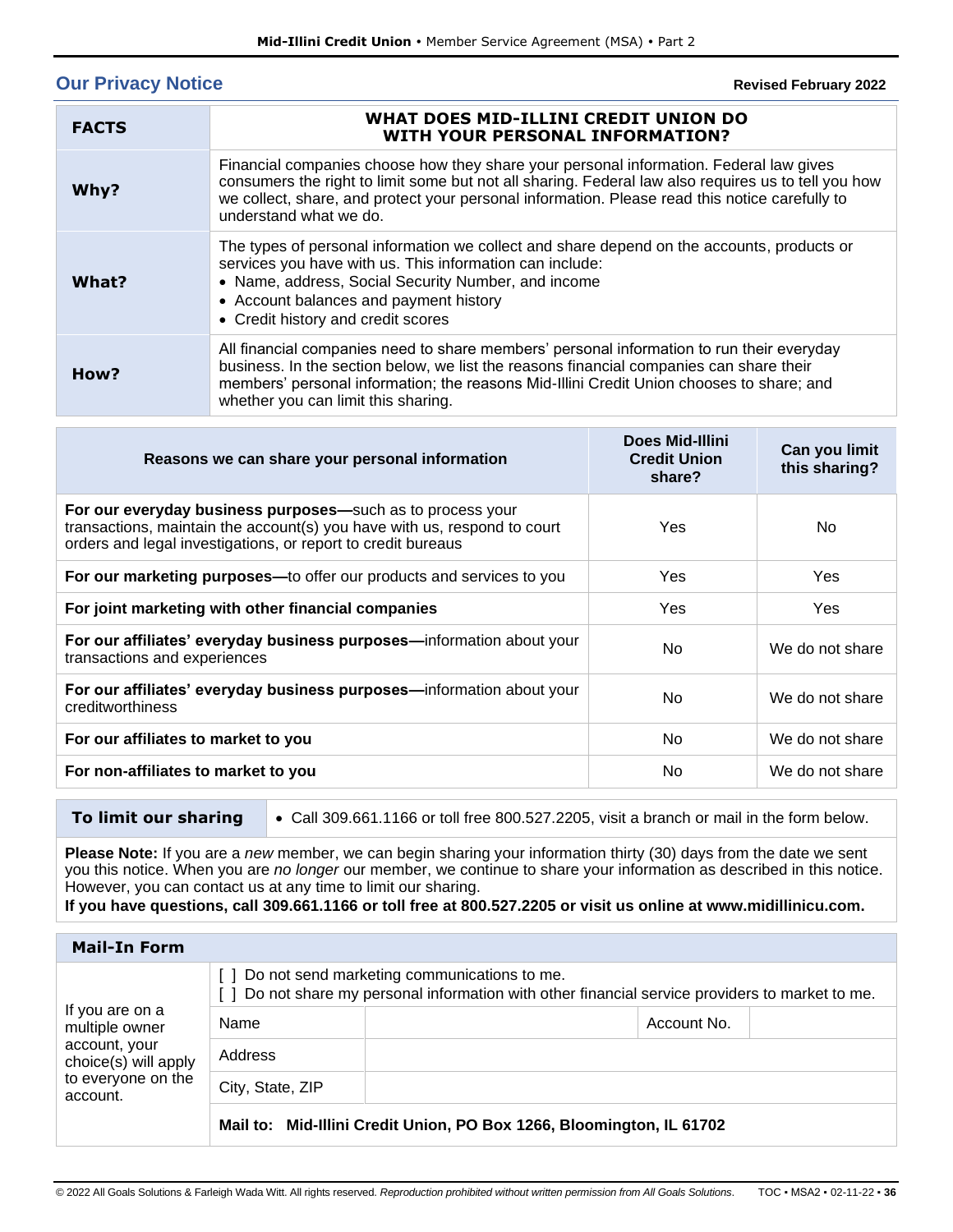Our Privacy Notice continued

| <b>Who We Are</b>             |                          |
|-------------------------------|--------------------------|
| Who is providing this notice? | Mid-Illini Credit Union. |

| <b>What We Do</b>                                                                        |                                                                                                                                                                                                                                                                                                                                                                                                        |
|------------------------------------------------------------------------------------------|--------------------------------------------------------------------------------------------------------------------------------------------------------------------------------------------------------------------------------------------------------------------------------------------------------------------------------------------------------------------------------------------------------|
| How does Mid-Illini Credit<br>Union protect my personal<br>information?                  | To protect your personal information from unauthorized access and use, we use<br>security measures that comply with federal law. These measures include computer<br>safeguards, secured files and buildings, procedural safeguards and safe record<br>storage. We will continue to review and modify our security controls in the future to<br>deal with changes in products, services and technology. |
| How does Mid-Illini Credit<br>Union collect my personal<br>information?                  | We collect your personal information, for example, when you<br>• start an account<br>• apply for a loan<br>• use your credit or debit card<br>• pay your bills<br>• make deposits to or withdrawals from the accounts you have with us<br>We also collect your personal information from others, including credit bureaus or<br>other companies.                                                       |
| Why can't I limit all sharing?                                                           | Federal law only gives you the right to limit:<br>• sharing for affiliates' everyday business purposes—information about your<br>creditworthiness<br>• affiliates from using your information to market to you<br>• sharing for non-affiliates to market to you<br>State laws and individual companies may give you additional rights to limit sharing.                                                |
| What happens when I limit<br>sharing for an account I hold<br>jointly with someone else? | Your choices will apply to everyone on the account you have with us.                                                                                                                                                                                                                                                                                                                                   |

| <b>Definitions</b> |                                                                                                                                                                                                                                                        |
|--------------------|--------------------------------------------------------------------------------------------------------------------------------------------------------------------------------------------------------------------------------------------------------|
| <b>Affiliates</b>  | Companies related by common ownership or control.<br>They can be financial and nonfinancial companies.<br>• Mid-Illini Credit Union has no affiliates                                                                                                  |
| Non-affiliates     | Companies not related by common ownership or control.<br>They can be financial and nonfinancial companies.<br>• Mid-Illini Credit Union does not share with non-affiliates so that they can<br>market to you.                                          |
| Joint marketing    | A formal agreement between non-affiliated financial companies that together market<br>financial products or services to you. Our marketing partners include:<br>• Investment companies<br>• Insurance companies<br>• Other financial service providers |